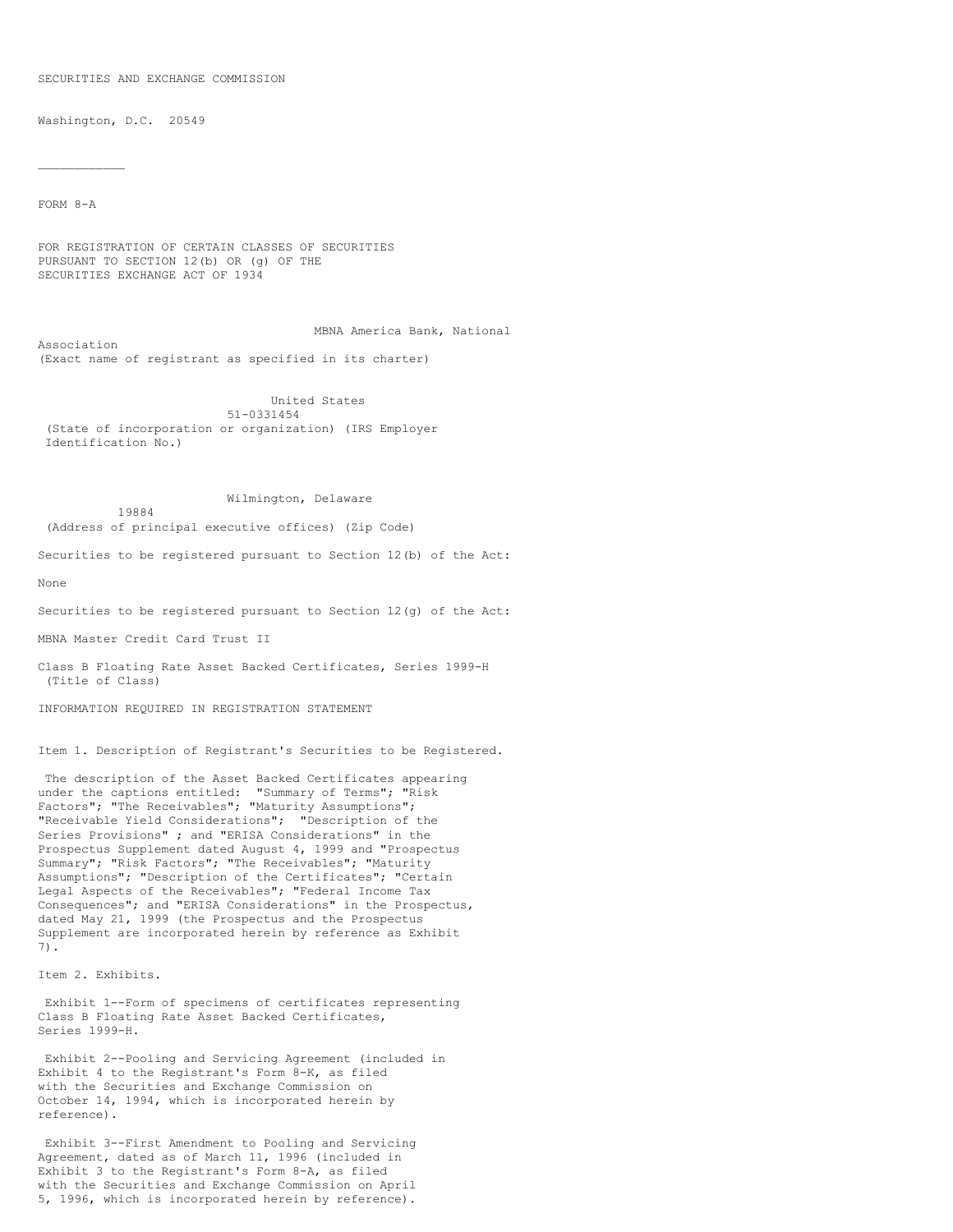Exhibit 4--Second Amendment to Pooling and Servicing Agreement, dated as of June 2, 1998 (included in Exhibit 4.1 to the Registrant's Form 8-K, as filed with the Securities and Exchange Commission on July 14, 1998 which is incorporated herein by reference).

Exhibit 5--Third Amendment to Pooling and Servicing Agreement, dated as of January 10, 1999 (included in Exhibit 4.01 to the Registrant's Form 8-K, or filed with the Securities and Exchange Commission on January 22, 1999, which is incorporated herein by reference).

Exhibit 6--Series 1999-H Supplement.

Exhibit 7--Prospectus Supplement dated August 4, 1999, as filed with the Securities and Exchange Commission on August 5, 1999, pursuant to Rule 424(b)(5), together with the Prospectus dated May 21, 1999 as filed with the Securities and Exchange Commission on May 25, 1999, pursuant to Rule 424(b)(2).

#### SIGNATURE

Pursuant to the requirements of Section 12 of the Securities Exchange Act of 1934, as amended, the Registrant has duly caused this Form 8-A to be signed on its behalf by the undersigned, thereto duly authorized.

MBNA AMERICA BANK, NATIONAL ASSOCIATION

Date: August 18, 1999 By: /s/ Jerry M. Hamstead Jerry M. Hamstead First Vice President INDEX TO EXHIBITS

Exhibit Number-

Exhibit - - 1-Form of specimens of certificates representing Class B Floating Rate Asset Backed Certificates, Series 1999-H. - - 2-Pooling and Servicing Agreement (included in Exhibit 4 to the Registrant's Form 8-K, as filed with the Securities and Exchange Commission on October 14, 1994, which is incorporated herein by reference). - - 3-First Amendment to Pooling and Servicing Agreement, dated as of March 11, 1996 (included in Exhibit 3 to the Registrant's Form 8-A, as filed with the Securities and Exchange Commission on April 5, 1996, which is incorporated herein by reference). - - 4-Second Amendment to Pooling and Servicing Agreement, dated as of June 2, 1998 (included in Exhibit 4.1 to the Registrant's Form 8-K as filed with the Securities and Exchange Commission on July 14, 1998, which is incorporated hereby by reference). - - 5-Third Amendment to Pooling and Servicing Agreement, dated as of January 10, 1999 (included in Exhibit 4.01 to the Registrant's Form 8- K, as filed with the Securities and Exchange Commission on January 22, 1999, which is incorporated herein by reference).  $-$ 6-Series 1999-H Supplement. - - 7-Prospectus Supplement dated August 4, 1999, as filed with the Securities and Exchange Commission on August 5, 1999, pursuant to Rule 424(b)(5), together with the Prospectus dated May 21, 1999, as filed with the Securities and Exchange Commission on May 25, 1999, pursuant to Rule 424(b)(2), is incorporated herein by reference. - - - -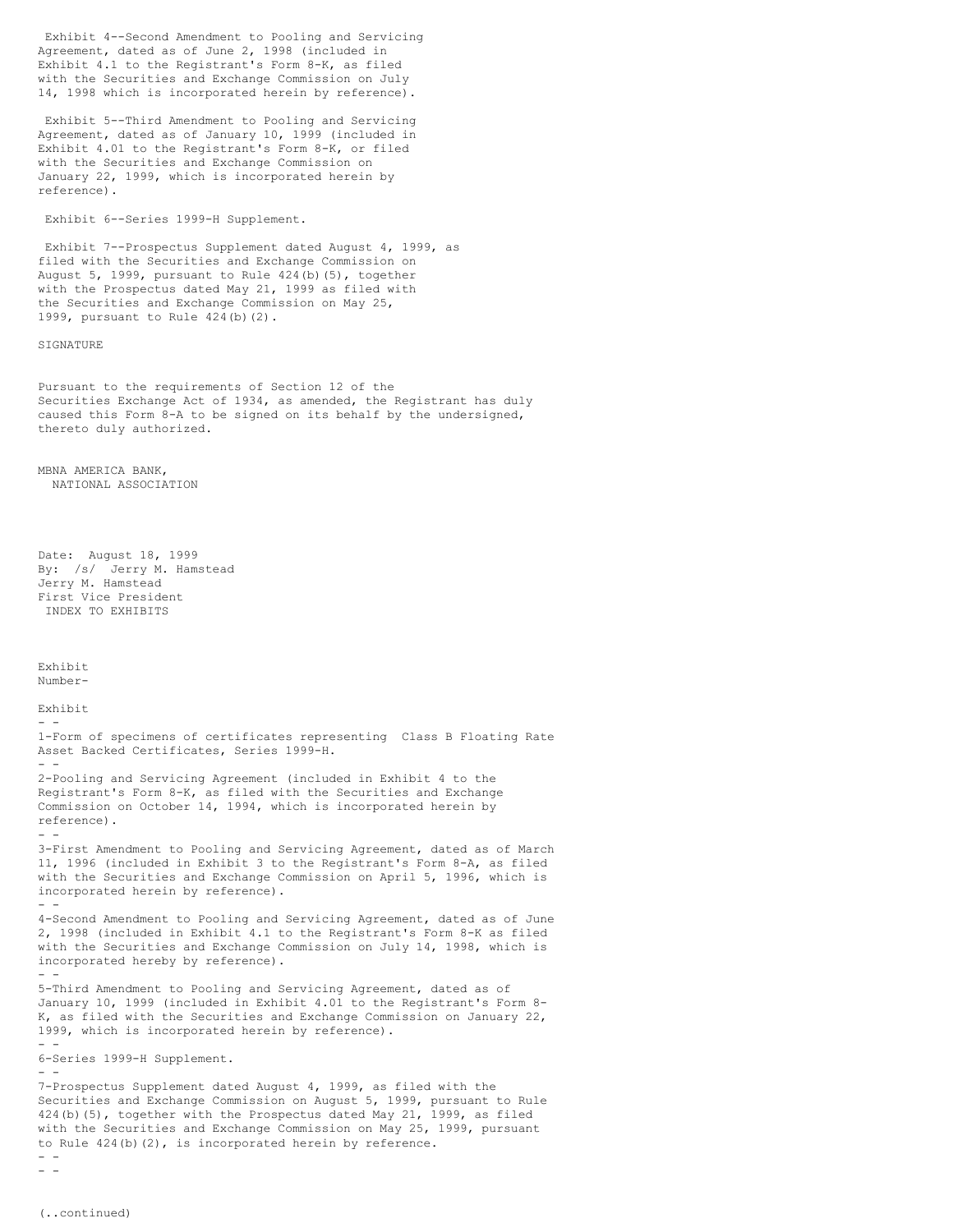DOCSDC1:90178.1 2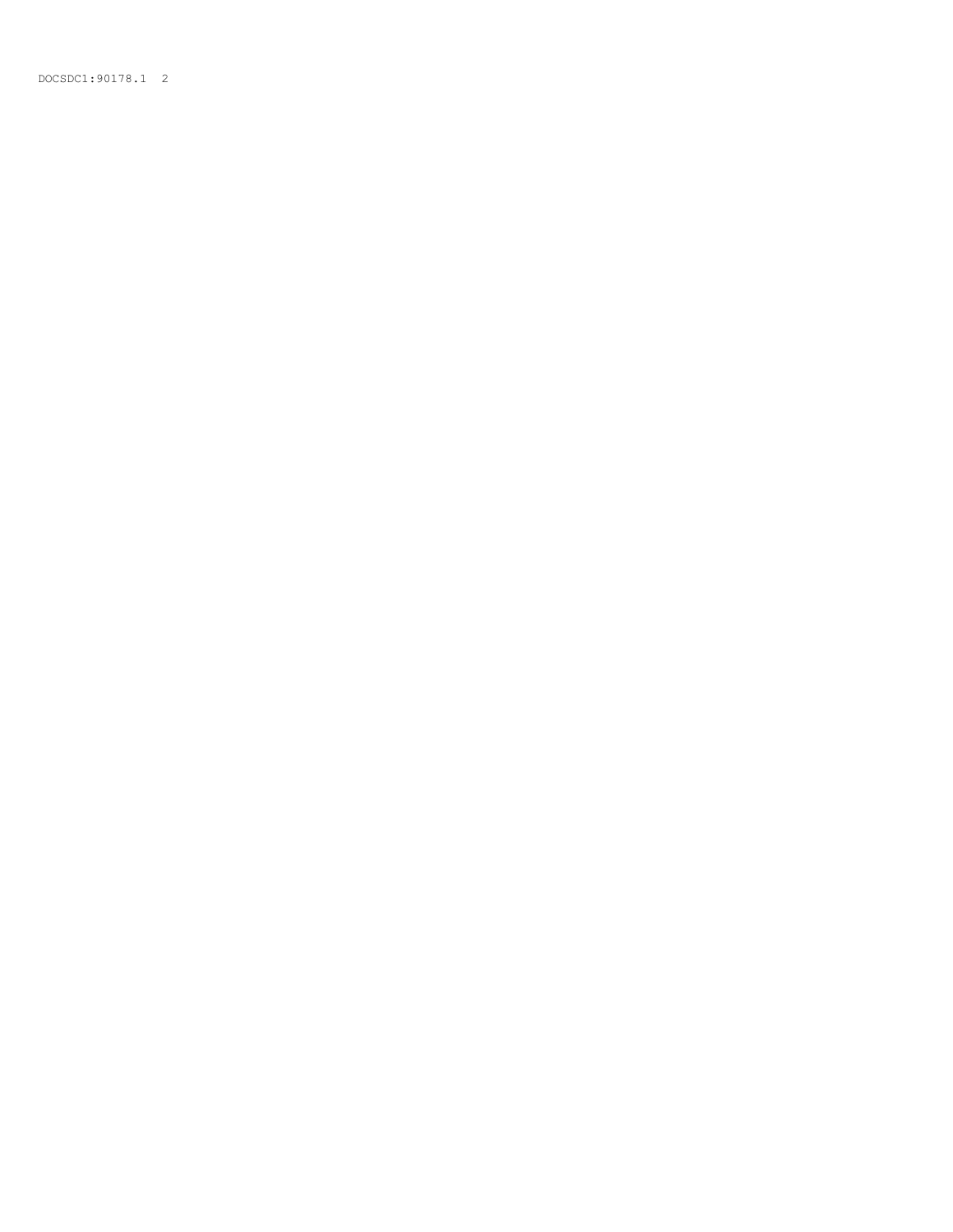CLASS B Unless this Certificate is presented by an authorized representative of The Depository Trust Company, a New York corporation ("DTC"), to MBNA America Bank, National Association or its agent for registration of transfer, exchange or payment, and any certificate issued is registered in the name of Cede & Co. or in such other name as requested by an authorized representative of DTC (and any payment is made to Cede & Co. or to such other entity as is requested by an authorized representative of DTC), ANY TRANSFER, PLEDGE OR OTHER USE HEREOF FOR VALUE OR OTHERWISE BY OR TO ANY PERSON IS WRONGFUL inasmuch as the registered owner hereof, Cede & Co., has an interest herein.  $N_O$   $S$ CUSIP No. MBNA MASTER CREDIT CARD TRUST II CLASS B FLOATING RATE ASSET BACKED CERTIFICATE, SERIES 1999-H Evidencing an Undivided Interest in a trust, the corpus of which consists of a portfolio of MasterCard registered trademark and VISA registered trademark credit card receivables generated or acquired by MBNA America Bank, National Association and other assets and interests constituting the Trust under the Pooling and Servicing Agreement described below. (Not an interest in or obligation of MBNA America Bank, National Association or any Affiliate thereof.) This certifies that CEDE & CO. (the "Class B Certificateholder") is the registered owner of an Undivided Interest in a trust (the "Trust"), the corpus of which consists of a portfolio of receivables (the "Receivables") now existing or hereafter created and arising in connection with selected MasterCard and VISA credit card accounts (the "Accounts") of MBNA America Bank, National Association, a national banking association organized under the laws of the United States, all monies due or to become due in payment of the Receivables (including all Finance Charge Receivables but excluding recoveries on any charged-off Receivables), the right to certain amounts received as Interchange with respect to the Accounts, the benefits of the Collateral Interest and the other assets and interests constituting the Trust pursuant to a Pooling and Servicing Agreement dated as of August 4, 1994, as amended as of March 11, 1996, June 2, 1998 and January 10, 1999, as supplemented by the Series 1999-H Supplement dated as of August 18, 1999 (collectively, the "Pooling and Servicing Agreement"), by and between MBNA America Bank, National Association, as Seller (the "Seller") and as Servicer (the "Servicer"), and The Bank of New York, as Trustee (the "Trustee"), a summary of certain of the pertinent provisions of which is set forth hereinbelow. The Series 1999-H Certificates are issued in two classes, the Class A Certificates and the Class B Certificates (of which this certificate is one), which are subordinated to the Class A Certificates in certain rights of payment as described herein and in the Pooling and Servicing Agreement. The Seller has structured the Pooling and Servicing Agreement and the Series 1999-H Certificates with the intention that the Series 1999-H Certificates will qualify under applicable tax law as indebtedness, and each of the Seller, the Holder of the Seller Interest, the Servicer and each Series 1999-H Certificateholder (or Series 1999-H Certificate Owner) by acceptance of its Series 1999-H Certificate (or in the case of a Series 1999-H Certificate Owner, by virtue of such Series 1999-H Certificate Owner's acquisition of a beneficial interest therein), agrees to treat and to take no action inconsistent with the treatment of the Series 1999-H Certificates (or any beneficial interest therein) as indebtedness for purposes of federal, state, local and foreign income or franchise taxes and any other tax imposed on or measured by income. Each Series 1999-H Certificateholder agrees that it will cause any Series 1999-H Certificate Owner acquiring an interest in a Series 1999-H Certificate through it to comply with the Pooling and Servicing Agreement as to treatment of the Series 1999-H Certificates as indebtedness for certain tax purposes. To the extent not defined herein, capitalized terms used herein have the respective meanings assigned to them in the Pooling and Servicing Agreement. This Class B Certificate is issued under and is subject to the terms, provisions and conditions of the Pooling and Servicing Agreement, to which Pooling and Servicing Agreement, as amended from time to time, the Class B Certificateholder by virtue of the acceptance hereof assents and by which the Class B Certificateholder is bound.

FORM OF CERTIFICATE

Although a summary of certain provisions of the Pooling and Servicing Agreement is set forth below, this Class B Certificate is qualified in its entirety by the terms and provisions of the Pooling and Servicing Agreement and reference is made to that Pooling and Servicing Agreement for information with respect to the interests, rights, benefits, obligations, proceeds, and duties evidenced hereby and the rights, duties and obligations of the Trustee. Interest will accrue on the Class B Certificates from and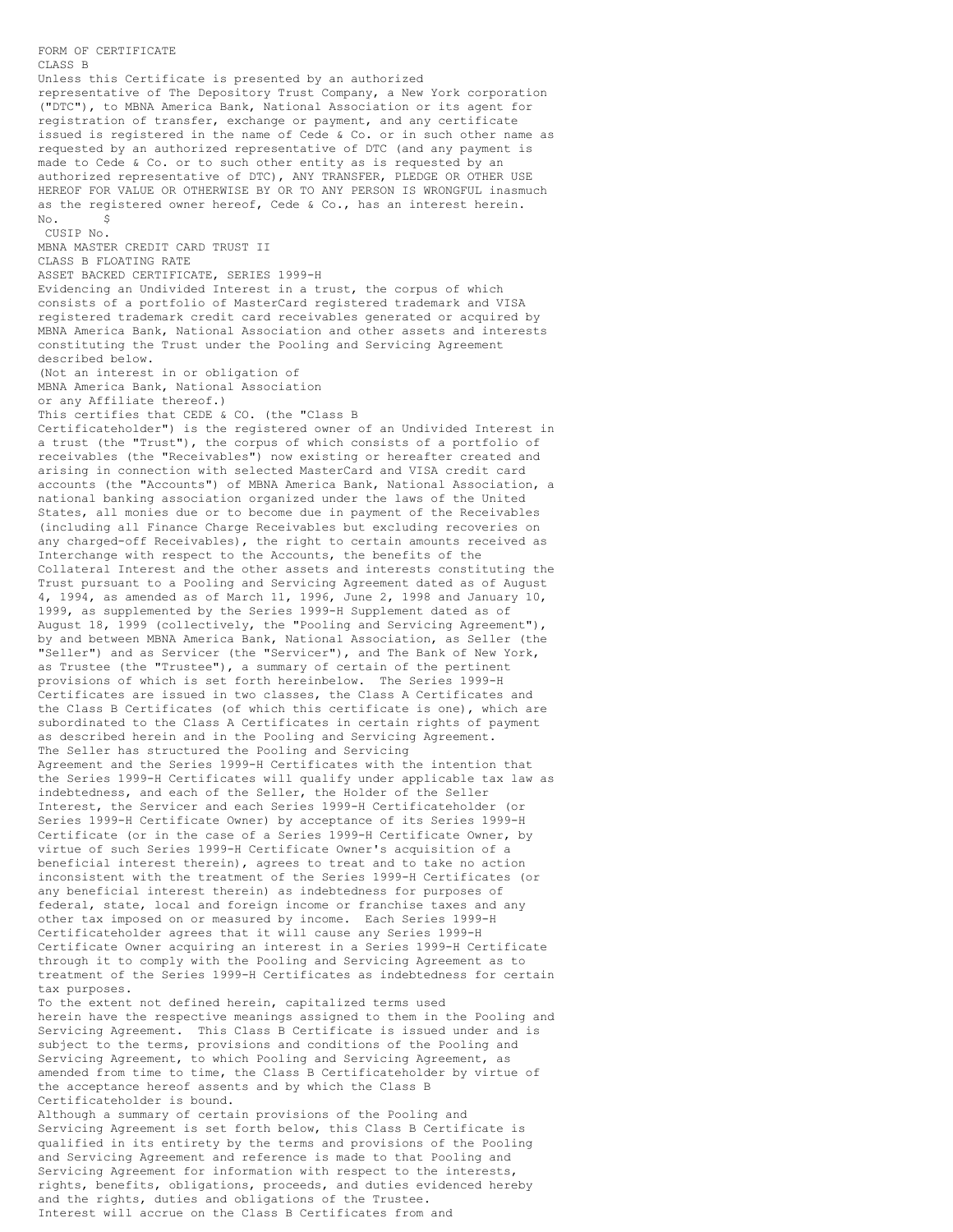including the Closing Date through but excluding October 15, 1999, and with respect to each Interest Period thereafter, at the rate of 0.48% per annum above LIBOR, as more specifically set forth in the Pooling and Servicing Agreement, and will be distributed on October 15, 1999 and on the 15th day of each January, April, July and October thereafter, or if such day is not a Business Day, on the next succeeding Business Day (an "Interest Payment Date"), to the Class B Certificateholders of record as of the last Business Day of the calendar month preceding such Interest Payment Date, provided that commencing on the first Distribution Date with respect to the Rapid Amortization Period, the 15th day of each calendar month, or if such day is not a Business Day, the next succeeding Business Day (a "Distribution Date") will be an Interest Payment Date. During the Rapid Amortization Period, in addition to Class B Monthly Interest, Class B Monthly Principal will be distributed to the Class B Certificateholders on each Distribution Date commencing in the month following the commencement of the Rapid Amortization Period (and after payment in full of the Class A Investor Interest) until the Class B Certificates have been paid in full. During the Controlled Accumulation Period, in addition to quarterly payments of Class B Monthly Interest, the amount remaining on deposit in the Principal Funding Account after the payment in full of the Class A Investor Interest (but not in excess of the Class B Investor Interest) will be distributed as principal to the Class B Certificateholders on the April 2004 Distribution Date, unless distributed earlier as a result of the commencement of the Rapid Amortization Period in accordance with the Pooling and Servicing Agreement. Unless the certificate of authentication hereon has been executed by or on behalf of the Trustee, by manual signature, this Class B Certificate shall not be entitled to any benefit under the Pooling and Servicing Agreement, or be valid for any purpose.

IN WITNESS WHEREOF, MBNA America Bank, National Association has caused this Series 1999-H Class B Certificate to be duly executed under its official seal.

\_\_\_\_\_\_\_\_\_\_\_\_\_\_\_\_\_\_\_\_\_\_\_\_\_\_\_\_\_\_\_\_\_\_\_\_ Authorized Officer

[Seal]

By:

Attested to:

 $\mathbf{By:}$ Cashier

Date: August 18, 1999 Form of Trustee's Certificate of Authentication CERTIFICATE OF AUTHENTICATION This is one of the Series 1999-H Class B Certificates referred to in the within-mentioned Pooling and Servicing Agreement. THE BANK OF NEW YORK, Trustee

 $\mathbf{By:}$ 

Authorized Signatory

Date: August 18, 1999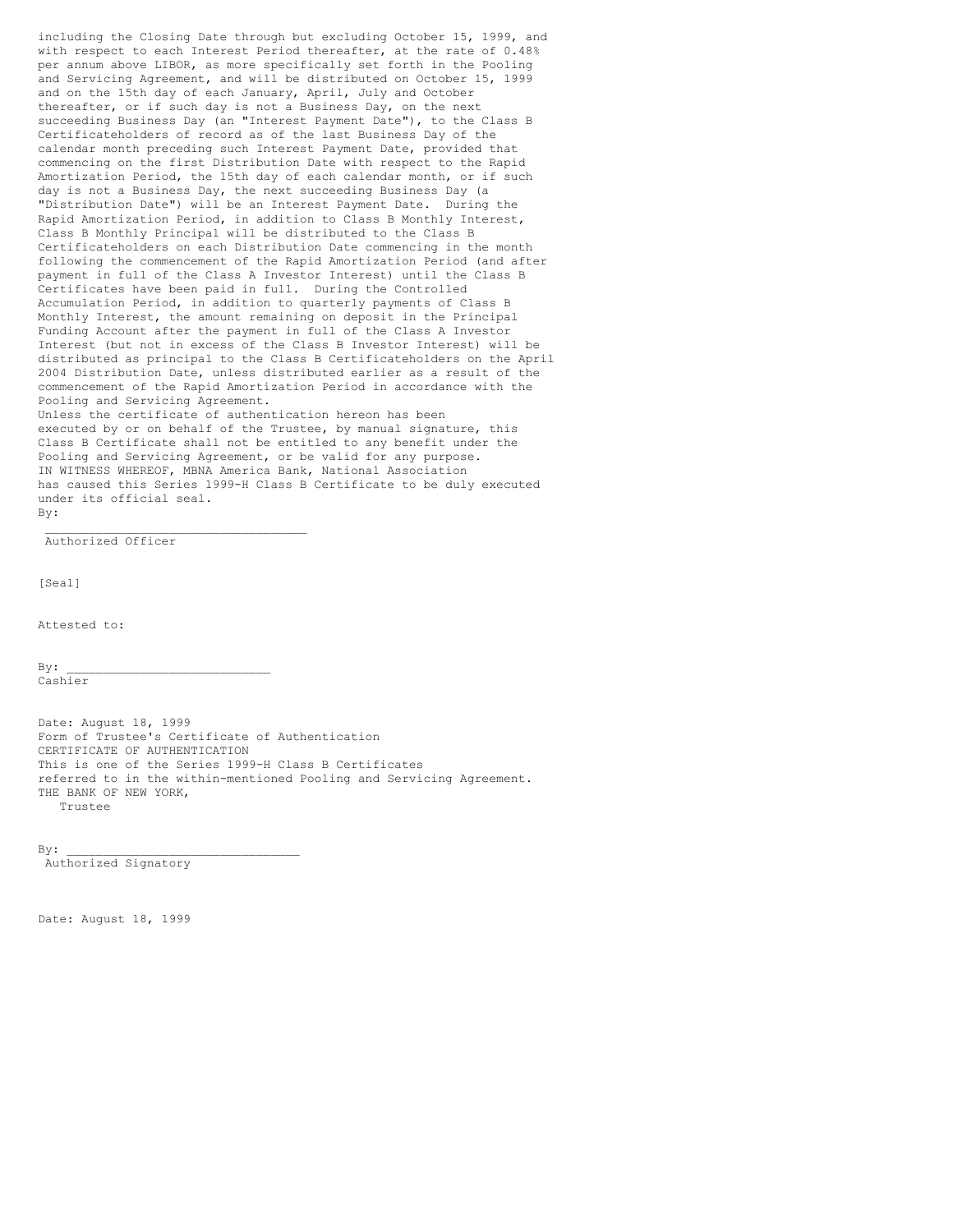MBNA AMERICA BANK, NATIONAL ASSOCIATION Seller and Servicer and THE BANK OF NEW YORK Trustee on behalf of the Series 1999-H Certificateholders \_\_\_\_\_\_\_\_\_\_\_\_\_\_\_\_\_\_\_\_\_\_\_\_\_\_\_\_\_\_\_\_\_\_\_\_\_\_\_ SERIES 1999-H SUPPLEMENT Dated as of August 18, 1999  $t_{\Omega}$ POOLING AND SERVICING AGREEMENT Dated as of August 4, 1994 \_\_\_\_\_\_\_\_\_\_\_\_\_\_\_\_\_\_\_\_\_\_\_\_\_\_\_\_\_\_\_\_\_\_\_\_\_\_\_ MBNA MASTER CREDIT CARD TRUST II SERIES 1999-H EXHIBITS EXHIBIT A-1 Form of Class A Certificate EXHIBIT A-2 Form of Class B Certificate EXHIBIT B Form of Monthly Payment Instructions and Notification to the Trustee EXHIBIT C Form of Monthly Series 1999-H Certificateholders' Statement EXHIBIT D Form of Collateral Interest Investment Letter SCHEDULE 1 Schedule to Exhibit C of the Pooling and Servicing AgreementSERIES 1999-H SUPPLEMENT, dated as of August 18, 1999 (this "Series Supplement"), by and between MBNA AMERICA BANK, NATIONAL ASSOCIATION, a national banking association, as Seller and Servicer, and THE BANK OF NEW YORK, as Trustee under the Pooling and Servicing Agreement dated as of August 4, 1994 between MBNA America Bank, National Association and the Trustee (as amended, the "Agreement"). Section 6.09 of the Agreement provides, among other things, that the Seller and the Trustee may at any time and from time to time enter into a supplement to the Agreement for the purpose of authorizing the delivery by the Trustee to the Seller for the execution and redelivery to the Trustee for authentication of one or more Series of Certificates. Pursuant to this Series Supplement, the Seller and the Trust shall create a new Series of Investor Certificates and shall specify the Principal Terms thereof. SECTION 1. Designation. (a) There is hereby created a Series of Investor Certificates to be issued in two classes pursuant to the Agreement and this Series Supplement and to be known together as the "Series 1999-H Certificates." The two classes shall be designated the Class A Floating Rate Asset Backed Certificates, Series 1999-H (the "Class A Certificates") and the Class B Floating Rate Asset Backed Certificates, Series 1999-H (the "Class B Certificates"). The Class A Certificates and the Class B Certificates shall be substantially in the form of Exhibits A-1 and A-2 hereto, respectively. In addition, there is hereby created a third Class of an uncertificated interest in the Trust which shall be deemed to be an "Investor Certificate" for all purposes under the Agreement and this Series Supplement, except as expressly provided herein, and which shall be known as the Collateral Interest, Series 1999-H (the "Collateral Interest"). (b) Series 1999-H shall be included in Group One (as defined below). Series 1999-H shall not be subordinated to any other Series. (c) The Collateral Interest Holder, as holder of an "Investor Certificate" under the Agreement, shall be entitled to the benefits of the Agreement and this Series Supplement upon payment by the Collateral Interest Holder of amounts owing on the Closing Date as agreed to by the Seller and the Collateral Interest Holder. Notwithstanding the foregoing, except as expressly provided herein, (i) the provisions of Article VI and Article XII of the Agreement relating to the registration, authentication, delivery, presentation, cancellation and surrender of Registered Certificates and the opinion described in subsection 6.09(b)(d)(i) and clauses (a) and (c) of the definition of Tax Opinion in Section 1.01 of the Agreement shall not be applicable to the Collateral Interest, and (ii) the provisions of Section 3.07 of the Agreement shall not apply to cause the Collateral Interest to be treated as debt for federal, state and local income and franchise tax purposes, but rather the Seller intends and, together with the Collateral Interest Holder, agrees to treat the Collateral Interest for federal, state and local income and franchise tax purposes as representing an equity interest in the assets of the Trust. SECTION 2. Definitions. In the event that any term or provision contained herein

shall conflict with or be inconsistent with any provision contained in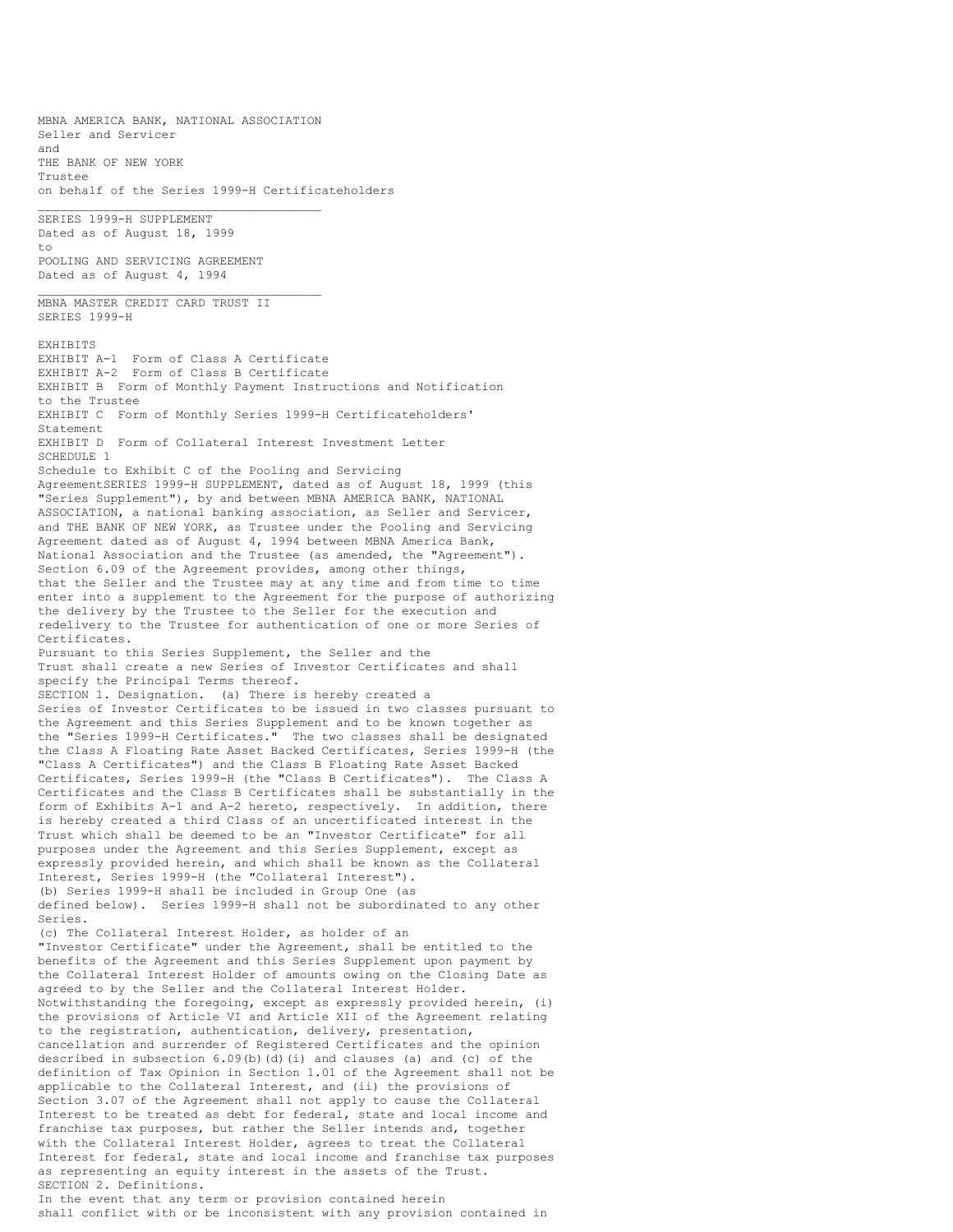govern. All Article, Section or subsection references herein shall mean Articles, Sections or subsections of the Agreement, except as otherwise provided herein. All capitalized terms not otherwise defined herein are defined in the Agreement. Each capitalized term defined herein shall relate only to the Investor Certificates and no other Series of Certificates issued by the Trust. "Accumulation Period" shall mean, solely for the purposes of the definition of Group One Monthly Principal Payment as such term is defined in each Supplement relating to Group One, the Controlled Accumulation Period. "Accumulation Period Factor" shall mean, for each Monthly Period, a fraction, the numerator of which is equal to the sum of the initial investor interests of all outstanding Series, and the denominator of which is equal to the sum of (a) the Initial Investor Interest, (b) the initial investor interests of all outstanding Series (other than Series 1999-H) which are not expected to be in their revolving periods, and (c) the initial investor interests of all other outstanding Series which are not allocating Shared Principal Collections to other Series and are in their revolving periods; provided, however, that this definition may be changed at anytime if the Rating Agency Condition is satisfied. "Accumulation Period Length" shall have the meaning assigned such term in subsection 4.09(j). "Accumulation Shortfall" shall initially mean zero and shall thereafter mean, with respect to any Monthly Period during the Controlled Accumulation Period, the excess, if any, of the Controlled Deposit Amount for the previous Monthly Period over the amount deposited into the Principal Funding Account pursuant to subsections 4.09(f)(i), 4.09(f)(ii) and 4.09(f)(iii) with respect to the Class A Certificates, the Class B Certificates and the Collateral Interest, respectively, for the previous Monthly Period. "Adjusted Investor Interest" shall mean, with respect to any date of determination, an amount equal to the sum of (a) the Class A Adjusted Investor Interest and (b) the Class B Adjusted Investor Interest and (c) the Collateral Interest Adjusted Amount. "Aggregate Investor Default Amount" shall mean, with respect to any Monthly Period, the sum of the Investor Default Amounts in respect of such Monthly Period. "Assignee" shall have the meaning specified in subsection  $19(A)$ . "Available Investor Principal Collections" shall mean with respect to any Monthly Period, an amount equal to (a) the Investor Principal Collections for such Monthly Period, minus (b) the amount of Reallocated Collateral Principal Collections and Reallocated Class B Principal Collections with respect to such Monthly Period which pursuant to Section 4.12 are required to fund the Class A Required Amount and the Class B Required Amount, plus (c) the amount of Shared Principal Collections with respect to Group One that are allocated to Series 1999-H in accordance with subsection 4.13(b). "Available Reserve Account Amount" shall mean, with respect to any Transfer Date, the lesser of (a) the amount on deposit in the Reserve Account on such date (after taking into account any interest and earnings retained in the Reserve Account pursuant to subsection 4.15(b) on such date, but before giving effect to any deposit made or to be made pursuant to subsection 4.11(i) to the Reserve Account on such date) and (b) the Required Reserve Account Amount. "Base Rate" shall mean, with respect to any Monthly Period, the annualized percentage equivalent of a fraction, the numerator of which is equal to the sum of the Class A Monthly Interest, the Class B Monthly Interest, the Collateral Minimum Monthly Interest, each for the related Interest Period, and the Certificateholder Servicing Fee and the Servicer Interchange, each with respect to such Monthly Period, and the denominator of which is the Investor Interest as of the close of business on the last day of such Monthly Period. "Certificateholder Servicing Fee" shall have the meaning specified in subsection 3(a) hereof. "Class A Account Percentage" shall mean, with respect to any date of determination, the percentage equivalent of a fraction, the numerator of which is the aggregate amount on deposit in the Principal Funding Account with respect to Class A Monthly Principal as of the Record Date preceding the related Transfer Date and the denominator of which is the aggregate amount on deposit in the Principal Funding Account with respect to Class A Monthly Principal and Class B Monthly Principal as of the Record Date preceding the related Transfer Date. "Class A Additional Interest" shall have the meaning specified in subsection 4.06(a). "Class A Adjusted Investor Interest" shall mean, with respect to any date of determination, an amount equal to the Class A Investor Interest minus the funds on deposit in the Principal Funding Account (in an amount not to exceed the Class A Investor Interest) on such date of determination. "Class A Available Funds" shall mean, with respect to any Monthly Period, an amount equal to the sum of (a) the Class A Floating

the Agreement, the terms and provisions of this Series Supplement shall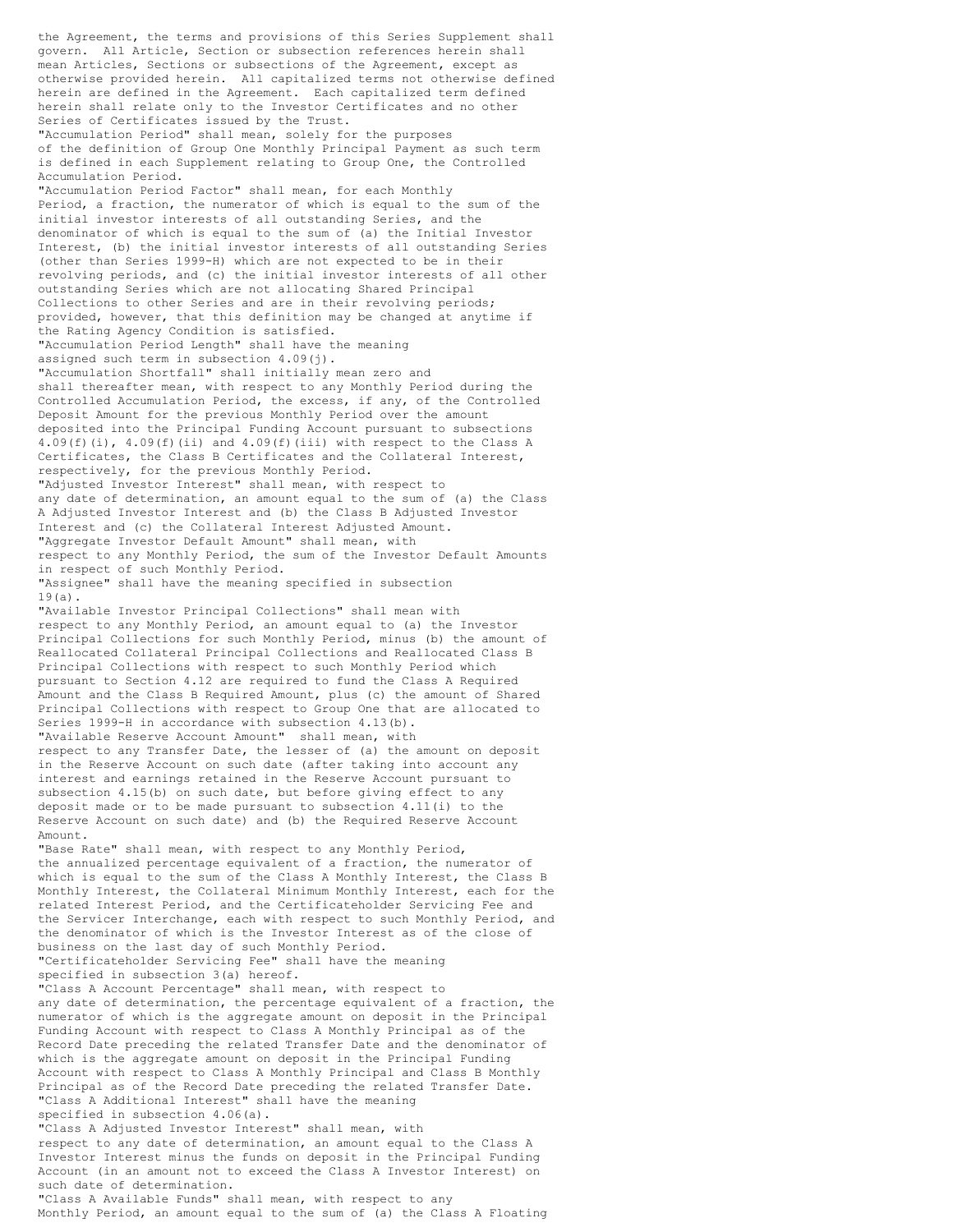Allocation of the Collections of Finance Charge Receivables and amounts with respect to Annual Membership Fees allocated to the Investor Certificates and deposited in the Finance Charge Account for such Monthly Period (or to be deposited in the Finance Charge Account on the related Transfer Date with respect to the preceding Monthly Period pursuant to the third paragraph of subsection 4.03(a) and Section 2.08 of the Agreement and subsection 3(b) of this Series Supplement), excluding the portion of Collections of Finance Charge Receivables attributable to Servicer Interchange, (b) an amount equal to the product of (i) the Class A Account Percentage and (ii) the Principal Funding Investment Proceeds, if any, with respect to the related Transfer Date, (c) the Interest Funding Investment Proceeds arising pursuant to subsection 4.18(b), if any, with respect to the related Transfer Date and (d) amounts, if any, to be withdrawn from the Reserve Account which will be deposited into the Finance Charge Account on the related Transfer Date to be treated as Class A Available Funds pursuant to subsections  $4.15(b)$  and  $4.15(d)(i)$ . "Class A Certificate Rate" shall mean for any Interest Period, a per annum rate equal to 0.21% per annum in excess of LIBOR, as determined on the related LIBOR Determination Date. "Class A Certificateholder" shall mean the Person in whose name a Class A Certificate is registered in the Certificate Register. "Class A Certificates" shall mean any of the certificates executed by the Seller and authenticated by or on behalf of the Trustee, substantially in the form of Exhibit A-1 hereto. "Class A Deficiency Amount" shall have the meaning specified in subsection 4.06(a). "Class A Fixed Allocation" shall mean, with respect to any Monthly Period following the Revolving Period, the percentage equivalent (which percentage shall never exceed 100%) of a fraction, the numerator of which is the Class A Investor Interest as of the close of business on the last day of the Revolving Period and the denominator of which is equal to the Investor Interest as of the close of business on the last day of the Revolving Period. "Class A Floating Allocation" shall mean, with respect to any Monthly Period, the percentage equivalent (which percentage shall never exceed 100%) of a fraction, the numerator of which is the Class A Adjusted Investor Interest as of the close of business on the last day of the preceding Monthly Period and the denominator of which is equal to the Adjusted Investor Interest as of the close of business on such day; provided, however, that, with respect to the first Monthly Period, the Class A Floating Allocation shall mean the percentage equivalent of a fraction, the numerator of which is the Class A Initial Investor Interest and the denominator of which is the Initial Investor Interest. "Class A Initial Investor Interest" shall mean the aggregate initial principal amount of the Class A Certificates, which is \$850,000,000. "Class A Investor Allocation" shall mean with respect to any Monthly Period, (a) with respect to Default Amounts and Finance Charge Receivables at any time and Principal Receivables during the Revolving Period, the Class A Floating Allocation, and (b) with respect to Principal Receivables during the Controlled Accumulation Period or the Rapid Amortization Period, the Class A Fixed Allocation. "Class A Investor Charge-Offs" shall have the meaning specified in subsection 4.10(a). "Class A Investor Default Amount" shall mean, with respect to each Transfer Date, an amount equal to the product of (a) the Aggregate Investor Default Amount for the related Monthly Period and (b) the Class A Floating Allocation applicable for the related Monthly Period. "Class A Investor Interest" shall mean, on any date of determination, an amount equal to (a) the Class A Initial Investor Interest, minus (b) the aggregate amount of principal payments made to Class A Certificateholders prior to such date and minus (c) the excess, if any, of the aggregate amount of Class A Investor Charge-Offs pursuant to subsection 4.10(a) over Class A Investor Charge-Offs reimbursed pursuant to subsection 4.11(b) prior to such date of determination; provided, however, that the Class A Investor Interest may not be reduced below zero. "Class A Monthly Interest" shall mean the monthly interest distributable in respect of the Class A Certificates as calculated in accordance with subsection 4.06(a). "Class A Monthly Principal" shall mean the monthly principal distributable in respect of the Class A Certificates as calculated in accordance with subsection 4.07(a). "Class A Required Amount" shall have the meaning specified in subsection 4.08(a).<br>"Class A Servicing Fee" shall have the meaning specified in subsection 3(a) of this Series Supplement. "Class B Account Percentage" shall mean, with respect to any date of determination, the percentage equivalent of a fraction, the numerator of which is the aggregate amount on deposit in the Principal Funding Account with respect to Class B Monthly Principal as of the Record Date preceding the related Transfer Date and the denominator of which is the aggregate amount on deposit in the Principal Funding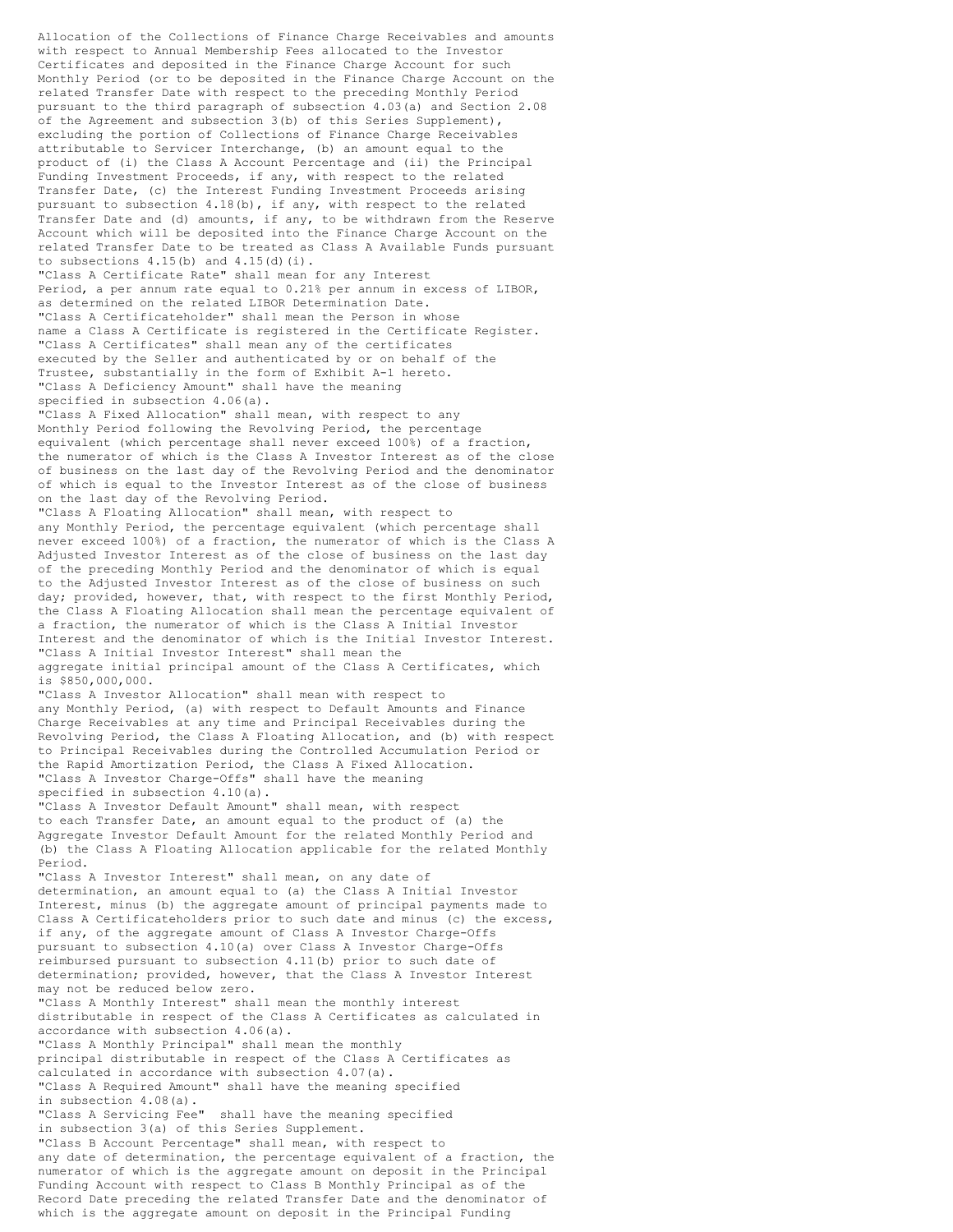Account with respect to Class A Monthly Principal and Class B Monthly Principal as of the Record Date preceding the related Transfer Date. "Class B Additional Interest" shall have the meaning specified in subsection 4.06(b). "Class B Adjusted Investor Interest" shall mean, with respect to any date of determination, an amount equal to the Class B Investor Interest minus the excess, if any, of the Principal Funding Account Balance over the Class A Investor Interest on such date of determination (such excess not to exceed the Class B Investor Interest). "Class B Available Funds" shall mean, with respect to any Monthly Period, an amount equal to the sum of (a) the Class B Floating Allocation of the Collections of Finance Charge Receivables and amounts with respect to Annual Membership Fees allocated to the Investor Certificates and deposited in the Finance Charge Account for such Monthly Period (or to be deposited in the Finance Charge Account on the related Transfer Date with respect to the preceding Monthly Period pursuant to the third paragraph of subsection 4.03(a) and Section 2.08 of the Agreement and subsection 3(b) of this Series Supplement), excluding the portion of Collections of Finance Charge Receivables attributable to Servicer Interchange, (b) an amount equal to the product of (i) the Class B Account Percentage and (ii) the Principal Funding Investment Proceeds, if any, with respect to the related Transfer Date and (c) amounts, if any, to be withdrawn from the Reserve Account which will be deposited into the Finance Charge Account on the related Transfer Date to be treated as Class B Available Funds pursuant to subsection 4.15(d)(ii). "Class B Certificate Rate" shall mean for any Interest Period, a per annum rate equal to 0.48% per annum in excess of LIBOR, as determined on the related LIBOR Determination Date. "Class B Certificateholder" shall mean the Person in whose name a Class B Certificate is registered in the Certificate Register. "Class B Certificates" shall mean any of the certificates executed by the Seller and authenticated by or on behalf of the Trustee, substantially in the form of Exhibit A-2 hereto. "Class B Deficiency Amount" shall have the meaning specified in subsection 4.06(b). "Class B Fixed Allocation" shall mean, with respect to any Monthly Period following the Revolving Period, the percentage equivalent (which percentage shall never exceed 100%) of a fraction, the numerator of which is the Class B Investor Interest as of the close of business on the last day of the Revolving Period and the denominator of which is equal to the Investor Interest as of the close of business on the last day of the Revolving Period. "Class B Floating Allocation" shall mean, with respect to any Monthly Period, the percentage equivalent (which percentage shall never exceed 100%) of a fraction, the numerator of which is the Class B Adjusted Investor Interest as of the close of business on the last day of the preceding Monthly Period and the denominator of which is equal to the Adjusted Investor Interest as of the close of business on such day; provided, however, that, with respect to the first Monthly Period, the Class B Floating Allocation shall mean the percentage equivalent of a fraction, the numerator of which is the Class B Initial Investor Interest and the denominator of which is the Initial Investor Interest. "Class B Initial Investor Interest" shall mean the aggregate initial principal amount of the Class B Certificates, which is \$75,000,000. "Class B Investor Allocation" shall mean with respect to any Monthly Period, (a) with respect to Default Amounts and Finance Charge Receivables at any time or Principal Receivables during the Revolving Period, the Class B Floating Allocation, and (b) with respect to Principal Receivables during the Controlled Accumulation Period or the Rapid Amortization Period, the Class B Fixed Allocation. "Class B Investor Charge-Offs" shall have the meaning specified in subsection 4.10(b). "Class B Investor Default Amount" shall mean, with respect to each Transfer Date, an amount equal to the product of (a) the Aggregate Investor Default Amount for the related Monthly Period and (b) the Class B Floating Allocation applicable for the related Monthly Period. "Class B Investor Interest" shall mean, on any date of determination, an amount equal to (a) the Class B Initial Investor Interest, minus (b) the aggregate amount of principal payments made to Class B Certificateholders prior to such date, minus (c) the aggregate amount of Class B Investor Charge-Offs for all prior Transfer Dates pursuant to subsection 4.10(b), minus (d) the amount of the Reallocated Class B Principal Collections allocated pursuant to subsection 4.12(a) on all prior Transfer Dates for which the Collateral Interest Amount has not been reduced, minus (e) an amount equal to the amount by which the Class B Investor Interest has been reduced on all prior Transfer Dates pursuant to subsection 4.10(a) and plus (f) the aggregate amount of Excess Spread allocated and available on all prior Transfer Dates pursuant to subsection 4.11(d) for the purpose of reimbursing amounts deducted pursuant to the foregoing clauses (c), (d) and (e); provided, however, that the Class B Investor Interest may not be reduced below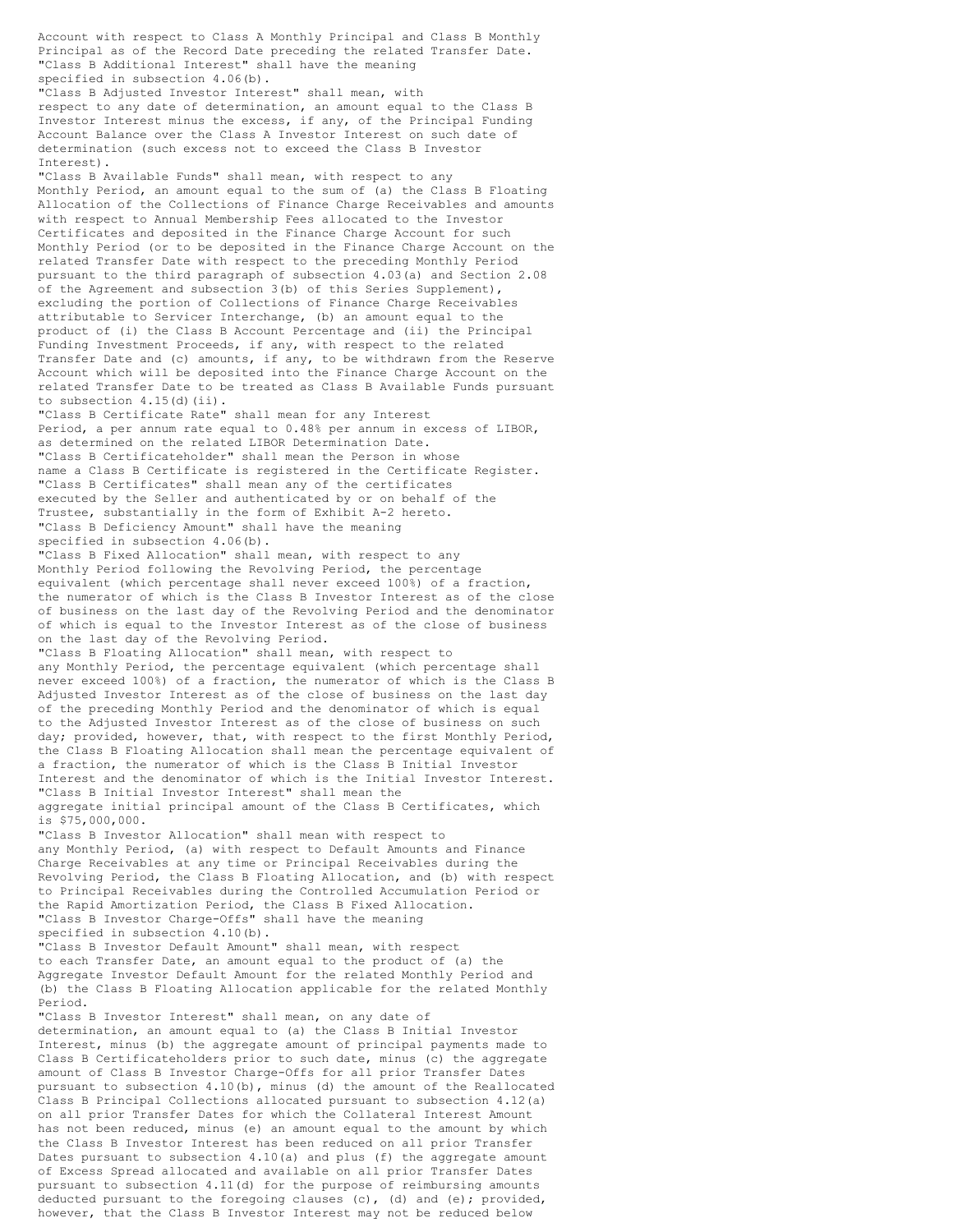"Class B Monthly Interest" shall mean the monthly interest distributable in respect of the Class B Certificates as calculated in accordance with subsection 4.06(b). "Class B Monthly Principal" shall mean the monthly principal distributable in respect of the Class B Certificates as calculated in accordance with subsection 4.07(b). "Class B Required Amount" shall have the meaning specified in subsection 4.08(b). "Class B Servicing Fee" shall have the meaning specified in subsection 3(a) hereof. "Closing Date" shall mean August 18, 1999. "Code" shall mean the Internal Revenue Code of 1986, as amended. "Collateral Allocation" shall mean with respect to any Monthly Period, (a) with respect to Default Amounts and Finance Charge Receivables at any time or Principal Receivables during the Revolving Period, the Collateral Floating Allocation, and (b) with respect to Principal Receivables during the Controlled Accumulation Period or the Rapid Amortization Period, the Collateral Fixed Allocation. "Collateral Available Funds" shall mean, with respect to any Monthly Period, an amount equal to the Collateral Floating Allocation of the Collections of Finance Charge Receivables and amounts with respect to Annual Membership Fees allocated to the Investor Certificates and deposited in the Finance Charge Account for such Monthly Period (or to be deposited in the Finance Charge Account on the related Transfer Date with respect to the preceding Monthly Period pursuant to the third paragraph of subsection 4.03(a) and Section 2.08 of the Agreement and subsection 3(b) of this Series Supplement), excluding the portion of Collections of Finance Charge Receivables attributable to Servicer Interchange. "Collateral Charge-Offs" shall have the meaning specified in subsection 4.10(c). "Collateral Default Amount" shall mean, with respect to any Transfer Date, an amount equal to the product of (a) the Aggregate Investor Default Amount for the related Monthly Period and (b) the Collateral Floating Allocation applicable for the related Monthly Period. "Collateral Fixed Allocation" shall mean with respect to any Monthly Period following the Revolving Period, the percentage equivalent (which percentage shall never exceed 100%) of a fraction, the numerator of which is the Collateral Interest Amount as of the close of business on the last day of the Revolving Period and the denominator of which is equal to the Investor Interest as of the close of business on the last day of the Revolving Period. "Collateral Floating Allocation" shall mean, with respect to any Monthly Period, the percentage equivalent (which percentage shall never exceed 100%) of a fraction, the numerator of which is the Collateral Interest Adjusted Amount as of the close of business on the last day of the preceding Monthly Period and the denominator of which is equal to the Adjusted Investor Interest as of the close of business on such day; provided, however, that, with respect to the first Monthly Period, the Collateral Floating Allocation shall mean the percentage equivalent of a fraction, the numerator of which is the Collateral Interest Initial Amount and the denominator of which is the Initial Investor Interest. "Collateral Interest" shall mean a fractional undivided interest in the Trust which shall consist of the right to receive (i) to the extent necessary to make the required payments to the Collateral Interest Holder under this Series Supplement, the portion of Collections allocable thereto under the Agreement and this Series Supplement, funds on deposit in the Collection Account allocable thereto pursuant to the Agreement and this Series Supplement, and funds on deposit in the Principal Funding Account or any other Series Account (and any investment earnings thereon, net of investment expenses and losses, if and to the extent specifically provided herein) allocable thereto pursuant to the Agreement and this Series Supplement and (ii) amounts available for the Collateral Interest pursuant to subsection 4.11(j) and Section 4.15. "Collateral Interest Adjusted Amount" shall mean, with respect to any date of determination, an amount equal to the Collateral Interest Amount minus the excess, if any, of the Principal Funding Account Balance over the sum of the Class A Investor Interest and the Class B Investor Interest on such date of determination (such excess not to exceed the Collateral Interest Amount). "Collateral Interest Amount" shall mean, an amount equal to (a) the Collateral Interest Initial Amount, minus (b) the aggregate amount of principal payments made to the Collateral Interest Holder prior to such date, minus (c) the aggregate amount of Collateral Charge-Offs for all prior Transfer Dates pursuant to subsection 4.10(c), minus (d) the amount of Reallocated Principal Collections allocated pursuant to subsections 4.12(a) and (b) on all prior Transfer Dates, minus (e) an amount equal to the amount by which the Collateral Interest Amount has been reduced on all prior Transfer Dates pursuant

to subsections 4.10(a) and (b), and plus (f) the aggregate amount of

zero.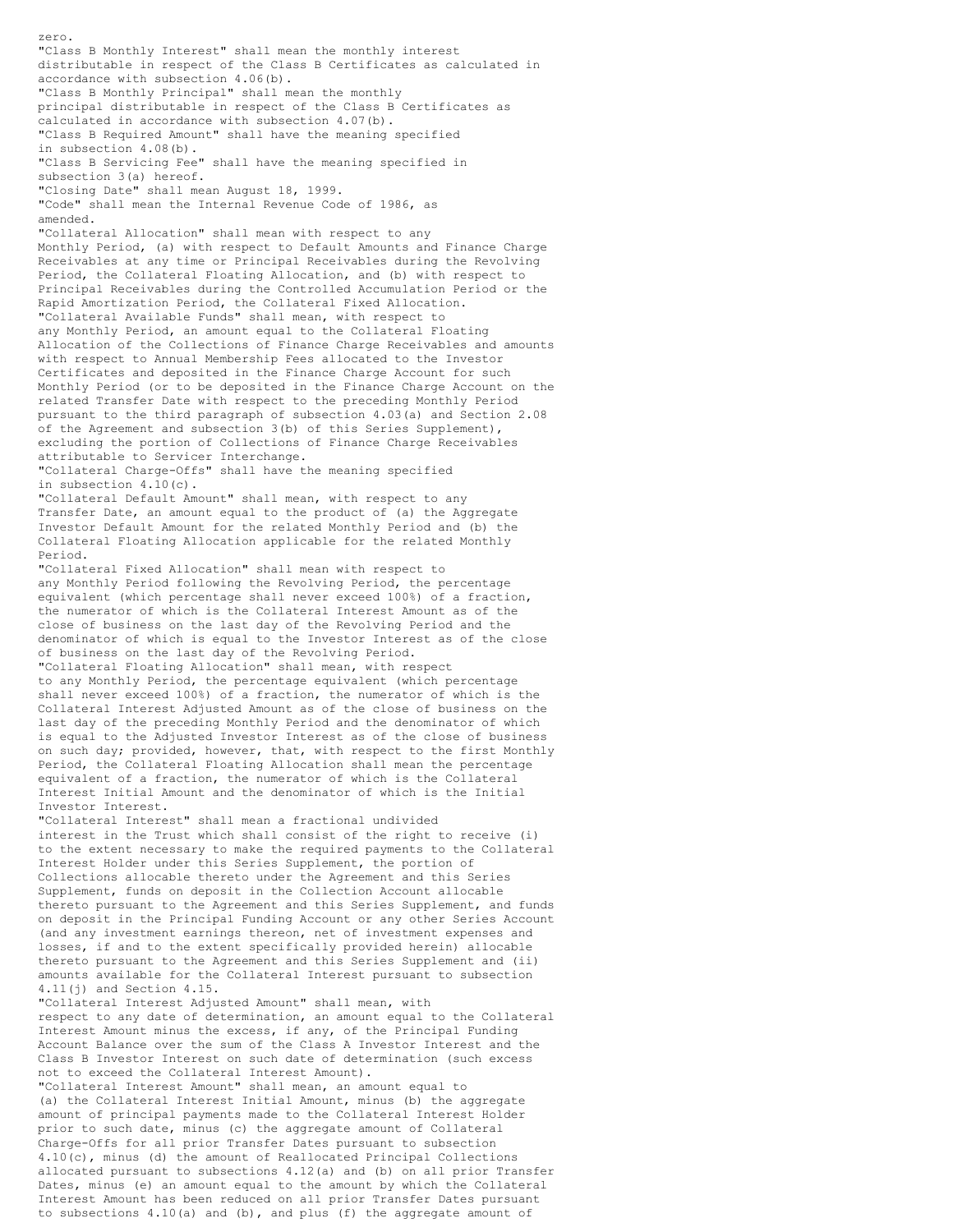Excess Spread allocated and available on all prior Transfer Dates pursuant to subsection 4.11(h) for the purpose of reimbursing amounts deducted pursuant to the foregoing clauses (c), (d) and (e); provided further, however, that the Collateral Interest Amount may not be reduced below zero. "Collateral Interest Holder" shall mean the entity so designated in writing by the Seller to the Trustee. "Collateral Interest Initial Amount" shall mean \$75,000,000. "Collateral Interest Servicing Fee" shall have the meaning specified in subsection 3(a) hereof. "Collateral Minimum Monthly Interest" shall mean the monthly interest distributable in respect of the Collateral Interest Amount as calculated in accordance with subsection 4.06(c). "Collateral Minimum Rate" shall mean, for any Interest Period, the rate specified in the Transfer Agreement; provided, however, that the Collateral Minimum Rate shall not exceed a rate of 8.50% per annum. "Collateral Monthly Principal" shall mean the monthly principal distributable in respect of the Collateral Interest Amount as calculated in accordance with subsection 4.07(c). "Controlled Accumulation Amount" shall mean for any Transfer Date with respect to the Controlled Accumulation Period, \$83,333,333.33; provided, however, that if the Accumulation Period Length is determined to be less than 12 months pursuant to subsection 4.09(j), the Controlled Accumulation Amount for each Transfer Date with respect to the Controlled Accumulation Period will be equal to (i) the product of (x) the Initial Investor Interest and (y) the Accumulation Period Factor for such Monthly Period divided by (ii) the Required Accumulation Factor Number. "Controlled Accumulation Period" shall mean, unless a Pay Out Event shall have occurred prior thereto, the period commencing at the close of business on March 31, 2003 or such later date as is determined in accordance with subsection 4.09(j) and ending on the first to occur of (a) the commencement of the Rapid Amortization Period and (b) the Series 1999-H Termination Date. "Controlled Deposit Amount" shall mean, with respect to any Transfer Date, the sum of (a) the Controlled Accumulation Amount for such Transfer Date and (b) any existing Accumulation Shortfall. "Covered Amount" shall mean an amount, determined as of each Transfer Date with respect to any Interest Period, equal to the sum of (a) the product of (i) a fraction, the numerator of which is the actual number of days in such Interest Period and the denominator of which is 360, times (ii) the Class A Certificate Rate in effect with respect to such Interest Period, times (iii) the aggregate amount on deposit in the Principal Funding Account with respect to Class A Monthly Principal as of the Record Date preceding such Transfer Date, plus (b) the product of (i) a fraction, the numerator of which is the actual number of days in such Interest Period and the denominator of which is 360, times (ii) the Class B Certificate Rate in effect with respect to such Interest Period times (iii) the aggregate amount on deposit in the Principal Funding Account with respect to Class B Monthly Principal as of the Record Date preceding such Transfer Date. "Credit Enhancement" shall mean (a) with respect to the Class A Certificates, the subordination of the Class B Certificates and the Collateral Interest, and (b) with respect to the Class B Certificates, the subordination of the Collateral Interest. "Credit Enhancement Provider" shall mean the Collateral Interest Holder. "Cumulative Series Principal Shortfall" shall mean the sum of the Series Principal Shortfalls (as such term is defined in each of the related Series Supplements) for each Series in Group One. "Daily Principal Shortfall" shall mean, on any date of determination, the excess of the Group One Monthly Principal Payment for the Monthly Period relating to such date over the month to date amount of Collections processed in respect of Principal Receivables for such Monthly Period allocable to investor certificates of all outstanding Series in Group One, not subject to reallocation, which are on deposit or to be deposited in the Principal Account on such date. "Distribution Date" shall mean October 15, 1999 and the fifteenth day of each calendar month thereafter, or if such fifteenth day is not a Business Day, the next succeeding Business Day. "Excess Spread" shall mean, with respect to any Transfer Date, the sum of the amounts with respect to such Transfer Date, if any, specified pursuant to subsections  $4.09(a)(iv)$ ,  $4.09(b)(iii)$  and 4.09(c)(ii). "Fitch" shall mean Fitch IBCA, Inc. or its successors. "Fixed Investor Percentage" shall mean, with respect to any

Monthly Period, the percentage equivalent of a fraction, the numerator of which is the Investor Interest as of the close of business on the last day of the Revolving Period and the denominator of which is the greater of (a) the aggregate amount of Principal Receivables in the Trust determined as of the close of business on the last day of the prior Monthly Period and (b) the sum of the numerators used to calculate the Investor Percentages (as such term is defined in the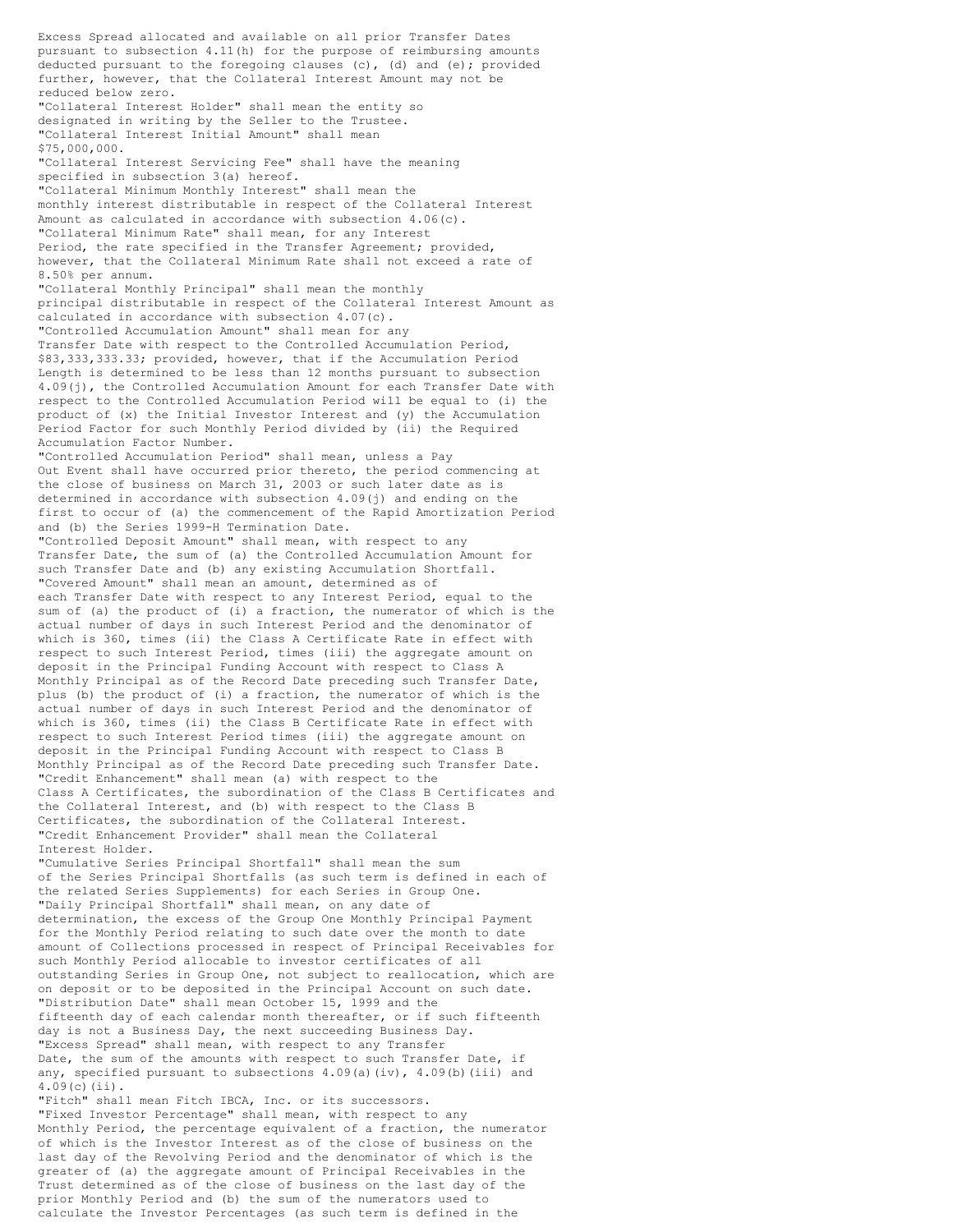Agreement) for allocations with respect to Principal Receivables for all outstanding Series on such date of determination; provided, however, that with respect to any Monthly Period in which an Addition Date occurs or in which a Removal Date occurs on which, if any Series has been paid in full, Principal Receivables in an aggregate amount approximately equal to the initial investor interest of such Series are removed from the Trust, the denominator determined pursuant to clause (a) hereof shall be (i) the aggregate amount of Principal Receivables in the Trust as of the close of business on the last day of the prior Monthly Period for the period from and including the first day of such Monthly Period to but excluding the related Addition Date or Removal Date and (ii) the aggregate amount of Principal Receivables in the Trust as of the beginning of the day on the related Addition Date or Removal Date after adjusting for the aggregate amount of Principal Receivables added to or removed from the Trust on the related Addition Date or Removal Date, for the period from and including the related Addition Date or Removal Date to and including the last day of such Monthly Period.

"Floating Investor Percentage" shall mean, with respect to any Monthly Period, the percentage equivalent of a fraction, the numerator of which is the Adjusted Investor Interest as of the close of business on the last day of the preceding Monthly Period (or with respect to the first Monthly Period, the Initial Investor Interest) and the denominator of which is the greater of (a) the aggregate amount of Principal Receivables as of the close of business on the last day of the preceding Monthly Period (or with respect to the first calendar month in the first Monthly Period, the aggregate amount of Principal Receivables in the Trust as of the close of business on the day immediately preceding the Closing Date and with respect to the second calendar month in the first Monthly Period, the aggregate amount of Principal Receivables in the Trust as of the close of business on the last day of the first calendar month in the first Monthly Period), and (b) the sum of the numerators used to calculate the Investor Percentages (as such term is defined in the Agreement) for allocations with respect to Finance Charge Receivables, Default Amounts or Principal Receivables, as applicable, for all outstanding Series on such date of determination; provided, however, that with respect to any Monthly Period in which an Addition Date occurs or in which a Removal Date occurs on which, if any Series has been paid in full, Principal Receivables in an aggregate amount approximately equal to the initial investor interest of such Series are removed from the Trust, the denominator determined pursuant to clause (a) hereof shall be (i) the aggregate amount of Principal Receivables in the Trust as of the close of business on the last day of the prior Monthly Period for the period from and including the first day of such Monthly Period to but excluding the related Addition Date or Removal Date and (ii) the aggregate amount of Principal Receivables in the Trust as of the beginning of the day on the related Addition Date or Removal Date after adjusting for the aggregate amount of Principal Receivables added to or removed from the Trust on the related Addition Date or Removal Date, for the period from and including the related Addition Date or Removal Date to and including the last day of such Monthly Period. "Group One" shall mean Series 1999-H and each other Series specified in the related Supplement to be included in Group One. "Group One Monthly Principal Payment" shall mean with respect to any Monthly Period, for all Series in Group One (including Series 1999-H) which are in an Amortization Period or Accumulation Period (as such terms are defined in the related Supplements for all Series in Group One), the sum of (a) the Controlled Distribution Amount for the related Transfer Date for any Series in its Controlled Amortization Period (as such terms are defined in the related Supplements for all Series in Group One), (b) the Controlled Deposit Amount for the related Transfer Date for any Series in its Accumulation Period, other than its Rapid Accumulation Period, if applicable (as such terms are defined in the related Supplements for all Series in Group One), (c) the Investor Interest as of the end of the prior Monthly Period taking into effect any payments to be made on the following Distribution Date for any Series in Group One in its Principal Amortization Period or Rapid Amortization Period (as such terms are defined in the related Supplements for all Series in Group One), (d) the Adjusted Investor Interest as of the end of the prior Monthly Period taking into effect any payments or deposits to be made on the following Transfer Date and Distribution Date for any Series in Group One in its Rapid Accumulation Period (as such terms are defined in the related Supplements for all Series in Group One) and (e) such other amounts as may be specified in the related Supplements for all Series in Group One. "Initial Investor Interest" shall mean \$1,000,000,000.

"Interest Funding Account" shall have the meaning set forth in Section 4.18.

"Interest Funding Investment Proceeds" shall mean, with respect to each Transfer Date, the investment earnings on funds in the Interest Funding Account (net of investment expenses and losses) for the period from and including the immediately preceding Transfer Date to but excluding such Transfer Date.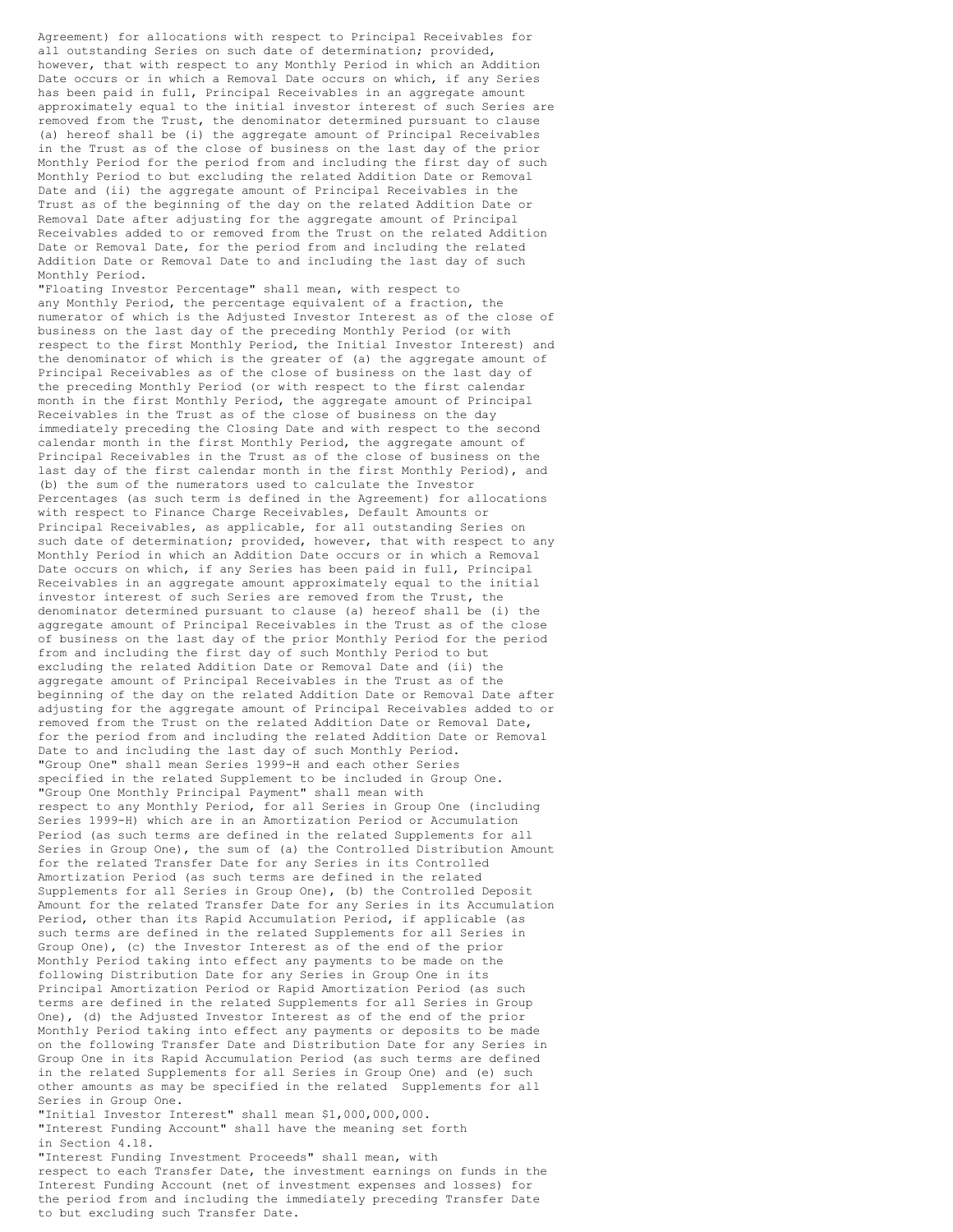"Interest Payment Date" shall mean October 15, 1999 and the fifteenth day of each January, April, July and October thereafter, or if such fifteenth day is not a Business Day, the next succeeding Business Day; provided, however, that commencing on the first Distribution Date with respect to the Rapid Amortization Period, the fifteenth day of each calendar month, or if such fifteenth day is not a Business Day, the next succeeding Business Day shall be an Interest Payment Date. "Interest Period" shall mean, with respect to any Distribution Date, the period from and including the previous Distribution Date (or in the case of the first Distribution Date, from and including the Closing Date) through the day preceding such Distribution Date. "Investment Letter" shall have the meaning specified in subsection 19(b). "Investor Certificateholder" shall mean (a) with respect to the Class A Certificates, the holder of record of a Class A Certificate, (b) with respect to the Class B Certificates, the holder of record of a Class B Certificate and (c) with respect to the Collateral Interest, the Collateral Interest Holder. "Investor Certificates" shall mean the Class A Certificates, the Class B Certificates and the Collateral Interest. "Investor Default Amount" shall mean, with respect to any Receivable in a Defaulted Account, an amount equal to the product of (a) the Default Amount and (b) the Floating Investor Percentage on the day such Account became a Defaulted Account. "Investor Interest" shall mean, on any date of determination, an amount equal to the sum of (a) the Class A Investor Interest, (b) the Class B Investor Interest and (c) the Collateral Interest Amount, each as of such date. "Investor Percentage" shall mean for any Monthly Period, (a) with respect to Finance Charge Receivables and Default Amounts at any time and Principal Receivables during the Revolving Period, the Floating Investor Percentage and (b) with respect to Principal Receivables during the Controlled Accumulation Period or the Rapid Amortization Period, the Fixed Investor Percentage. "Investor Principal Collections" shall mean, with respect to any Monthly Period, the sum of (a) the aggregate amount deposited into the Principal Account for such Monthly Period pursuant to subsections  $4.05(a)(ii)$ , (iii) and (iv),  $4.05(b)(ii)$ , (iii) and (iv), or 4.05(c)(ii), in each case, as applicable to such Monthly Period, (b) the aggregate amount to be treated as Investor Principal Collections pursuant to subsections  $4.09(a)(iii)$ , and  $4.11(a)$ , (b), (c), (d), (g) and (h) for such Monthly Period (other than such amount paid from Reallocated Principal Collections), and (c) the aggregate amount of Unallocated Principal Collections deposited into the Principal Account pursuant to subsection 4.05(d). "Investor Servicing Fee" shall have the meaning specified in subsection 3(a) hereof. "LIBOR" shall mean, for any Interest Period, the London interbank offered rate for three-month United States dollar deposits determined (or commencing on the first Distribution Date with respect to the Rapid Amortization Period, for one-month United States dollar deposits) by the Trustee on the LIBOR Determination Date for each Interest Period in accordance with the provisions of Section 4.16. "LIBOR Determination Date" shall mean, August 16, 1999 for the period from and including the Closing Date through but excluding October 15, 1999, and, with respect to each Interest Period thereafter, the second London Business Day prior to each Interest Payment Date. For each Interest Period following the Interest Period ending on but excluding October 15, 1999, the related LIBOR Determination Date shall be the LIBOR Determination Date prior to the later of (i) the most recent Interest Payment Date preceding the first day of such Interest Period and (ii) the Interest Payment Date occurring on the first day of such Interest Period. "London Business Day" shall mean any Business Day on which dealings in deposits in United States dollars are transacted in the London interbank market. "Monthly Interest" shall mean, with respect to any Transfer Date, the sum of (a) the Class A Monthly Interest, the Class A Additional Interest, if any, and the unpaid Class A Deficiency Amount, if any, (b) the Class B Monthly Interest, the Class B Additional Interest, if any, and the unpaid Class B Deficiency Amount, if any, and (c) the Collateral Minimum Monthly Interest and any previously due and the unpaid Collateral Minimum Monthly Interest, each with respect to such Transfer Date. "Monthly Period" shall have the meaning specified in the Agreement, except that the first Monthly Period with respect to the Investor Certificates shall begin on and include the Closing Date and shall end on and include September 30, 1999. "Net Servicing Fee Rate" shall mean (a) so long as the Seller or The Bank of New York is the Servicer, 1.25% per annum and (b) if the Seller or The Bank of New York is no longer the Servicer, 2.0% per annum. "Pay Out Commencement Date" shall mean the date on which a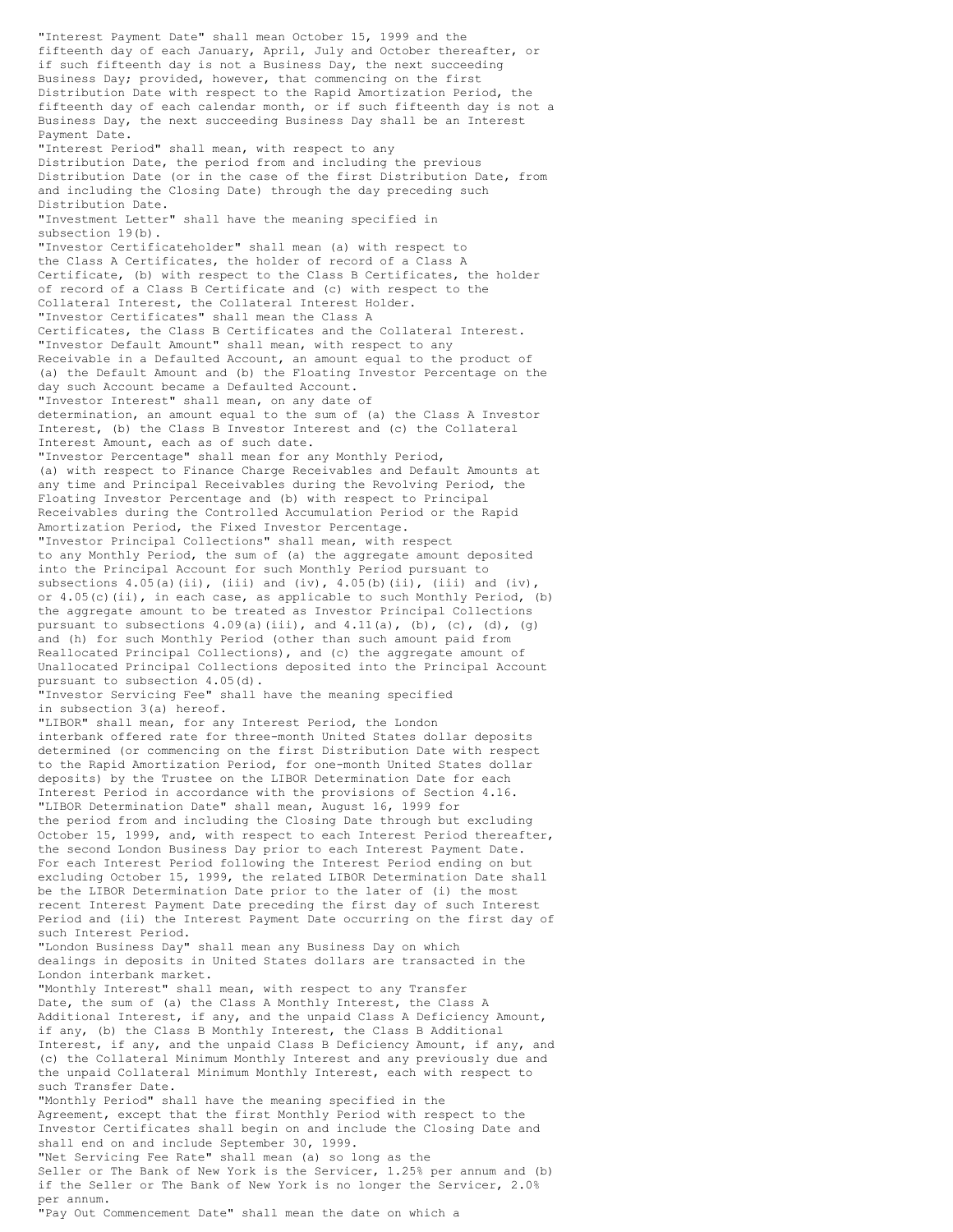Trust Pay Out Event is deemed to occur pursuant to Section 9.01 or a Series 1999-H Pay Out Event is deemed to occur pursuant to Section 9 hereof.

"Permitted Assignee" shall mean any Person who, if it were the Collateral Interest Holder or holder of an interest in the Trust, as applicable, would not cause the Trust to be taxable as a publicly traded partnership for federal income tax purposes. "Portfolio Adjusted Yield" shall mean, with respect to any Transfer Date, commencing on and including the January 2000 Transfer

Date, the average of the percentages obtained for each of the three preceding Monthly Periods by subtracting the Base Rate from the Portfolio Yield for such Monthly Period and deducting 0.5% from the result for each Monthly Period.

"Portfolio Yield" shall mean, with respect to any Monthly Period, the annualized percentage equivalent of a fraction, the numerator of which is an amount equal to the sum of (a) the amount of Collections of Finance Charge Receivables deposited into the Finance Charge Account and allocable to the Investor Certificates for such Monthly Period and (b) the amount with respect to Annual Membership Fees deposited into the Finance Charge Account and allocable to the Investor Certificates for such Monthly Period, and (c) the Principal Funding Investment Proceeds deposited into the Finance Charge Account on the Transfer Date related to such Monthly Period, (d) the Interest Funding Investment Proceeds deposited into the Finance Charge Account on the Transfer Date related to such Monthly Period, and (e) the amount of the Reserve Draw Amount (up to the Available Reserve Account Amount) plus any amounts of interest and earnings described in subsection 4.15, each deposited into the Finance Charge Account on the Transfer Date relating to such Monthly Period, such sum to be calculated on a cash basis after subtracting the Aggregate Investor Default Amount for such Monthly Period, and the denominator of which is the Investor Interest as of the close of business on the last day of such Monthly Period. "Principal Funding Account" shall have the meaning set forth in subsection 4.14(a).

"Principal Funding Account Balance" shall mean, with respect to any date of determination, the principal amount, if any, on deposit in the Principal Funding Account on such date of determination. "Principal Funding Investment Proceeds" shall mean, with respect to each Transfer Date, the investment earnings on funds in the Principal Funding Account (net of investment expenses and losses) for

the period from and including the immediately preceding Transfer Date to but excluding such Transfer Date. "Prospectus" shall mean the prospectus and the prospectus

supplement as filed with the Securities and Exchange Commission under Rule 424(b) of the Securities Act relating to the Series 1999-H Certificates.

"Rapid Amortization Period" shall mean the Amortization Period commencing on the Pay Out Commencement Date and ending on the earlier to occur of (a) the Series 1999-H Termination Date and (b) the termination of the Trust pursuant to Section 12.01.

"Rating Agency" shall mean Moody's and Standard & Poor's. "Rating Agency Condition" shall mean the notification in writing by each Rating Agency to the Seller, the Servicer and the Trustee that an action will not result in any Rating Agency reducing or withdrawing its then existing rating of the investor certificates of any outstanding Series or class of a Series with respect to which it is a Rating Agency.

"Reallocated Class B Principal Collections" shall mean, with respect to any Transfer Date, Collections of Principal Receivables applied in accordance with subsection 4.12(a) in an amount not to exceed the product of (a) the Class B Investor Allocation with respect to the Monthly Period relating to such Transfer Date and (b) the Investor Percentage with respect to the Monthly Period relating to such Transfer Date and (c) the amount of Collections of Principal Receivables with respect to the Monthly Period relating to such Transfer Date; provided, however, that such amount shall not exceed the Class B Investor Interest after giving effect to any Class B Investor Charge-Offs for such Transfer Date.

"Reallocated Collateral Principal Collections" shall mean, with respect to any Transfer Date, Collections of Principal Receivables applied in accordance with subsections 4.12(a) and (b) in an amount not to exceed the product of (a) the Collateral Allocation with respect to the Monthly Period relating to such Transfer Date and (b) the Investor Percentage with respect to the Monthly Period relating to such Transfer Date and (c) the amount of Collections of Principal Receivables with respect to the Monthly Period relating to such Transfer Date; provided, however, that such amount shall not exceed the Collateral Interest Amount after giving effect to any Collateral Charge-Offs for such Transfer Date.

"Reallocated Principal Collections" shall mean the sum of (a) Reallocated Class B Principal Collections and (b) Reallocated Collateral Principal Collections. "Reference Banks" shall mean four major banks in the London interbank market selected by the Servicer.

"Required Accumulation Factor Number" shall be equal to a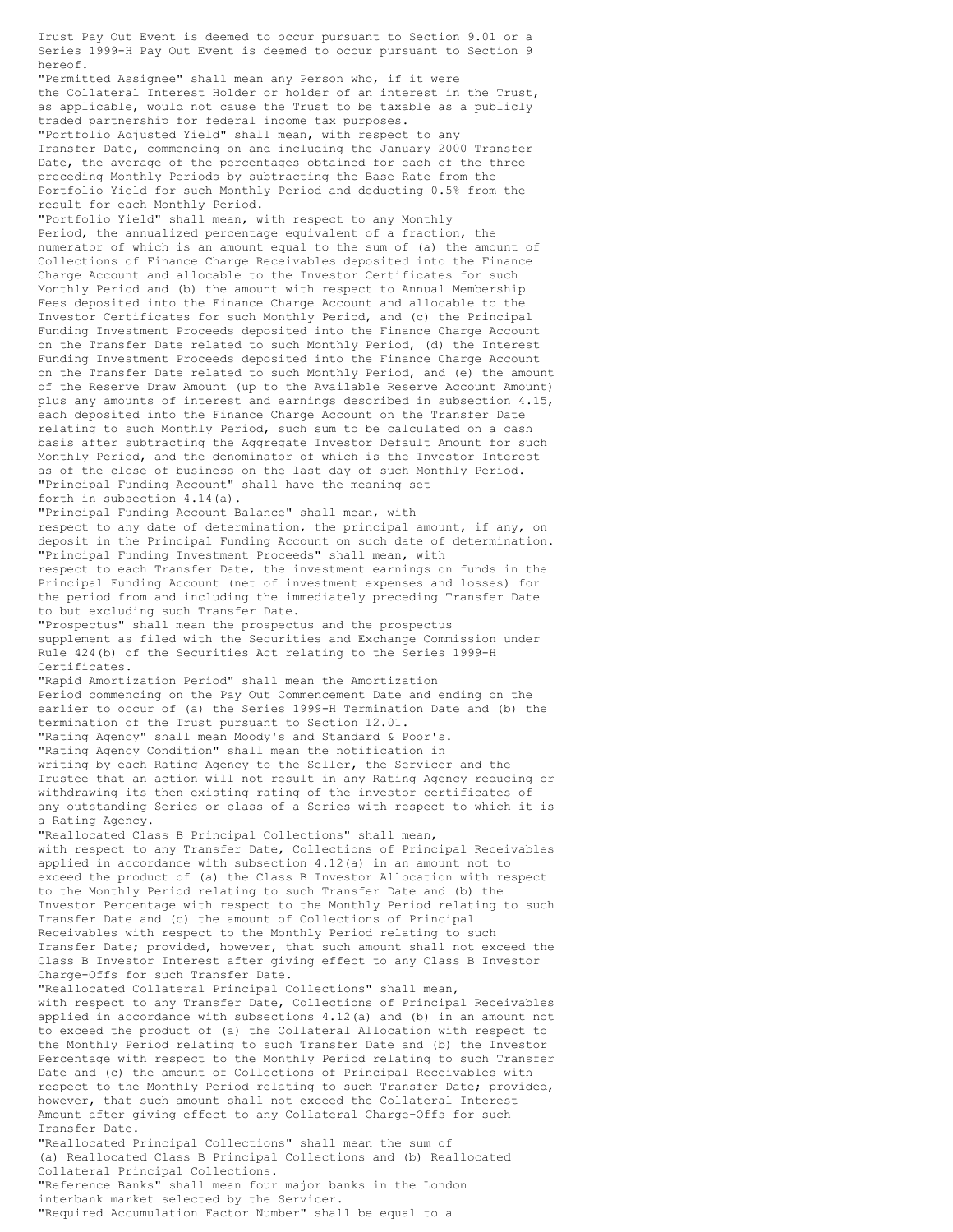fraction, rounded upwards to the nearest whole number, the numerator of which is one and the denominator of which is equal to the lowest monthly principal payment rate on the Accounts, expressed as a decimal, for the 12 months preceding the date of such calculation; provided, however, that this definition may be changed at any time if the Rating Agency Condition is satisfied.

"Required Reserve Account Amount" shall mean, with respect to any Transfer Date on or after the Reserve Account Funding Date, an amount equal to (a) 0.5% of the outstanding principal balance of the Class A Certificates or (b) any other amount designated by the Seller; provided, however, that if such designation is of a lesser amount, the Seller shall (i) provide the Servicer, the Collateral Interest Holder and the Trustee with evidence that the Rating Agency Condition shall have been satisfied and (ii) deliver to the Trustee a certificate of an authorized officer to the effect that, based on the facts known to such officer at such time, in the reasonable belief of the Seller, such designation will not cause a Pay Out Event or an event that, after the giving of notice or the lapse of time, would cause a Pay Out Event to occur with respect to Series 1999-H.

"Reserve Account" shall have the meaning specified in

# subsection 4.15(a).

"Reserve Account Funding Date" shall mean the Transfer Date which occurs not later than the earliest of (a) the Transfer Date with respect to the Monthly Period which commences 3 months prior to the commencement of the Controlled Accumulation Period; (b) the first Transfer Date for which the Portfolio Adjusted Yield is less than 2%, but in such event the Reserve Account Funding Date shall not be required to occur earlier than the Transfer Date with respect to the Monthly Period which commences 12 months prior to the commencement of the Controlled Accumulation Period; (c) the first Transfer Date for which the Portfolio Adjusted Yield is less than 3%, but in such event the Reserve Account Funding Date shall not be required to occur earlier than the Transfer Date with respect to the Monthly Period which commences 6 months prior to the commencement of the Controlled Accumulation Period; and (d) the first Transfer Date for which the Portfolio Adjusted Yield is less than 4%, but in such event the Reserve Account Funding Date shall not be required to occur earlier than the Transfer Date with respect to the Monthly Period which commences 4 months prior to the commencement of the Controlled Accumulation Period. "Reserve Account Surplus" shall mean, as of any Transfer Date following the Reserve Account Funding Date, the amount, if any, by

which the amount on deposit in the Reserve Account exceeds the Required Reserve Account Amount.

"Reserve Draw Amount" shall mean, with respect to each Transfer Date relating to the Controlled Accumulation Period or the first Transfer Date relating to the Rapid Amortization Period, the amount, if any, by which the Principal Funding Investment Proceeds for such Transfer Date are less than the Covered Amount determined as of such Transfer Date.

"Revolving Period" shall mean the period from and including the Closing Date to, but not including, the earlier of (a) the day the Controlled Accumulation Period commences and (b) the Pay Out Commencement Date.

"Scheduled Payment Date" shall mean the April 2004 Distribution Date.

"Series 1999-H" shall mean the Series of the MBNA Master Credit Card Trust II represented by the Investor Certificates. "Series 1999-H Certificateholders" shall mean the holder of record of a Series 1999-H Certificate. "Series 1999-H Certificates" shall mean the Class A

Certificates and the Class B Certificates.

"Series 1999-H Pay Out Event" shall have the meaning specified in Section 9 hereof.

"Series 1999-H Termination Date" shall mean the earliest to occur of (a) the Distribution Date on which the Investor Interest is paid in full, (b) the September 2006 Distribution Date and (c) the Trust Termination Date.

"Series Principal Shortfall" shall mean with respect to any Transfer Date, the excess, if any, of (a) (i) with respect to any Transfer Date relating to the Controlled Accumulation Period, the Controlled Deposit Amount for such Transfer Date, and (ii) with respect to any Transfer Date relating to the Rapid Amortization Period, the Adjusted Investor Interest over (b) the Investor Principal Collections minus the Reallocated Principal Collections for such Transfer Date. "Series Servicing Fee Percentage" shall mean 2.0%. "Servicer Interchange" shall mean, for any Transfer Date, the portion of Collections of Finance Charge Receivables allocated to the Investor Certificates and deposited in the Finance Charge Account with respect to the related Monthly Period that is attributable to Interchange; provided, however, that Servicer Interchange for any Transfer Date shall not exceed one-twelfth of the product of (i) the Adjusted Investor Interest as of the last day of the related Monthly Period and (ii) 0.75%; provided further, however, with respect to the first Transfer Date, the Servicer Interchange may equal but shall not exceed \$895,833.33.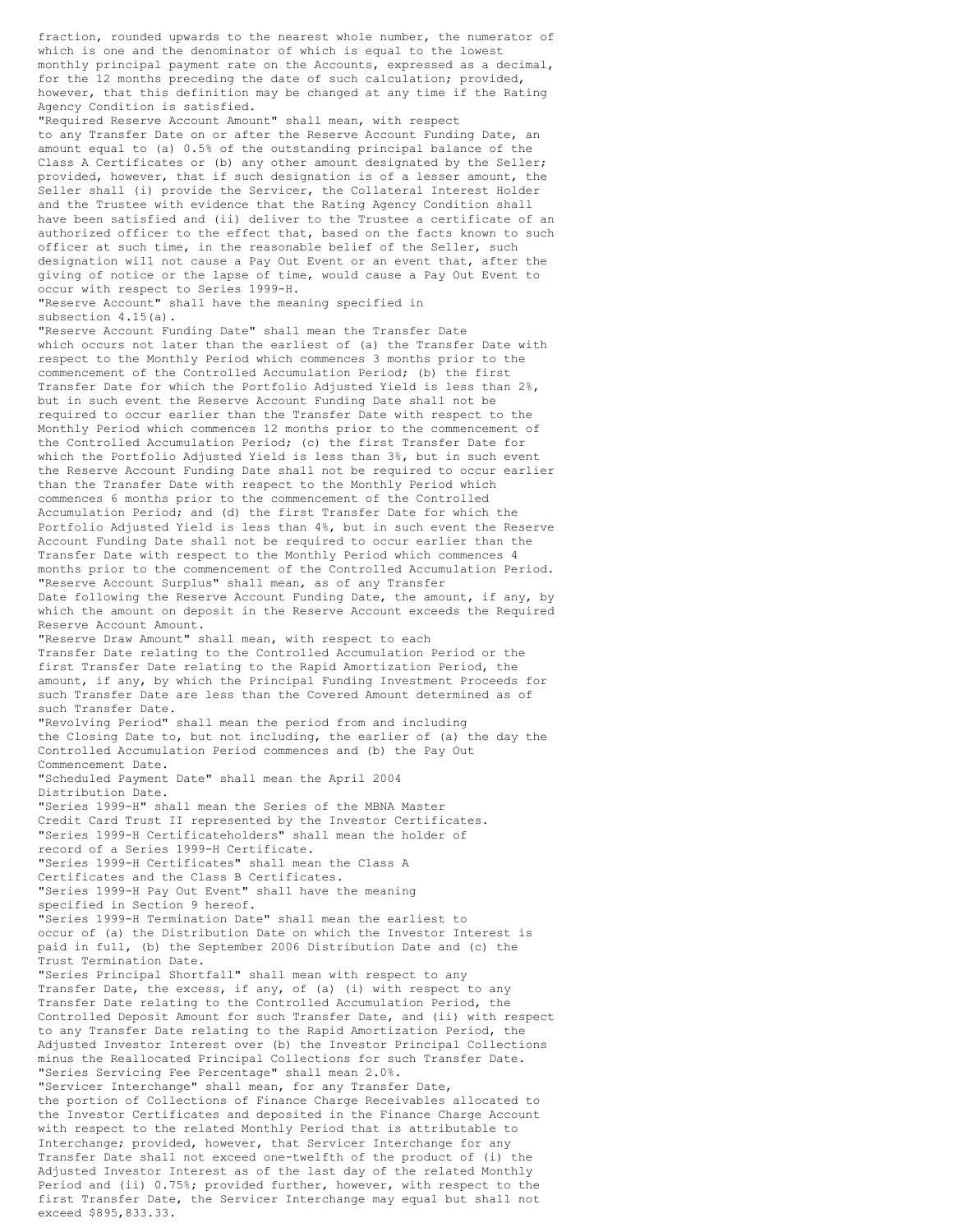"Shared Principal Collections" shall mean, with respect to any Transfer Date, either (a) the amount allocated to the Investor Certificates which may be applied to the Series Principal Shortfall with respect to other outstanding Series in Group One or (b) the amounts allocated to the investor certificates of other Series in Group One which the applicable Supplements for such Series specify are to be treated as "Shared Principal Collections" and which may be applied to cover the Series Principal Shortfall with respect to the Investor Certificates. "Telerate Page 3750" shall mean the display page currently so designated on the Dow Jones Telerate Service (or such other page as may replace that page on that service for the purpose of displaying comparable rates or prices). "Transfer" shall have the meaning specified in subsection 19(a). "Transfer Agreement" shall mean the agreement among MBNA and the Collateral Interest Holder, dated as of August 18, 1999, as amended or modified from time to time, relating to the transfer of the Collateral Interest. "Unallocated Principal Collections" shall have the meaning specified in subsection 4.05(d). SECTION 3. Servicing Compensation and Assignment of Interchange. (a) The share of the Servicing Fee allocable to Series 1999-H with respect to any Transfer Date (the "Investor Servicing Fee") shall be equal to one-twelfth of the product of (i) the Series Servicing Fee Percentage and (ii) the Adjusted Investor Interest as of the last day of the Monthly Period preceding such Transfer Date; provided, however, that with respect to the first Transfer Date, the Investor Servicing Fee shall be equal to \$2,388,888.89. On each Transfer Date for which the Seller or The Bank of New York is the Servicer, the Servicer Interchange with respect to the related Monthly Period that is on deposit in the Finance Charge Account shall be withdrawn from the Finance Charge Account and paid to the Servicer in payment of a portion of the Investor Servicing Fee with respect to such Monthly Period. Should the Servicer Interchange on deposit in the Finance Charge Account on any Transfer Date with respect to the related Monthly Period be less than one-twelfth of 0.75% of the Adjusted Investor Interest as of the last day of such Monthly Period, the Investor Servicing Fee with respect to such Monthly Period will not be paid to the extent of such insufficiency of Servicer Interchange on deposit in the Finance Charge Account. The Servicer Interchange with respect to the first Transfer Date may equal but shall not exceed \$895,833.33. The share of the Investor Servicing Fee allocable to the Class A Investor Interest with respect to any Transfer Date (the "Class A Servicing Fee") shall be equal to one-twelfth of the product of (i) the Class A Floating Allocation, (ii) the Net Servicing Fee Rate and (iii) the Adjusted Investor Interest as of the last day of the Monthly Period preceding such Transfer Date; provided, however, that with respect to the first Transfer Date, the Class A Servicing Fee shall be equal to \$1,269,097.22. The share of the Investor Servicing Fee allocable to the Class B Investor Interest with respect to any Transfer Date (the "Class B Servicing Fee") shall be equal to one-twelfth of the product of (i) the Class B Floating Allocation, (ii) the Net Servicing Fee Rate and (iii) the Adjusted Investor Interest as of the last day of the Monthly Period preceding such Transfer Date; provided, however, that with respect to the first Transfer Date, the Class B Servicing Fee shall be equal to \$111,979.17. The share of the Investor Servicing Fee allocable to the Collateral Interest Amount with respect to any Transfer Date (the "Collateral Interest Servicing Fee," and together with the Class A Servicing Fee and the Class B Servicing Fee, the "Certificateholder Servicing Fee") shall be equal to one-twelfth of the product of (i) the Collateral Floating Allocation, (ii) the Net Servicing Fee Rate and (iii) the Adjusted Investor Interest as of the last day of the Monthly Period preceding such Transfer Date; provided, however, that with respect to the first Transfer Date, the Collateral Interest Servicing Fee shall be equal to \$111,979.17. Except as specifically provided above, the Servicing Fee shall be paid by the cash flows from the Trust allocated to the Seller or the certificateholders of other Series (as provided in the related Supplements) and in no event shall the Trust, the Trustee or the Investor Certificateholders be liable therefor. The Class A Servicing Fee shall be payable to the Servicer solely to the extent amounts are available for distribution in respect thereof pursuant to subsections 4.09(a)(ii) and 4.11(a). The Class B Servicing Fee shall be payable solely to the extent amounts are available for distribution in respect thereof pursuant to subsections 4.09(b)(ii) and 4.11(c). The Collateral Interest Servicing Fee shall be payable solely to the extent amounts are available for distribution in respect thereof pursuant to subsection 4.11(f) or, if applicable, subsection 4.09(c)(i). (b) On or before each Transfer Date, the Seller shall notify the Servicer of the amount of Interchange to be included as Collections of Finance Charge Receivables and allocable to the Investor Certificateholders with respect to the preceding Monthly Period as determined pursuant to this subsection 3(b). Such amount of Interchange shall be equal to the product of (i) the total amount of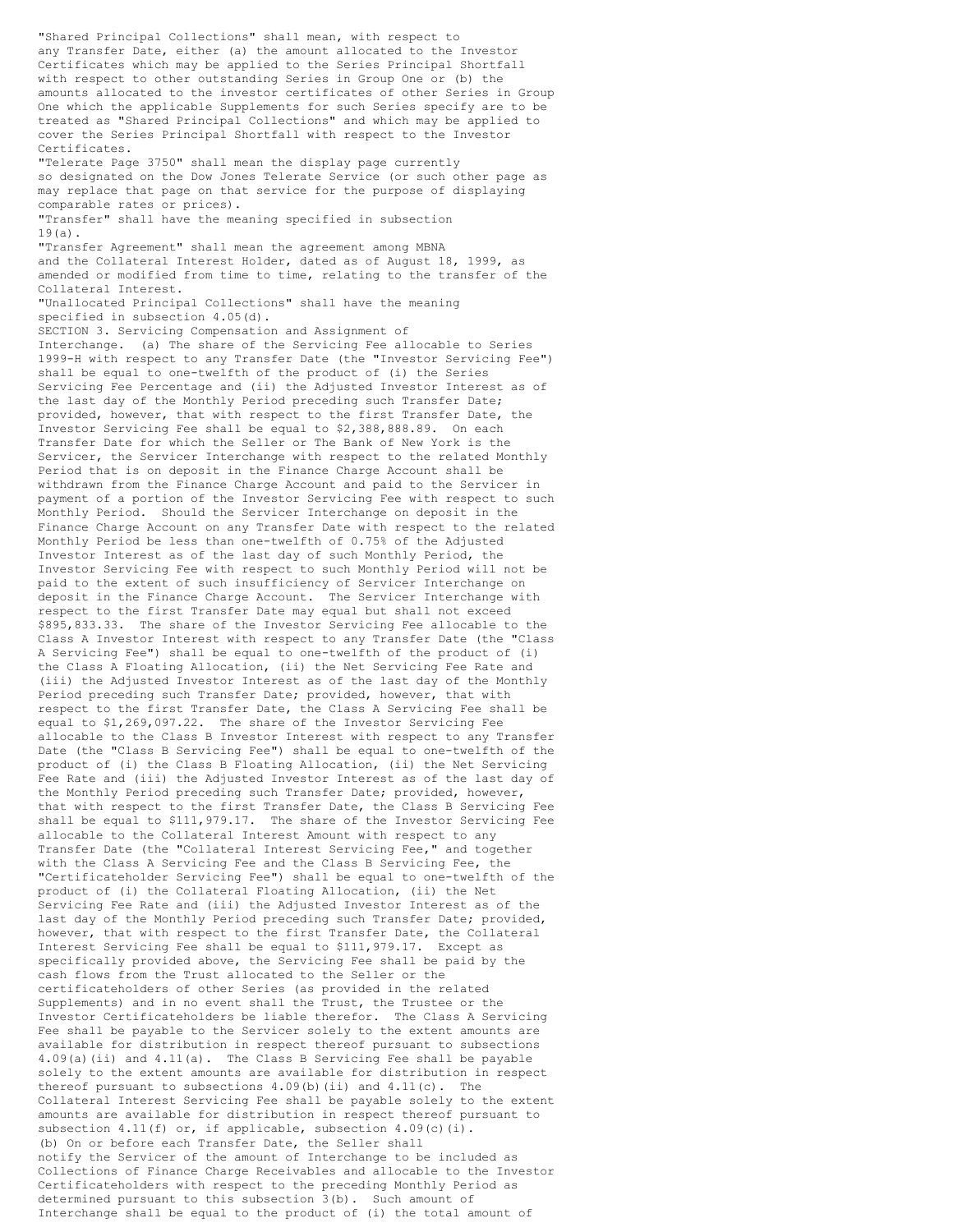Interchange paid or payable to the Seller with respect to such Monthly Period, (ii) a fraction the numerator of which is the aggregate amount of cardholder charges for goods and services in the Accounts with respect to such Monthly Period and the denominator of which is the aggregate amount of cardholder charges for goods and services in all MasterCard and VISA consumer revolving credit card accounts owned by the Seller with respect to such Monthly Period and (iii) the Investor Percentage with regard to Finance Charge Receivables. On each Transfer Date, the Seller shall pay to the Servicer, and the Servicer shall deposit into the Finance Charge Account, in immediately available funds, the amount of Interchange to be so included as Collections of Finance Charge Receivables allocable to the Investor Certificates with respect to the preceding Monthly Period. The Seller hereby assigns, sets-over, conveys, pledges and grants a security interest and lien to the Trustee for the benefit of the Investor Certificateholders in Interchange and the proceeds of Interchange, as set forth in this subsection 3(b). In connection with the foregoing grant of a security interest, this Series Supplement shall constitute a security agreement under applicable law. To the extent that a Supplement for a related Series, other than Series 1999-H, assigns, sets-over, conveys, pledges or grants a security interest in Interchange allocable to the Trust, all Investor Certificates of any such Series (except as otherwise specified in any such Supplement) and the Investor Certificates shall rank pari passu and be equally and ratably entitled as provided herein to the benefits of such Interchange without preference or priority on account of the actual time or times of authentication and delivery, all in accordance with the terms and provisions of this Series Supplement and other related Supplements. SECTION 4. Reassignment and Transfer Terms. The Investor Certificates shall be subject to retransfer to the Seller at its option, in accordance with the terms specified in subsection 12.02(a), on any Distribution Date on or after the Distribution Date on which the Investor Interest is reduced to an amount less than or equal to 5% of the Initial Investor Interest. The deposit required in connection with any such repurchase shall include the amount, if any, on deposit in the Principal Funding Account and will be equal to the sum of (a) the Investor Interest and (b) accrued and unpaid interest on the Investor Certificates through the day preceding the Distribution Date on which the repurchase occurs. SECTION 5. Delivery and Payment for the Certificates. The Seller shall execute and deliver the Series 1999-H Certificates to the Trustee for authentication in accordance with Section 6.01 of the Agreement. The Trustee shall deliver such Certificates when authenticated in accordance with Section 6.02 of the Agreement. SECTION 6. Form of Delivery of the Certificates; Depository; Denominations. (a) The Certificates shall be delivered as Book-Entry Certificates as provided in Sections 6.01 and 6.10 of the Agreement. (b) The Depository for the Certificates shall be The Depository Trust Company, and the Certificates shall be initially registered in the name of Cede & Co., its nominee. (c) The Certificates are issuable in minimum denominations of \$1,000 and integral multiples of that amount. SECTION 7. Article IV of the Agreement. Sections 4.01, 4.02 and 4.03 shall be read in their entirety as provided in the Agreement. Article IV (except for Sections 4.01, 4.02 and 4.03 thereof) shall be read in its entirety as follows and shall be applicable only to the Investor Certificates: ARTICLE IV RIGHTS OF CERTIFICATEHOLDERS AND ALLOCATION AND APPLICATION OF COLLECTIONS SECTION 4.04 Rights of Certificateholders and the Collateral Interest Holder. The Investor Certificates shall represent undivided interests in the Trust, consisting of the right to receive, to the extent necessary to make the required payments with respect to such Investor Certificates at the times and in the amounts specified in this Agreement, (a) the Floating Investor Percentage and Fixed Investor Percentage (as applicable from time to time) of Collections received with respect to the Receivables and (b) funds on deposit in the Collection Account, the Finance Charge Account, the Interest Funding Account, the Principal Account, the Principal Funding Account, the Reserve Account and the Distribution Account. The Collateral Interest shall be subordinate to the Class A Certificates and the Class B Certificates. The Class B Certificates shall be subordinate to the Class A Certificates. The Seller Interest shall not represent any interest in the Collection Account, the Finance Charge Account, the Interest Funding Account, the Principal Account, the Principal Funding Account, the Reserve Account or the Distribution Account, except as specifically provided in this Article IV. SECTION 4.05 Allocations. (a) Allocations During the Revolving Period. During the Revolving Period, the Servicer shall, prior to the close of business on the day any Collections are deposited in the Collection Account,

allocate to the Investor Certificateholders or the Holder of the Seller Interest and pay or deposit from the Collection Account the following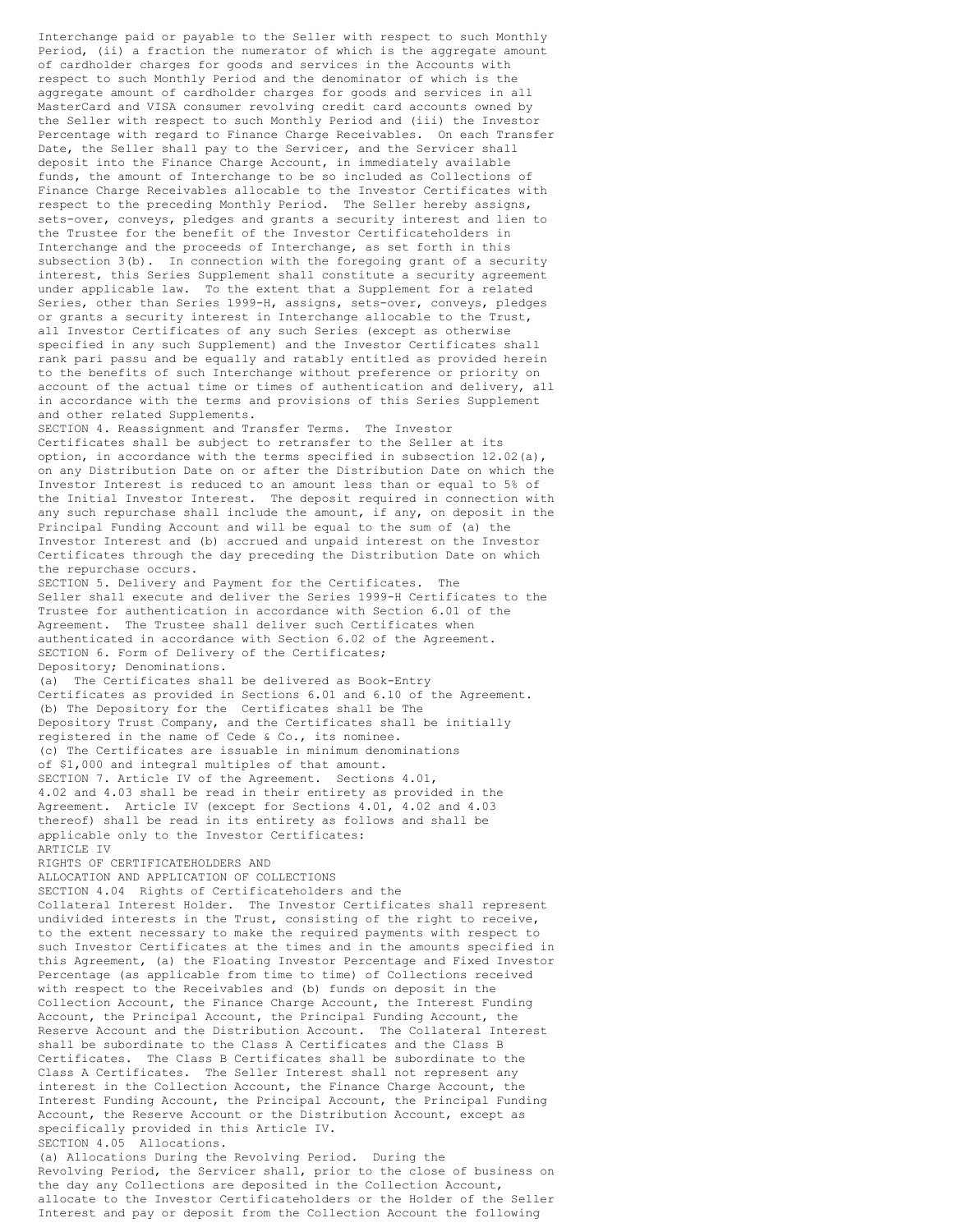amounts as set forth below: (i) Allocate to the Investor Certificateholders the product of (y) the Investor Percentage on the Date of Processing of such Collections and (z) the aggregate amount of Collections of Finance Charge Receivables on such Date of Processing, and of that allocation, deposit in the Finance Charge Account an amount equal to either (I) (A) prior to the date on which the amount of Monthly Interest with respect to the related Interest Period is determined by the Servicer, an amount equal to the product of (1) the Investor Percentage on the Date of Processing of such Collections and (2) the aggregate amount of Collections of Finance Charge Receivables on such Date of Processing, and (B) at all other times, the difference between (1) the Monthly Interest with respect to the immediately following Transfer Date (plus, if the Seller is not the Servicer, the Certificateholder Servicing Fee for such Transfer Date plus the amount of any Certificateholder Servicing Fee due but not paid to the Servicer on any prior Transfer Date) and (2) the amounts previously deposited in the Finance Charge Account with respect to the current Monthly Period pursuant to this subsection 4.05(a)(i) or (II) the amount of Collections of Finance Charge Receivables allocated to the Investor Certificateholders on such Date of Processing pursuant to this subsection  $4.05(a)(i)$ ; provided, that if a deposit pursuant to subsection 4.05(a)(i)(I) is made on any Date of Processing, on the related Transfer Date, the Servicer shall withdraw from the Collection Account and deposit into the Finance Charge Account an amount equal to the amount of Collections of Finance Charge Receivables that have been allocated to the Investor Certificateholders during the related Monthly Period but not previously deposited in the Finance Charge Account. Funds deposited into the Finance Charge Account pursuant to this subsection 4.05(a)(i) shall be applied in accordance with Section 4.09.

(ii) Deposit into the Principal Account an amount equal to the product of (A) the Collateral Allocation on the Date of Processing of such Collections, (B) the Investor Percentage on the Date of Processing of such Collections and (C) the aggregate amount of Collections processed in respect of Principal Receivables on such Date of Processing to be applied first in accordance with Section 4.12 and then in accordance with subsection 4.09(e).

(iii) Deposit into the Principal Account an amount equal to the product of (A) the Class B Investor Allocation on the Date of Processing of such Collections, (B) the Investor Percentage on the Date of Processing of such Collections and (C) the aggregate amount of Collections processed in respect of Principal Receivables on such Date of Processing to be applied first in accordance with Section 4.12 and then in accordance with subsection 4.09(e).

(iv) (A) Deposit into the Principal Account an amount equal to the product of (1) the Class A Investor Allocation on the Date of Processing of such Collections, (2) the Investor Percentage on the Date of Processing of such Collections and (3) the aggregate amount of Collections processed in respect of Principal Receivables on such Date of Processing; provided, however, that the amount deposited into the Principal Account pursuant to this subsection 4.05(a)(iv)(A) shall not exceed the Daily Principal Shortfall, and (B) pay to the Holder of the Seller Interest an amount equal to the excess, if any, identified in the proviso to clause (A) above; provided, however, that the amount to be paid to the Holder of the Seller Interest pursuant to this subsection 4.05(a)(iv)(B) with respect to any Date of Processing shall be paid to the Holder of the Seller Interest if, and only to the extent that, the Seller Interest on such Date of Processing is equal to or greater than the Minimum Seller Interest (after giving effect to the inclusion in the Trust of all Receivables created on or prior to such Date of Processing and the application of payments referred to in subsection 4.03(b)) and otherwise shall be considered as Unallocated Principal Collections and deposited into the Principal Account in accordance with subsection 4.05(d).

(b) Allocations During the Controlled Accumulation Period. During the Controlled Accumulation Period, the Servicer shall, prior to the close of business on the day any Collections are deposited in the Collection Account, allocate to the Investor Certificateholders or the Holder of the Seller Interest and pay or deposit from the Collection Account the following amounts as set forth below: (i) Deposit into the Finance Charge Account an amount equal to the product of (A) the Investor Percentage on the Date of Processing of such Collections and (B) the aggregate amount of Collections processed in respect of Finance Charge Receivables on such Date of Processing to be applied in accordance with Section 4.09. (ii) Deposit into the Principal Account an amount equal to

the product of (A) the Collateral Allocation on the Date of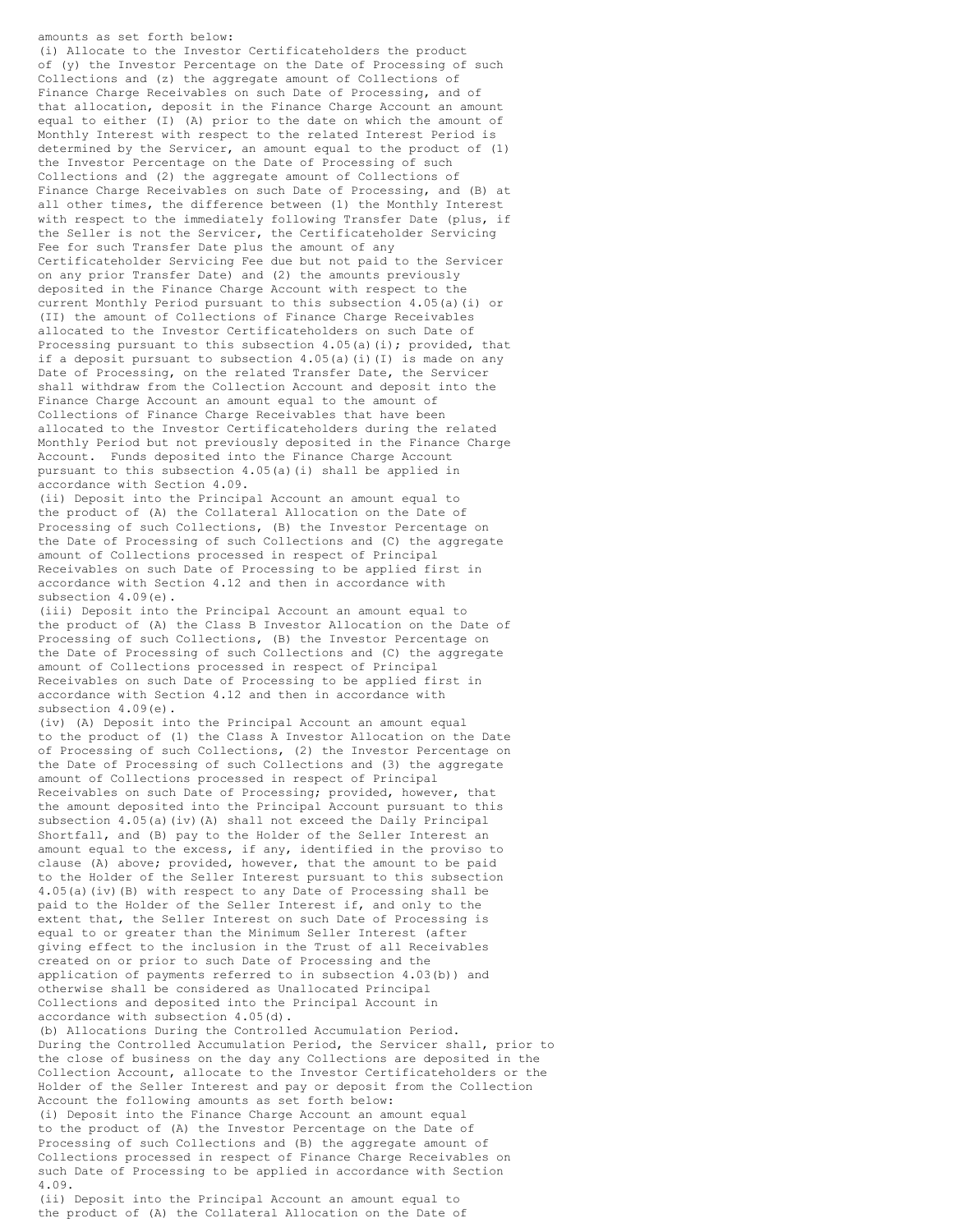Processing of such Collections, (B) the Investor Percentage on the Date of Processing of such Collections and (C) the aggregate amount of Collections processed in respect of Principal Receivables on such Date of Processing to be applied first in accordance with Section 4.12 and then in accordance with subsection 4.09(f).

(iii) Deposit into the Principal Account an amount equal to the product of (A) the Class B Investor Allocation on the Date of Processing of such Collections, (B) the Investor Percentage on the Date of Processing of such Collections and (C) the aggregate amount of Collections processed in respect of Principal Receivables on such Date of Processing to be applied first in accordance with Section 4.12 and then in accordance with subsection 4.09(f).

(iv) (A) Deposit into the Principal Account an amount equal to the product of (1) the Class A Investor Allocation on the Date of Processing of such Collections, (2) the Investor Percentage on the Date of Processing of such Collections and (3) the aggregate amount of Collections processed in respect of Principal Receivables on such Date of Processing; provided, however, that the amount deposited into the Principal Account pursuant to this subsection 4.05(b)(iv)(A) shall not exceed the Daily Principal Shortfall, and (B) pay to the Holder of the Seller Interest an amount equal to the excess identified in the proviso to clause (A) above, if any; provided, however, that the amount to be paid to the Holder of the Seller Interest pursuant to this subsection 4.05(b)(iv)(B) with respect to any Date of Processing shall be paid to the Holder of the Seller Interest if, and only to the extent that, the Seller Interest on such Date of Processing is equal to or greater than the Minimum Seller Interest (after giving effect to the inclusion in the Trust of all Receivables created on or prior to such Date of Processing and the application of payments referred to in subsection 4.03(b)) and otherwise shall be considered as Unallocated Principal Collections and deposited into the Principal Account in accordance with subsection 4.05(d).

(c) Allocations During the Rapid Amortization Period. During the Rapid Amortization Period, the Servicer shall, prior to the close of business on the day any Collections are deposited in the Collection Account, allocate to the Investor Certificateholders and pay or deposit from the Collection Account the following amounts as set forth below:

(i) Deposit into the Finance Charge Account an amount equal to the product of (A) the Investor Percentage on the Date of Processing of such Collections and (B) the aggregate amount of Collections processed in respect of Finance Charge Receivables on such Date of Processing to be applied in accordance with Section 4.09.

(ii) (A) Deposit into the Principal Account an amount equal to the product of (1) the Investor Percentage on the Date of Processing of such Collections and (2) the aggregate amount of Collections processed in respect of Principal Receivables on such Date of Processing; provided, however, that the amount deposited into the Principal Account pursuant to this subsection 4.05(c)(ii)(A) shall not exceed the sum of the Adjusted Investor Interest as of the close of business on the last day of the prior Monthly Period (after taking into account any payments to be made on the Distribution Date relating to such prior Monthly Period and deposits and any adjustments to be made to the Investor Interest to be made on the Transfer Date relating to such Monthly Period) and any Reallocated Principal Collections relating to the Monthly Period in which such deposit is made and (B) pay to the Holder of the Seller Interest an amount equal to the excess, if any, identified in the proviso to clause (A) above; provided, however, that the amount to be paid to the Holder of the Seller Interest pursuant to this subsection  $4.05(c)$  (ii)(B) with respect to any Date of Processing shall be paid to the Holder of the Seller Interest if, and only to the extent that, the Seller Interest on such Date of Processing is equal to or greater than the Minimum Seller Interest (after giving effect to the inclusion in the Trust of all Receivables created on or prior to such Date of Processing and the application of payments referred to in subsection 4.03(b)) and otherwise shall be considered as Unallocated Principal Collections and deposited into the Principal Account in accordance with subsection 4.05(d). (d) Unallocated Principal Collections. Any Collections in respect of Principal Receivables or Finance Charge Receivables not allocated and paid to the Holder of the Seller Interest because of the limitations contained in subsections  $4.05(a)(iv)(B)$ ,  $4.05(b)(iv)(B)$  and 4.05(c)(ii)(B) and any amounts allocable to the Investor Certificates deposited in the Principal Account pursuant to subsections 2.04(d)(iii) and 4.03(c) ("Unallocated Principal Collections") shall be held in the Principal Account and, prior to the commencement of the Controlled Accumulation Period or the Rapid Amortization Period shall be paid to the Holder of the Seller Interest if, and only to the extent that, the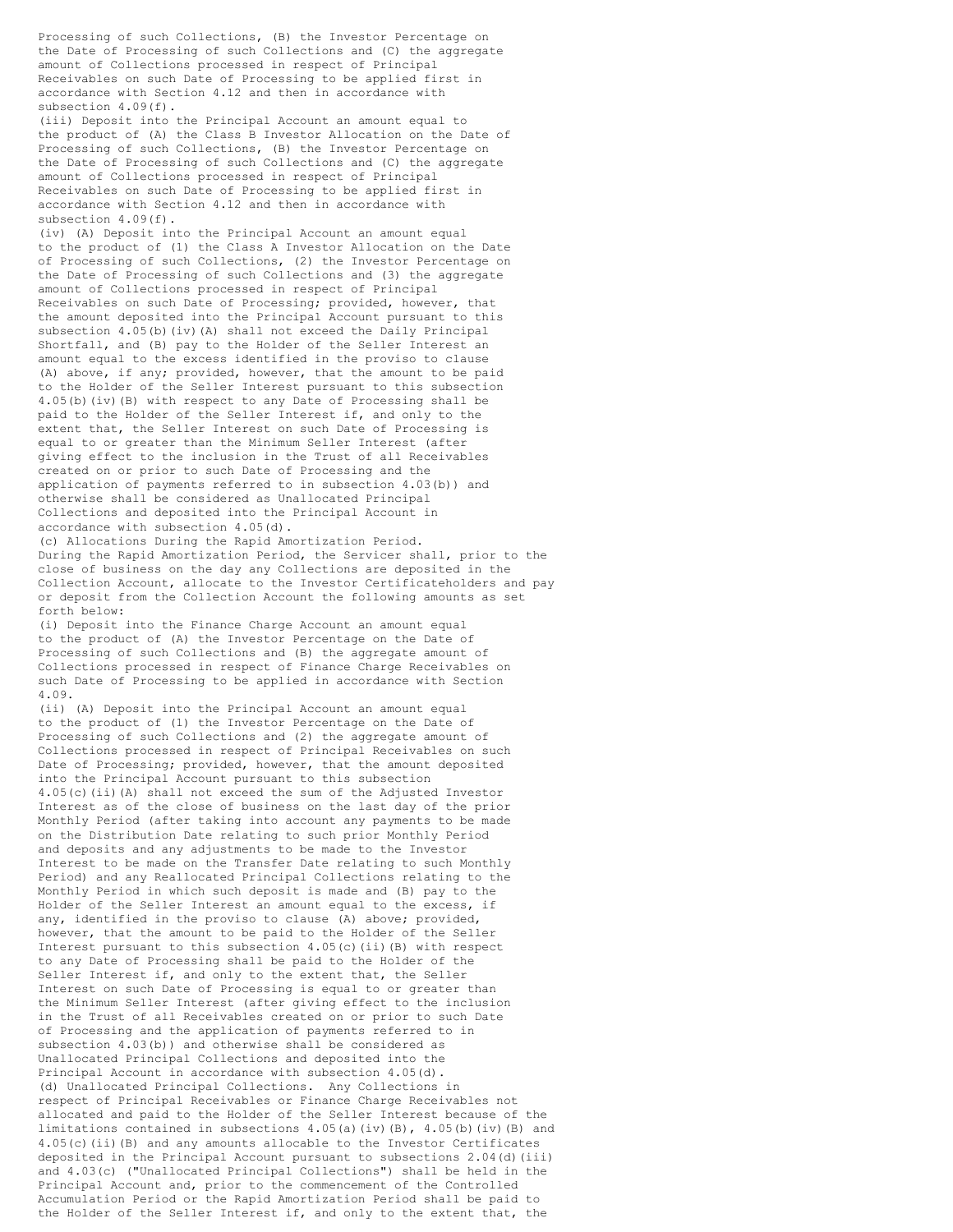Seller Interest is greater than the Minimum Seller Interest. For each Transfer Date with respect to the Controlled Accumulation Period or the Rapid Amortization Period, any such Unallocated Principal Collections held in the Principal Account on such Transfer Date shall be included in the Investor Principal Collections which to the extent available shall be distributed as Available Investor Principal Collections to be applied pursuant to Section 4.09 on such Transfer Date. With respect to the Investor Certificates, and notwithstanding anything in the Agreement or this Series Supplement to the contrary, whether or not the Servicer is required to make monthly or daily deposits from the Collection Account into the Finance Charge Account or the Principal Account pursuant to subsections 4.05(a), 4.05(b) and 4.05(c), with respect to any Monthly Period (i) the Servicer will only be required to deposit Collections from the Collection Account into the Finance Charge Account or the Principal Account up to the required amount to be deposited into any such deposit account or, without duplication, distributed on or prior to the related Distribution Date to the Investor Certificateholders and (ii) if at any time prior to such Distribution Date the amount of Collections deposited in the Collection Account exceeds the amount required to be deposited pursuant to clause (i) above, the Servicer will be permitted to withdraw the excess from the Collection Account. SECTION 4.06 Determination of Monthly Interest. (a) The amount of monthly interest distributable from the Finance Charge Account with respect to the Class A Certificates with respect to each Transfer Date shall be an amount equal to the product of (i)(A) a fraction, the numerator of which is the actual number of days in the related Interest Period and the denominator of which is 360, times (B) the Class A Certificate Rate in effect with respect to the related Interest Period, times (ii) the outstanding principal balance of the Class A Certificates determined as of the Record Date preceding the related Transfer Date (the "Class A Monthly Interest"); provided, however, that in addition to Class A Monthly Interest an amount equal to the amount of any unpaid Class A Deficiency Amounts, as defined below, plus any Class A Additional Interest, as defined below, shall also be distributable from the Finance Charge Account with respect to the Class A Certificates, and on such Transfer Date the Trustee shall deposit such funds, to the extent available, into the Interest Funding Account for payment to the Class A Certificateholders on the next succeeding Interest Payment Date. The "Class A Additional Interest" for any Transfer Date shall be an amount, if any, equal to the product of (A) a fraction, the numerator of which is the actual number of days in the related Interest Period and the denominator of which is 360, (B) the sum of (1) the Class A Certificate Rate in effect with respect to such Interest Period, and (2) 2% per annum, and (C) any Class A Deficiency Amount with respect to the Transfer Date immediately preceding the prior Interest Payment Date. The "Class A Deficiency Amount" for any Transfer Date shall be equal to the excess, if any, of the aggregate amount accrued pursuant to this subsection 4.06(a) as of the prior Interest Period over the amount actually transferred to the Interest Funding Account for payment to the Class A Certificateholders on the next succeeding Interest Payment Date. (b) The amount of monthly interest distributable from the Finance Charge Account with respect to the Class B Certificates with respect to each Transfer Date shall be an amount equal to the product of (i)(A) a fraction, the numerator of which is the actual number of days in the related Interest Period and the denominator of which is 360, times (B) the Class B Certificate Rate in effect with respect to the related Interest Period, times (ii) the outstanding principal balance of the Class B Certificates determined as of the Record Date preceding the related Transfer Date (the "Class B Monthly Interest"); provided, however, that in addition to the Class B Monthly Interest an amount equal to the amount of any unpaid Class B Deficiency Amounts, as defined below, plus any Class B Additional Interest, as defined below, shall also be distributable from the Finance Charge Account with respect to the Class B Certificates, and on such Transfer Date the Trustee shall deposit such funds, to the extent available, into the Interest Funding Account for payment to the Class B Certificateholders on the next succeeding Interest Payment Date. The "Class B Additional Interest" for any Transfer Date shall be an amount, if any, equal to the product of (A) a fraction, the numerator of which is the actual number of days in the related Interest Period and the denominator of which is 360, (B) the sum of (1) the Class B Certificate Rate in effect with respect to such Interest Period, and (2) 2% per annum, and (C) any Class B Deficiency Amount with respect to the Transfer Date immediately preceding the prior Interest Payment Date. The "Class B Deficiency Amount" for any Transfer Date shall be equal to the excess, if any, of the aggregate amount accrued pursuant to this subsection 4.06(b) as of the prior Interest Period over the amount actually transferred to the Interest Funding Account for payment to the Class B Certificateholders on the next succeeding Interest Payment Date. (c) The amount of monthly interest distributable with respect to the Collateral Interest shall be an amount equal to one twelfth of the product of (i) the Collateral Minimum Rate, times (ii) the Collateral Interest Initial Amount less the aggregate amount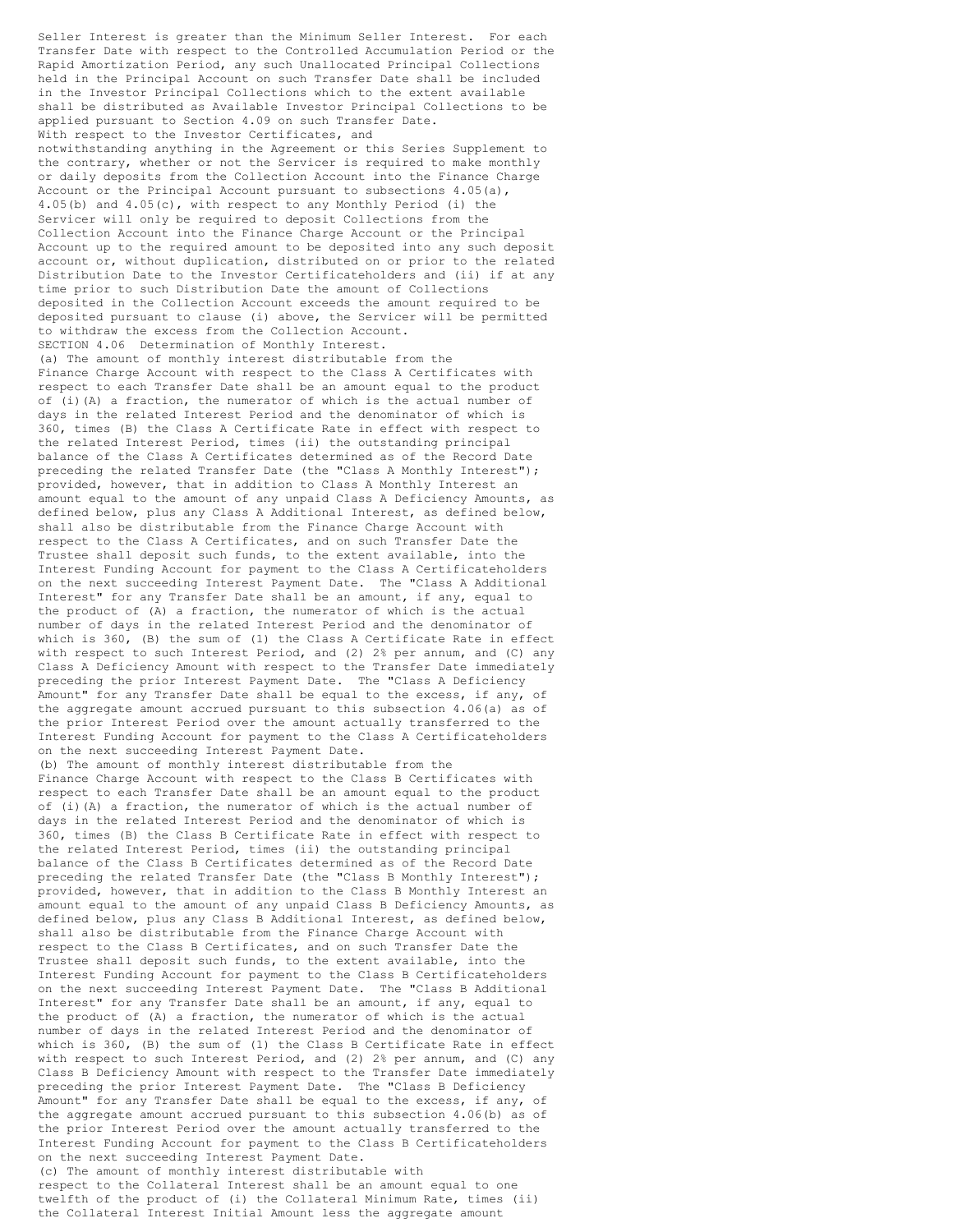distributed to the Collateral Interest Holder with respect to the Collateral Monthly Principal for all prior Transfer Dates (the "Collateral Minimum Monthly Interest"); provided, however, that with respect to the first Transfer Date, Collateral Minimum Monthly Interest will include accrued interest at the Collateral Minimum Rate from and including the Closing Date through but excluding October 15, 1999. Collateral Minimum Monthly Interest shall be calculated on the basis of a 360-day year consisting of twelve 30-day months. SECTION 4.07 Determination of Monthly Principal. (a) The amount of monthly principal distributable from the Principal Account with respect to the Class A Certificates on each Transfer Date ("Class A Monthly Principal"), beginning with the Transfer Date in the month following the month in which the Controlled Accumulation Period or, if earlier, the Rapid Amortization Period, begins, shall be equal to the least of (i) the Available Investor Principal Collections on deposit in the Principal Account with respect to such Transfer Date, (ii) for each Transfer Date with respect to the Controlled Accumulation Period, the Controlled Deposit Amount for such Transfer Date and (iii) the Class A Adjusted Investor Interest (after taking into account any adjustments to be made on such Transfer Date pursuant to Section 4.10) prior to any deposit into the Principal Funding Account on such Transfer Date. (b) The amount of monthly principal distributable from the Principal Account with respect to the Class B Certificates on each Transfer Date (the "Class B Monthly Principal"), for the Controlled Accumulation Period, beginning with the Transfer Date on which an amount equal to the Class A Investor Interest has been deposited in the Principal Funding Account (after taking into account any deposits to be made on such Transfer Date), or during the Rapid Amortization Period, beginning with the Transfer Date immediately preceding the Distribution Date on which the Class A Investor Interest will be paid in full (after taking into account payments to be made on the related Distribution Date), shall be an amount equal to the least of (i) the Available Investor Principal Collections on deposit in the Principal Account with respect to such Transfer Date (minus the portion of such Available Investor Principal Collections applied to Class A Monthly Principal on such Transfer Date), (ii) for each Transfer Date with respect to the Controlled Accumulation Period, the Controlled Deposit Amount for such Transfer Date (minus the Class A Monthly Principal with respect to such Transfer Date) and (iii) the Class B Adjusted Investor Interest (after taking into account any adjustments to be made on such Transfer Date pursuant to Sections 4.10 and 4.12) prior to any deposit into the Principal Funding Account on such Transfer Date. (c) The amount of monthly principal distributable from the Principal Account with respect to the Collateral Interest on each Transfer Date (the "Collateral Monthly Principal"), for the Controlled Accumulation Period, beginning with the Transfer Date on which an amount equal to the sum of (i) the Class A Investor Interest and (ii) the Class B Investor Interest has been deposited in the Principal Funding Account (after taking into account any deposits to be made on such Transfer Date), or during the Rapid Amortization Period, beginning with the Transfer Date immediately preceding the Distribution Date on which the Class B Investor Interest will be paid in full (after taking into account payments to be made on the related Distribution Date), shall be an amount equal to the least of (i) the Available Investor Principal Collections on deposit in the Principal Account with respect to such Transfer Date (minus the portion of such Available Investor Principal Collections applied to Class A Monthly Principal and Class B Monthly Principal on such Transfer Date), (ii) for each Transfer Date with respect to the Controlled Accumulation Period, the Controlled Deposit Amount for such Transfer Date (minus the Class A Monthly Principal and Class B Monthly Principal with respect to such Transfer Date) and (iii) the Collateral Interest Adjusted Amount (after taking into account any adjustments to be made on such Transfer Date pursuant to Sections 4.10 and 4.12) prior to any deposit into the Principal Funding Account on such Transfer Date. SECTION 4.08 Coverage of Required Amount. (a) On or before each Transfer Date, the Servicer shall determine the amount (the "Class A Required Amount"), if any, by which the sum of (i) the Class A Monthly Interest for such Transfer Date, plus (ii) the Class A Deficiency Amount, if any, for such Transfer Date, plus (iii) the Class A Additional Interest, if any, for such Transfer Date, plus (iv) the Class A Servicing Fee for the prior Monthly Period plus (v) the Class A Servicing Fee, if any, due but not paid on any prior Transfer Date, plus (vi) the Class A Investor Default Amount, if any, for the prior Monthly Period, exceeds the Class A Available Funds for the related Monthly Period. (b) On or before each Transfer Date, the Servicer shall also determine the amount (the "Class B Required Amount"), if any, equal to the sum of (i) the amount, if any, by which the sum of (A) the Class B Monthly Interest for such Transfer Date, plus (B) the Class B Deficiency Amount, if any, for such Transfer Date, plus (C) the Class B Additional Interest, if any, for such Transfer Date, plus (D) the Class B Servicing Fee for the prior Monthly Period, plus (E) the Class B Servicing Fee, if any, due but not paid on any prior Transfer Date,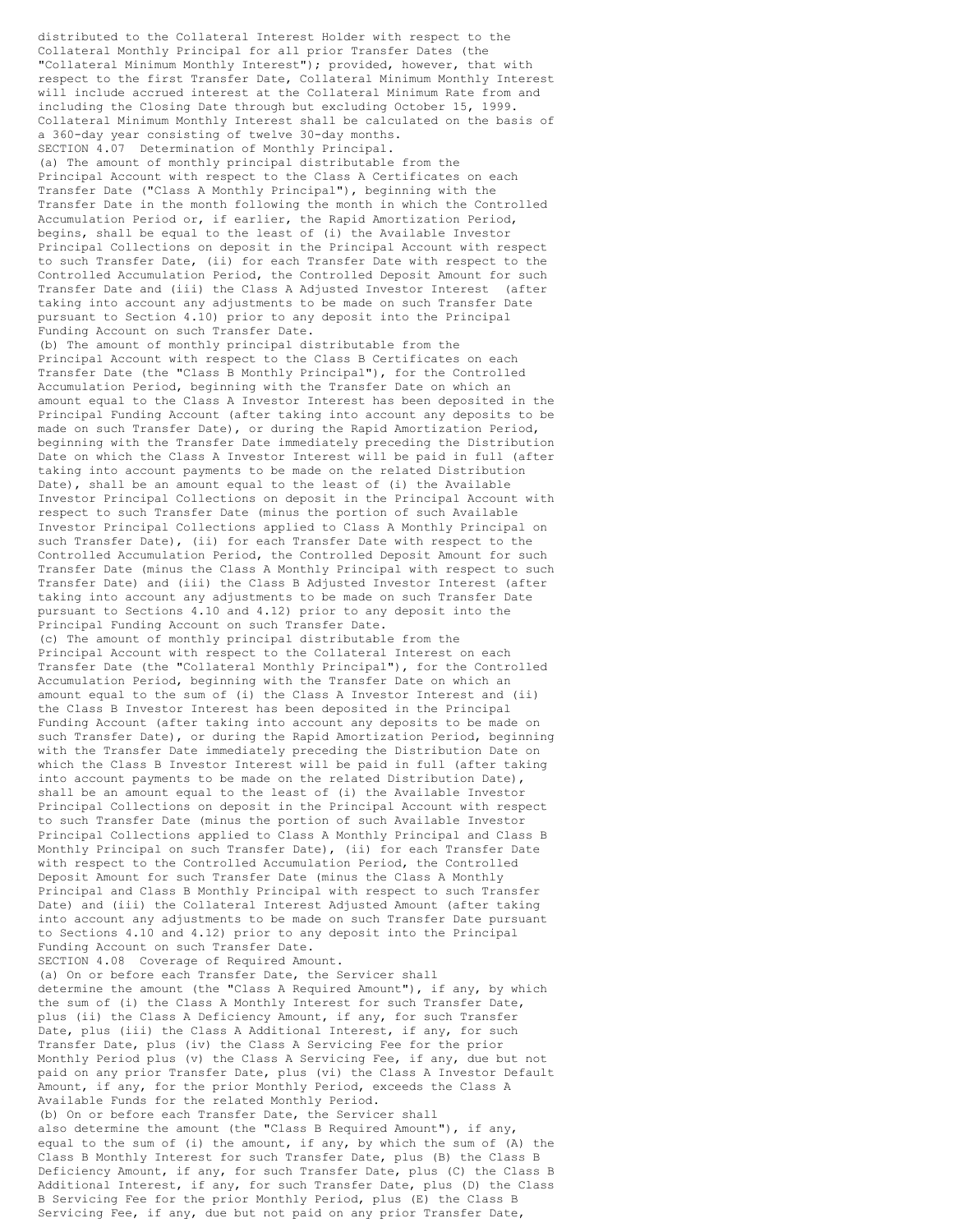exceeds the Class B Available Funds for the related Monthly Period, plus (ii) the Class B Investor Default Amount, if any, for the prior Monthly Period.

(c) In the event that the sum of the Class A Required Amount and the Class B Required Amount for such Transfer Date is greater than zero, the Servicer shall give written notice to the Trustee of such positive Class A Required Amount or Class B Required Amount on or before such Transfer Date. In the event that the Class A Required Amount for such Transfer Date is greater than zero, all or a portion of the Excess Spread with respect to such Transfer Date in an amount equal to the Class A Required Amount, to the extent available, for such Transfer Date shall be distributed from the Finance Charge Account on such Transfer Date pursuant to subsection 4.11(a). In the event that the Class A Required Amount for such Transfer Date exceeds the amount of Excess Spread with respect to such Transfer Date, the Collections of Principal Receivables allocable to the Collateral Interest and the Collections of Principal Receivables allocable to the Class B Certificates with respect to the prior Monthly Period shall be applied as specified in Section 4.12. In the event that the Class B Required Amount for such Transfer Date exceeds the amount of Excess Spread available to fund the Class B Required Amount pursuant to subsection 4.11(c), the Collections of Principal Receivables allocable to the Collateral Interest (after application to the Class A Required Amount) shall be applied as specified in Section 4.12; provided, however, that the sum of any payments pursuant to this paragraph shall not exceed the sum of the Class A Required Amount and the Class B Required Amount.

SECTION 4.09 Monthly Payments. On or before each Transfer Date, the Servicer shall instruct the Trustee in writing (which writing shall be substantially in the form of Exhibit B hereto) to withdraw and the Trustee, acting in accordance with such instructions, shall withdraw on such Transfer Date or the related Distribution Date, as applicable, to the extent of available funds, the amounts required to be withdrawn from the Finance Charge Account, the Interest Funding Account, the Principal Account, the Principal Funding Account and the Distribution Account as follows:

(a) An amount equal to the Class A Available Funds deposited into the Finance Charge Account for the related Monthly Period will be distributed on each Transfer Date in the following priority:

(i) an amount equal to Class A Monthly Interest for such Transfer Date, plus the amount of any Class A Deficiency Amount for such Transfer Date, plus the amount of any Class A Additional Interest for such Transfer Date, shall be deposited by the Servicer or the Trustee into the Interest Funding Account for payment to the Class A Certificateholders on the next succeeding Interest Payment Date;

(ii) an amount equal to the Class A Servicing Fee for such Transfer Date plus the amount of any Class A Servicing Fee due but not paid to the Servicer on any prior Transfer Date shall be distributed to the Servicer;

(iii) an amount equal to the Class A Investor Default Amount, if any, for the preceding Monthly Period shall be treated as a portion of Investor Principal Collections and deposited into the Principal Account on such Transfer Date; and (iv) the balance, if any, shall constitute Excess Spread and shall be allocated and distributed as set forth in Section

4.11. (b) An amount equal to the Class B Available Funds

deposited into the Finance Charge Account for the related Monthly Period will be distributed on each Transfer Date in the following priority:

(i) an amount equal to the Class B Monthly Interest for such Transfer Date, plus the amount of any Class B Deficiency Amount for such Transfer Date, plus the amount of any Class B Additional Interest for such Transfer Date, shall be deposited by the Servicer or the Trustee into the Interest Funding Account for payment to the Class B Certificateholders on the next succeeding Interest Payment Date;

(ii) an amount equal to the Class B Servicing Fee for such Transfer Date, plus the amount of any Class B Servicing Fee due but not paid to the Servicer on any prior Transfer Date for such Transfer Date shall be distributed to the Servicer; and (iii) the balance, if any, shall constitute Excess Spread and shall be allocated and distributed as set forth in Section 4.11.

(c) An amount equal to the Collateral Available Funds deposited into the Finance Charge Account for the related Monthly Period will be distributed on each Transfer Date in the following priority:

(i) if the Seller or The Bank of New York is no longer the Servicer, an amount equal to the Collateral Interest Servicing Fee for such Transfer Date plus the amount of any Collateral Interest Servicing Fee due but not paid to the Servicer on any prior Transfer Date shall be distributed to the Servicer; and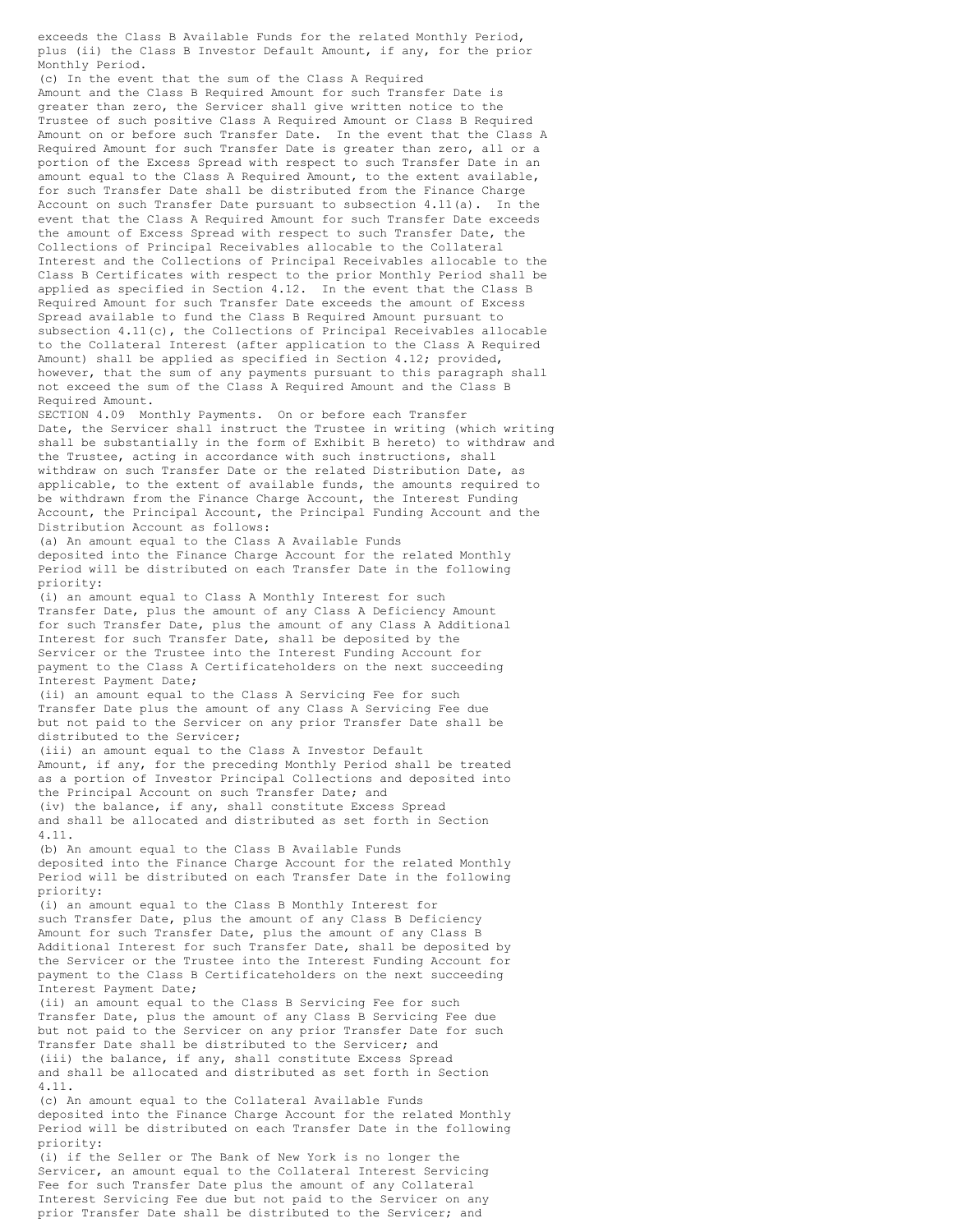(ii) the balance, if any, shall constitute Excess Spread and shall be allocated and distributed as set forth in Section 4.11. (d) On the Transfer Date immediately preceding an Interest Payment Date, an amount equal to the amount on deposit in the Interest Funding Account (after taking into account any deposits to be made in the Interest Funding Account on such Transfer Date) will be distributed as follows: (i) an amount equal to the amount deposited in the Interest Funding Account (after taking into account any deposits to be made in the Interest Funding Account on such Transfer Date) for the benefit of the Class A Certificateholders shall be deposited by the Servicer or the Trustee into the Distribution Account; and (ii) an amount equal to the amount deposited in the Interest Funding Account (after taking into account any deposits to be made in the Interest Funding Account on such Transfer Date) for the benefit of the Class B Certificateholders shall be deposited by the Servicer or the Trustee into the Distribution Account. (e) During the Revolving Period, an amount equal to the Available Investor Principal Collections deposited into the Principal Account for the related Monthly Period will be distributed on each Transfer Date in the following priority: (i) an amount equal to the lesser of (A) the product of (1) a fraction, the numerator of which is equal to the Available Investor Principal Collections for such Transfer Date and the denominator of which is equal to the sum of the Available Investor Principal Collections available for sharing as specified in the related Series Supplement for each Series in Group One and (2) the Cumulative Series Principal Shortfall and (B) Available Investor Principal Collections, shall remain in the Principal Account to be treated as Shared Principal Collections and applied to Series in Group One other than this Series 1999-H; and (ii) an amount equal to the excess, if any, of (A) the Available Investor Principal Collections for such Transfer Date over (B) the applications specified in subsection 4.09(e)(i) above shall be paid to the Holder of the Seller Interest; provided, however, that the amount to be paid to the Holder of the Seller Interest pursuant to this subsection 4.09(e)(ii) with respect to such Transfer Date shall be paid to the Holder of the Seller Interest if, and only to the extent that, the Seller Interest on such Date of Processing is equal to or greater than the Minimum Seller Interest (after giving effect to the inclusion in the Trust of all Receivables created on or prior to such Transfer Date and the application of payments referred to in subsection 4.03(b)) and otherwise shall be considered as Unallocated Principal Collections and deposited into the Principal Account in accordance with subsection 4.05(d). (f) During the Controlled Accumulation Period or the Rapid Amortization Period, an amount equal to the Available Investor Principal Collections deposited into the Principal Account for the related Monthly Period will be distributed on each Transfer Date in the following priority: (i) an amount equal to the Class A Monthly Principal for such Transfer Date, shall be (A) during the Controlled Accumulation Period, deposited into the Principal Funding Account, and (B) during the Rapid Amortization Period, deposited into the Distribution Account; (ii) after giving effect to the distribution referred to in clause (i) above, an amount equal to the Class B Monthly Principal, shall be (A) during the Controlled Accumulation Period, deposited into the Principal Funding Account, and (B) during the Rapid Amortization Period, deposited into the Distribution Account; (iii) after giving effect to the distributions referred to in clauses (i) and (ii) above, an amount equal to the Collateral Monthly Principal shall be (A) during the Controlled Accumulation Period, deposited into the Principal Funding Account, and (B) during the Rapid Amortization Period, distributed to the Collateral Interest Holder in accordance with subsection  $5.01(c)$ ; (iv) an amount equal to the lesser of (A) the product of (1) a fraction, the numerator of which is equal to the Available Investor Principal Collections remaining after the application specified in subsections  $4.09(f)(i)$ , (ii) and (iii) above and the denominator of which is equal to the sum of the Available Investor Principal Collections available for sharing as specified in the related Series Supplement for each Series in Group One and (2) the Cumulative Series Principal Shortfall and (B) the Available Investor Principal Collections remaining after the application specified in subsections  $4.09(f)(i)$ , (ii) and (iii) above, shall remain in the Principal Account to be treated as Shared Principal Collections and applied to Series in Group One other than this Series 1999-H; and (v) an amount equal to the excess, if any, of (A) the Available Investor Principal Collections over (B) the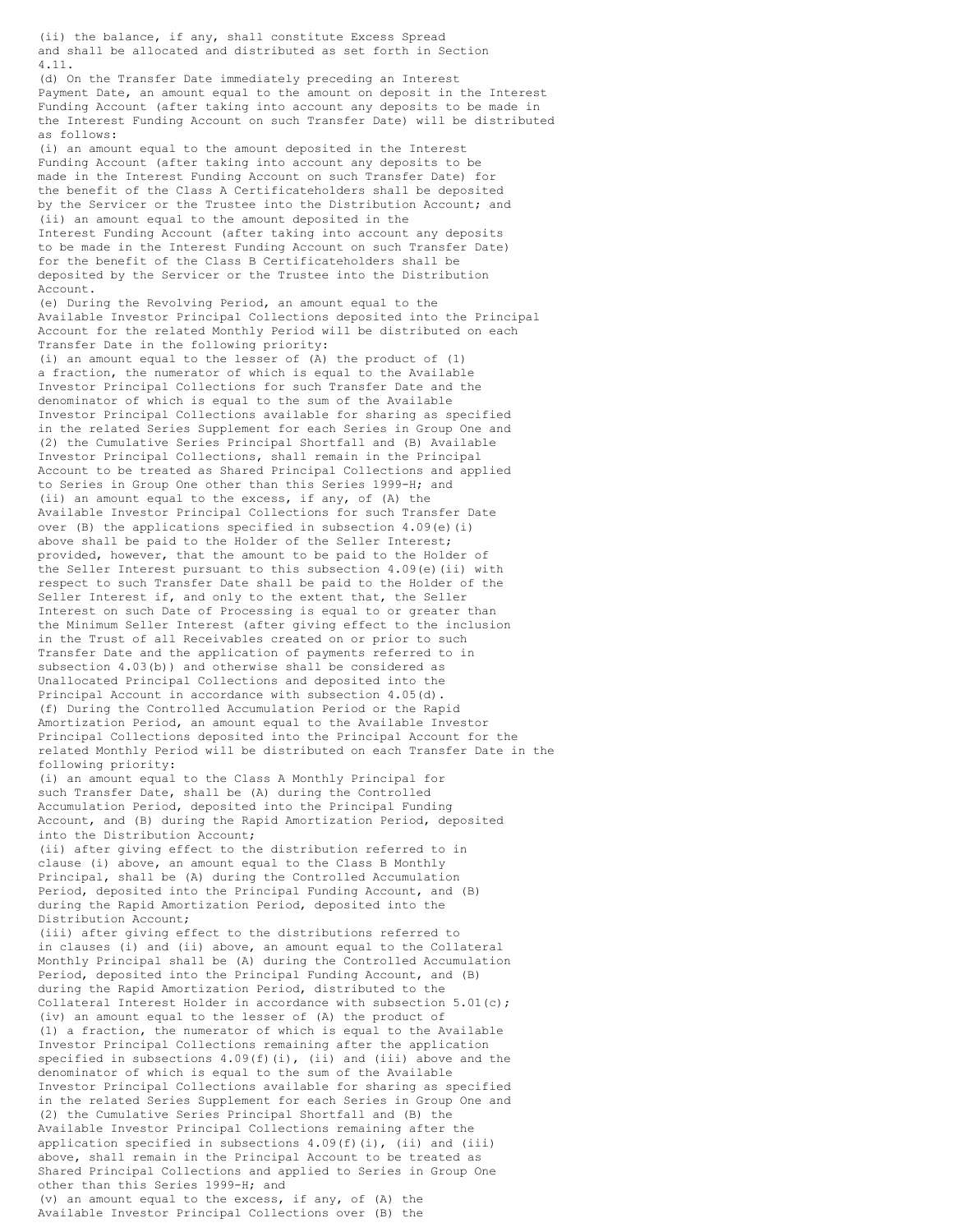applications specified in subsections 4.09(f)(i) through (iv) above shall be paid to the Holder of the Seller Interest; provided, however, that the amount to be paid to the Holder of the Seller Interest pursuant to this subsection  $4.09(f)(v)$  with respect to such Transfer Date shall be paid to the Holder of the Seller Interest if, and only to the extent that, the Seller Interest on such Date of Processing is equal to or greater than the Minimum Seller Interest (after giving effect to the inclusion in the Trust of all Receivables created on or prior to such Transfer Date and the application of payments referred to in subsection 4.03(b)) and otherwise shall be considered as Unallocated Principal Collections and deposited into the Principal Account in accordance with subsection 4.05(d). (g) On the earlier to occur of (i) the first Transfer Date with respect to the Rapid Amortization Period and (ii) the Transfer Date immediately preceding the Scheduled Payment Date, the Trustee, acting in accordance with instructions from the Servicer, shall withdraw from the Principal Funding Account and (A) deposit in the Distribution Account, the amount deposited into the Principal Funding Account pursuant to subsections  $4.09(f)(i)$  and  $4.09(f)(ii)$  and (B) pay to the Collateral Interest Holder in accordance with subsection 5.01(c), the amount deposited into the Principal Funding Account pursuant to subsection 4.09(f)(iii). (h) On each Interest Payment Date, the Trustee shall pay in

accordance with subsection 5.01 (i) to the Class A Certificateholders from the Distribution Account, the amount deposited into the Distribution Account pursuant to subsection 4.09(d)(i) on the preceding Transfer Date and (ii) to the Class B Certificateholders from the Distribution Account, the amount deposited into the Distribution Account pursuant to subsection 4.09(d)(ii) on the preceding Transfer Date.

(i) On the earlier to occur of (i) the first Distribution Date with respect to the Rapid Amortization Period and (ii) the Scheduled Payment Date and on each Distribution Date thereafter, the Trustee, acting in accordance with instructions from the Servicer, shall pay in accordance with subsections 5.01(a) and 5.01(b) from the Distribution Account the amount so deposited into the Distribution Account pursuant to subsections 4.09(f) and (g) on the related Transfer Date in the following priority:

(i) an amount equal to the lesser of such amount on deposit in the Distribution Account and the Class A Investor Interest shall be paid to the Class A Certificateholders; and (ii) after giving effect to the distributions referred to in clause (i) above, an amount equal to the lesser of such amount on deposit in the Distribution Account and the Class B Investor Interest shall be paid to the Class B Certificateholders. (j) The Controlled Accumulation Period is scheduled to commence at the close of business on March 31, 2003; provided, however, that, if the Accumulation Period Length (determined as described below) is less than 12 months, the date on which the Controlled Accumulation Period actually commences will be delayed to the first Business Day of the month that is the number of whole months prior to the Scheduled Payment Date at least equal to the Accumulation Period Length and, as a result, the number of Monthly Periods in the Controlled Accumulation Period will at least equal the Accumulation Period Length. On the Determination Date immediately preceding the March 2003 Distribution Date, and each Determination Date thereafter until the Controlled Accumulation Period begins, the Servicer will determine the "Accumulation Period Length" which will equal the number of whole months such that the sum of the Accumulation Period Factors for each month during such period will be equal to or greater than the Required Accumulation Factor Number; provided, however, that the Accumulation Period Length will not be determined to be less than one month; provided further, however, that the determination of the Accumulation Period Length may be changed at any time if the Rating Agency Condition is satisfied.

#### SECTION 4.10 Investor Charge-Offs.

(a) On or before each Transfer Date, the Servicer shall calculate the Class A Investor Default Amount. If on any Transfer Date, the Class A Investor Default Amount for the prior Monthly Period exceeds the sum of the amount allocated with respect thereto pursuant to subsection 4.09(a)(iii), subsection 4.11(a) and Section 4.12 with respect to such Monthly Period, the Collateral Interest Amount (after giving effect to reductions for any Collateral Charge-Offs and any Reallocated Principal Collections on such Transfer Date) will be reduced by the amount of such excess, but not by more than the lesser of the Class A Investor Default Amount and the Collateral Interest Amount (after giving effect to reductions for any Collateral Charge-Offs and any Reallocated Principal Collections on such Transfer Date) for such Transfer Date. In the event that such reduction would cause the Collateral Interest Amount to be a negative number, the Collateral Interest Amount will be reduced to zero, and the Class B Investor Interest (after giving effect to reductions for any Class B Investor Charge-Offs and any Reallocated Class B Principal Collections on such Transfer Date) will be reduced by the amount by which the Collateral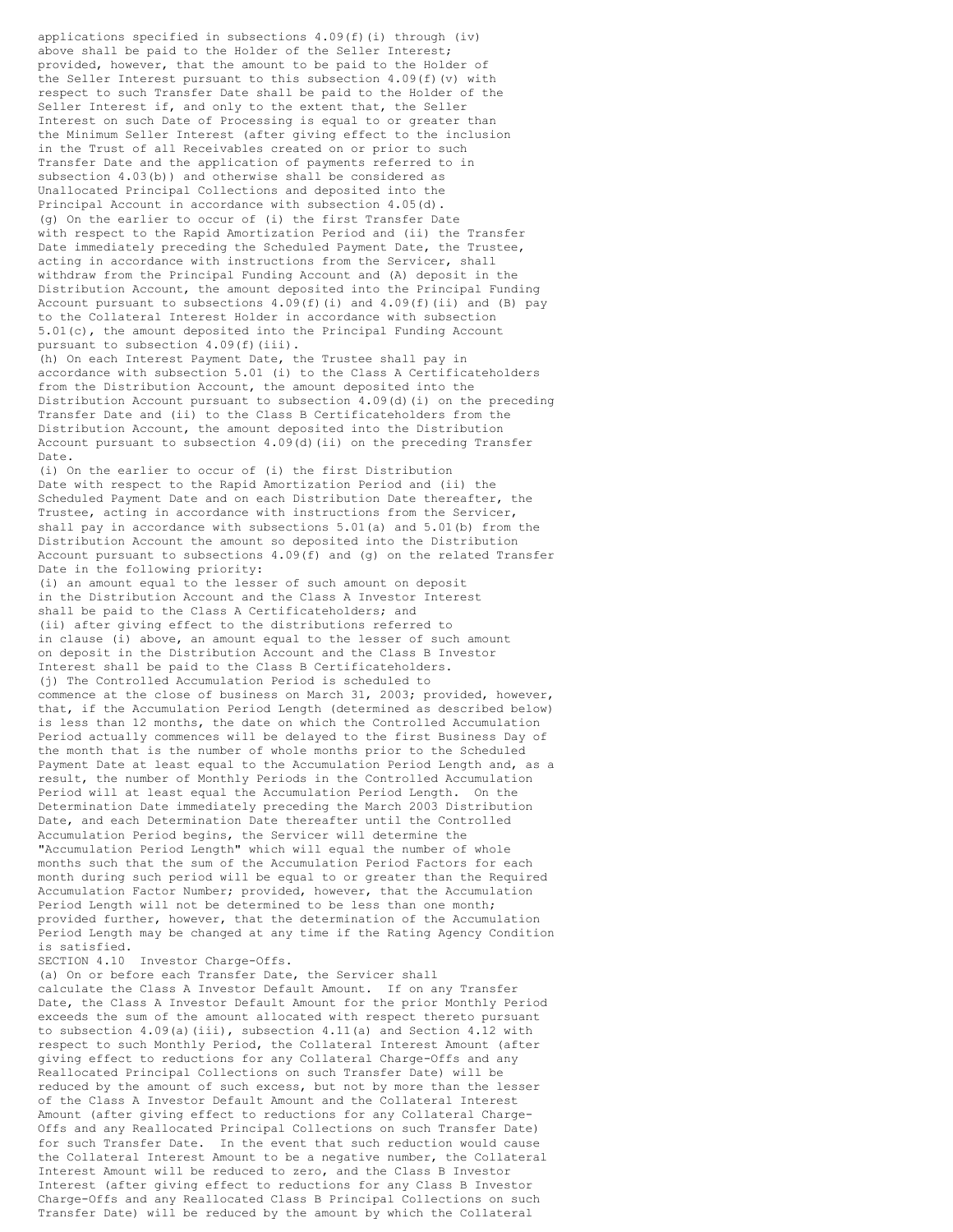Interest Amount would have been reduced below zero. In the event that such reduction would cause the Class B Investor Interest to be a negative number, the Class B Investor Interest will be reduced to zero, and the Class A Investor Interest will be reduced by the amount by which the Class B Investor Interest would have been reduced below zero, but not by more than the Class A Investor Default Amount for such Transfer Date (a "Class A Investor Charge-Off"). If the Class A Investor Interest has been reduced by the amount of any Class A Investor Charge-Offs, it will be reimbursed on any Transfer Date (but not by an amount in excess of the aggregate Class A Investor Charge-Offs) by the amount of Excess Spread allocated and available for such purpose pursuant to subsection 4.11(b). (b) On or before each Transfer Date, the Servicer shall calculate the Class B Investor Default Amount. If on any Transfer Date, the Class B Investor Default Amount for the prior Monthly Period exceeds the amount of Excess Spread and Reallocated Collateral Principal Collections which are allocated and available to fund such amount pursuant to subsection 4.11(c) and Section 4.12, the Collateral Interest Amount (after giving effect to reductions for any Collateral Charge-Offs and any Reallocated Principal Collections on such Transfer Date and any adjustments with respect thereto as described in subsection 4.10(a) above) will be reduced by the amount of such excess but not by more than the lesser of the Class B Investor Default Amount and the Collateral Interest Amount (after giving effect to reductions for any Collateral Charge-Offs and any Reallocated Principal Collections on such Transfer Date and any adjustments with respect thereto as described in subsection 4.10(a) above) for such Transfer Date. In the event that such reduction would cause the Collateral Interest Amount to be a negative number, the Collateral Interest Amount will be reduced to zero and the Class B Investor Interest will be reduced by the amount by which the Collateral Interest Amount would have been reduced below zero, but not by more than the Class B Investor Default Amount for such Transfer Date (a "Class B Investor Charge-Off"). The Class B Investor Interest will also be reduced by the amount of Reallocated Class B Principal Collections in excess of the Collateral Interest Amount pursuant to Section 4.12 and the amount of any portion of the Class B Investor Interest allocated to the Class A Certificates to avoid a reduction in the Class A Investor Interest pursuant to subsection 4.10(a) above. The Class B Investor Interest will thereafter be reimbursed (but not to an amount in excess of the unpaid principal balance of the Class B Certificates) on any Transfer Date by the amount of Excess Spread allocated and available for that purpose as described under subsection 4.11(d). (c) On or before each Transfer Date, the Servicer shall calculate the Collateral Default Amount. If on any Transfer Date, the Collateral Default Amount for the prior Monthly Period exceeds the amount of Excess Spread which is allocated and available to fund such amount pursuant to subsection  $4.11(g)$ , the Collateral Interest Amount will be reduced by the amount of such excess but not by more than the lesser of the Collateral Default Amount and the Collateral Interest Amount for such Transfer Date (a "Collateral Charge-Off"). The Collateral Interest Amount will also be reduced by the amount of Reallocated Principal Collections pursuant to Section 4.12 and the amount of any portion of the Collateral Interest Amount allocated to the Class A Certificates or the Class B Certificates to avoid a reduction in the Class A Investor Interest, pursuant to subsection 4.10(a), or the Class B Investor Interest, pursuant to subsection 4.10(b), respectively. The Collateral Interest Amount will thereafter be reimbursed on any Transfer Date by the amount of the Excess Spread allocated and available for that purpose as described under subsection 4.11(h). SECTION 4.11 Excess Spread. On or before each Transfer Date, the Servicer shall instruct the Trustee in writing (which writing shall be substantially in the form of Exhibit B hereto) to apply Excess Spread with respect to the related Monthly Period to make the following distributions on each Transfer Date in the following priority: (a) an amount equal to the Class A Required Amount, if any, with respect to such Transfer Date will be used to fund the Class A Required Amount and be applied in accordance with, and in the priority set forth in, subsection 4.09(a); (b) an amount equal to the aggregate amount of Class A Investor Charge-Offs which have not been previously reimbursed will be treated as a portion of Investor Principal Collections and deposited into the Principal Account on such Transfer Date; (c) an amount equal to the Class B Required Amount, if any, with respect to such Transfer Date will be used to fund the Class B Required Amount and be applied first in accordance with, and in the priority set forth in, subsection 4.09(b) and then any remaining amount available to pay the Class B Investor Default Amount shall be treated as a portion of Investor Principal Collections and deposited into the Principal Account on such Transfer Date; (d) an amount equal to the aggregate amount by which the Class B Investor Interest has been reduced below the initial Class B Investor Interest for reasons other than the payment of principal to the Class B Certificateholders (but not in excess of the aggregate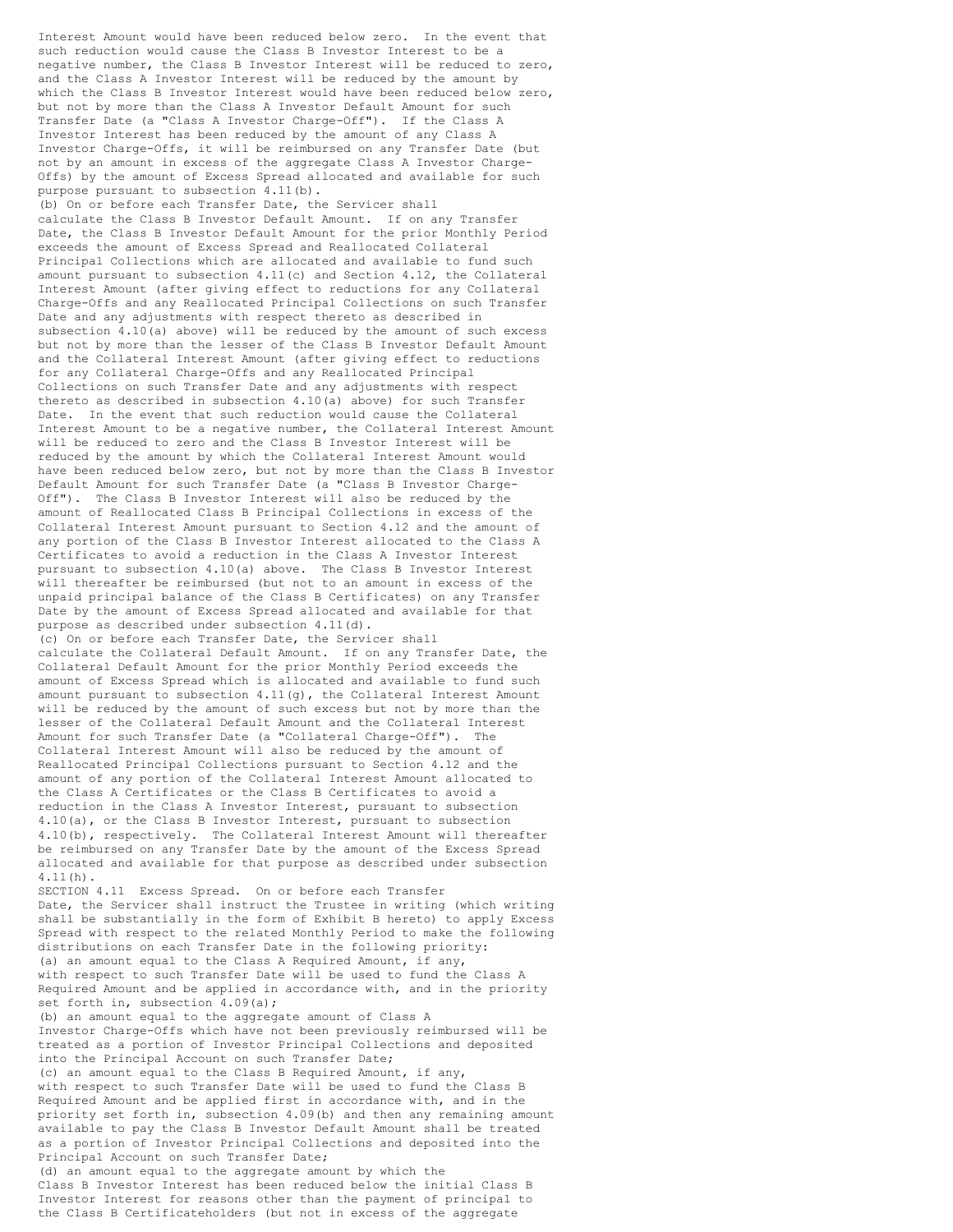amount of such reductions which have not been previously reimbursed) will be treated as a portion of Investor Principal Collections and deposited into the Principal Account on such Transfer Date; (e) an amount equal to the Collateral Minimum Monthly Interest plus the amount of any past due Collateral Minimum Monthly Interest for such Transfer Date will be paid to the Collateral Interest Holder in accordance with subsection 5.01(c); (f) if the Seller or The Bank of New York is the Servicer, an amount equal to the aggregate amount of accrued but unpaid Collateral Interest Servicing Fees will be paid to the Servicer; (g) an amount equal to the Collateral Default Amount, if any, for the prior Monthly Period will be treated as a portion of Investor Principal Collections and deposited into the Principal Account on such Transfer Date; (h) an amount equal to the aggregate amount by which the Collateral Interest Amount has been reduced for reasons other than the payment of amounts with respect to the Collateral Monthly Principal (but not in excess of the aggregate amount of such reductions which have not been previously reimbursed) will be treated as a portion of Investor Principal Collections and deposited into the Principal Account on such Transfer Date; (i) on each Transfer Date from and after the Reserve Account Funding Date, but prior to the date on which the Reserve Account terminates as described in Section 4.15(f), an amount up to the excess, if any, of the Required Reserve Account Amount over the Available Reserve Account Amount shall be deposited into the Reserve Account; and (j) the balance, if any, after giving effect to the payments made pursuant to subparagraphs (a) through (i) above shall be paid to the Collateral Interest Holder in accordance with subsection 5.01(c). SECTION 4.12 Reallocated Principal Collections. On or before each Transfer Date, the Servicer shall instruct the Trustee in writing (which writing shall be substantially in the form of Exhibit B hereto) to withdraw from the Principal Account and apply Reallocated Principal Collections (applying all Reallocated Collateral Principal Collections in accordance with subsections 4.12(a) and (b) prior to applying any Reallocated Class B Principal Collections in accordance with subsection 4.12(a) for any amounts still owing after the application of Reallocated Collateral Principal Collections) with respect to such Transfer Date, to make the following distributions on each Transfer Date in the following priority: (a) an amount equal to the excess, if any, of (i) the Class A Required Amount, if any, with respect to such Transfer Date over (ii) the amount of Excess Spread with respect to the related Monthly Period, shall be applied pursuant to subsections  $4.09(a)(i)$ , (ii) and (iii); and (b) an amount equal to the excess, if any, of (i) the Class B Required Amount, if any, with respect to such Transfer Date over (ii) the amount of Excess Spread allocated and available to the Class B Certificates pursuant to subsection 4.11(c) on such Transfer Date shall be applied first pursuant to subsections 4.09(b)(i) and (ii) and then pursuant to subsection 4.11(c). (c) On each Transfer Date, the Collateral Interest Amount shall be reduced by the amount of Reallocated Collateral Principal Collections and by the amount of Reallocated Class B Principal Collections for such Transfer Date. In the event that such reduction would cause the Collateral Interest Amount (after giving effect to any Collateral Charge-Offs for such Transfer Date) to be a negative number, the Collateral Interest Amount (after giving effect to any Collateral Charge-Offs for such Transfer Date) shall be reduced to zero and the Class B Investor Interest shall be reduced by the amount by which the Collateral Interest Amount would have been reduced below zero. In the event that the reallocation of Reallocated Principal Collections would cause the Class B Investor Interest (after giving effect to any Class B Investor Charge-Offs for such Transfer Date) to be a negative number on any Transfer Date, Reallocated Principal Collections shall be reallocated on such Transfer Date in an aggregate amount not to exceed the amount which would cause the Class B Investor Interest (after giving effect to any Class B Investor Charge-Offs for such Transfer Date) to be reduced to zero. SECTION 4.13 Shared Principal Collections. (a) The portion of Shared Principal Collections on deposit in the Principal Account equal to the amount of Shared Principal

Collections allocable to Series 1999-H on any Transfer Date shall be applied as an Available Investor Principal Collection pursuant to Section 4.09 and pursuant to such Section 4.09 shall be deposited in the Distribution Account or distributed to the Collateral Interest Holder in accordance with subsection 5.01(c).

(b) Shared Principal Collections allocable to Series 1999-H with respect to any Transfer Date shall mean an amount equal to the Series Principal Shortfall, if any, with respect to Series 1999-H for such Transfer Date; provided, however, that if the aggregate amount of Shared Principal Collections for all Series for such Transfer Date is less than the Cumulative Series Principal Shortfall for such Transfer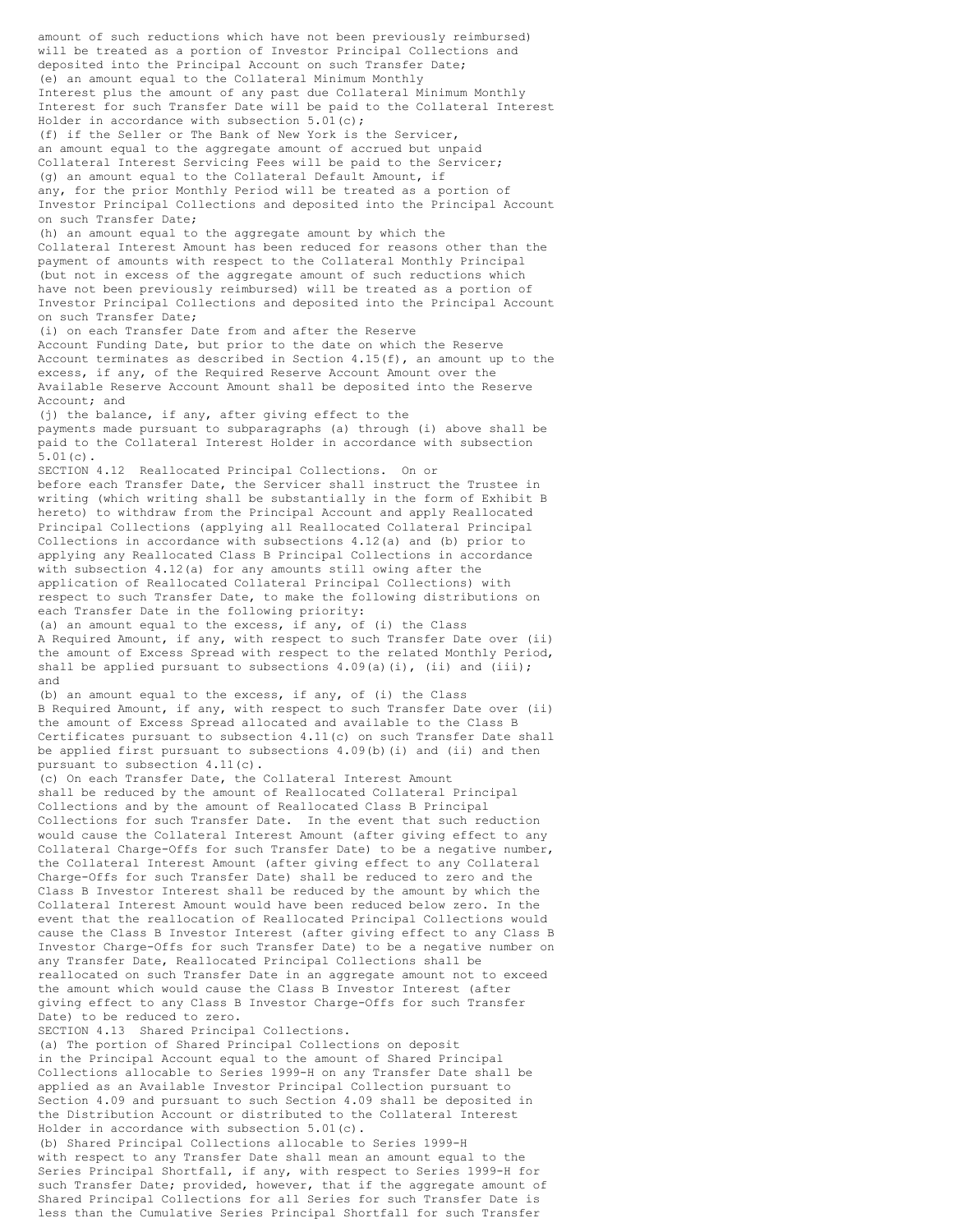Date, then Shared Principal Collections allocable to Series 1999-H on such Transfer Date shall equal the product of (i) Shared Principal Collections for all Series for such Transfer Date and (ii) a fraction, the numerator of which is the Series Principal Shortfall with respect to Series 1999-H for such Transfer Date and the denominator of which is the aggregate amount of Cumulative Series Principal Shortfall for all Series for such Transfer Date.

(c) Solely for the purpose of determining the amount of Available Investor Principal Collections to be treated as Shared Principal Collections on any Transfer Date allocable to other Series in Group One, on each Determination Date, the Servicer shall determine the Class A Required Amount, Class B Required Amount, Excess Spread and Reallocated Principal Collections as of such Determination Date for the following Transfer Date.

SECTION 4.14 Principal Funding Account.

(a) The Trustee shall establish and maintain with a Qualified Institution, which may be the Trustee, in the name of the Trust, on behalf of the Trust, for the benefit of the Investor Certificateholders, a segregated trust account with the corporate trust department of such Qualified Institution (the "Principal Funding Account"), bearing a designation clearly indicating that the funds deposited therein are held for the benefit of the Investor Certificateholders. The Trustee shall possess all right, title and interest in all funds on deposit from time to time in the Principal Funding Account and in all proceeds thereof. The Principal Funding Account shall be under the sole dominion and control of the Trustee for the benefit of the Investor Certificateholders. If at any time the institution holding the Principal Funding Account ceases to be a Qualified Institution, the Seller shall notify the Trustee, and the Trustee upon being notified (or the Servicer on its behalf) shall, within 10 Business Days, establish a new Principal Funding Account meeting the conditions specified above with a Qualified Institution, and shall transfer any cash or any investments to such new Principal Funding Account. The Trustee, at the direction of the Servicer, shall (i) make withdrawals from the Principal Funding Account from time to time, in the amounts and for the purposes set forth in this Series Supplement, and (ii) on each Transfer Date (from and after the commencement of the Controlled Accumulation Period) prior to the termination of the Principal Funding Account make deposits into the Principal Funding Account in the amounts specified in, and otherwise in accordance with, subsection 4.09(f).

(b) Funds on deposit in the Principal Funding Account shall be invested at the direction of the Servicer by the Trustee in Permitted Investments. Funds on deposit in the Principal Funding Account on any Transfer Date, after giving effect to any withdrawals from the Principal Funding Account on such Transfer Date, shall be invested in such investments that will mature so that such funds will be available for withdrawal on or prior to the following Transfer Date. The Trustee shall:

(i) hold each Permitted Investment (other than such as are described in clause (c) of the definition thereof) that constitutes investment property through a securities intermediary, which securities intermediary shall agree with the Trustee that (I) such investment property shall at all times be credited to a securities account of the Trustee, (II) such securities intermediary shall comply with entitlement orders originated by the Trustee without the further consent of any other person or entity, (III) all property credited to such securities account shall be treated as a financial asset, (IV) such securities intermediary shall waive any lien on, security interest in, or right of set-off with respect to any property credited to such securities account, and (V) such agreement shall be governed by the laws of the State of New York; (ii) maintain possession of each other Permitted Investment not described in clause (i) above (other than such as are described in clause (c) of the definition thereof); and (iii) cause each Permitted Investment described in clause (c) of the definition thereof to be registered in the name of the Trustee by the issuer thereof; provided, that no Permitted Investment shall be disposed of prior to its maturity date. Terms used in clause (i) above that are defined in the New York UCC and not otherwise defined herein shall have the meaning set forth in the New York UCC. On each Transfer Date with respect to the Controlled Accumulation Period and on the first Transfer Date with respect to the Rapid Amortization Period, the Trustee, acting at the Servicer's direction given on or before such Transfer Date, shall transfer from the Principal Funding Account to the Finance Charge Account the Principal Funding Investment Proceeds on deposit in the Principal Funding Account for application as Class A Available Funds and Class B Available Funds in accordance with Section 4.09. Principal Funding Investment Proceeds (including reinvested interest) shall not be considered part of the amounts on deposit in the Principal Funding Account for purposes of this Series Supplement.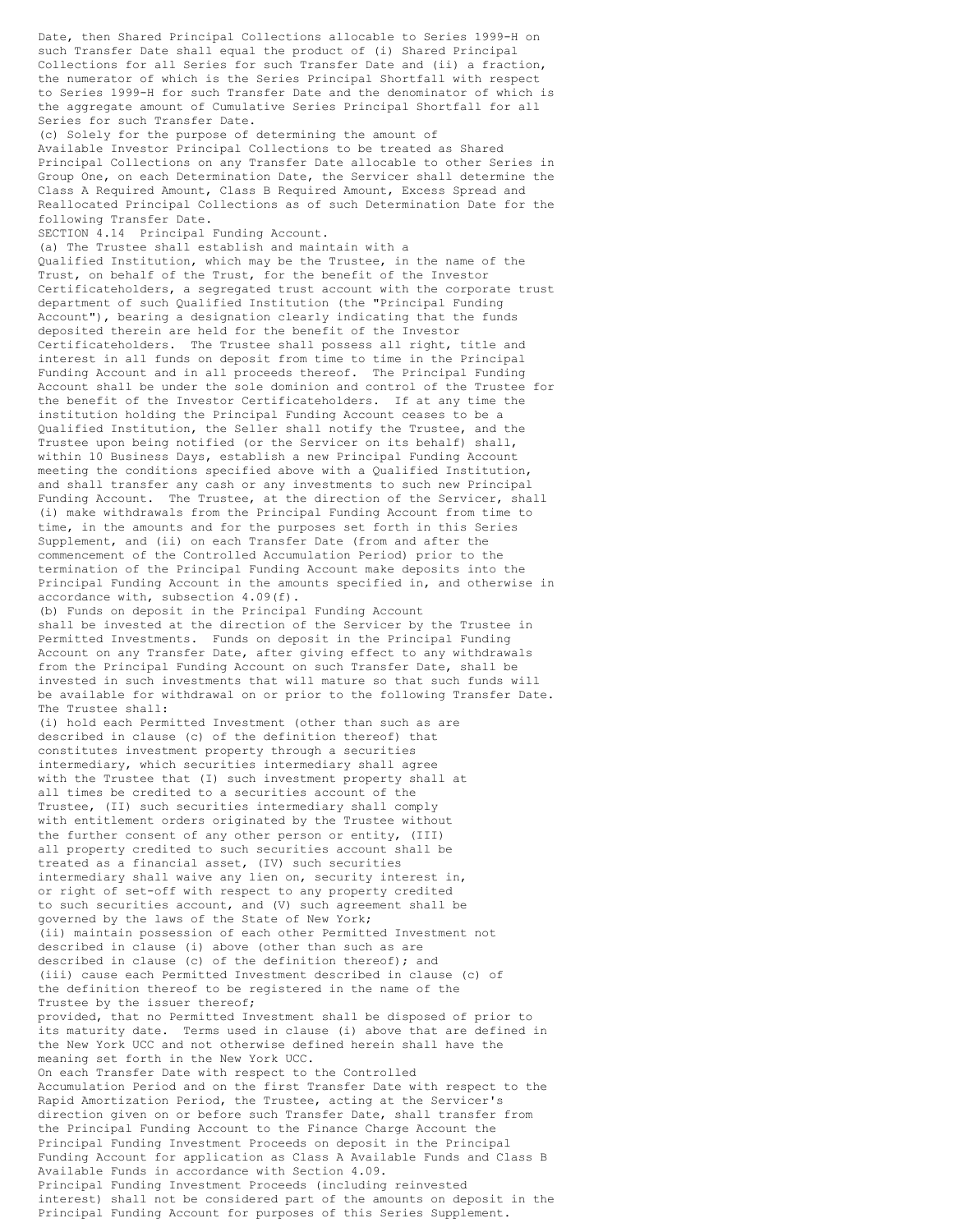SECTION 4.15 Reserve Account. (a) The Trustee shall establish and maintain with a Qualified Institution, which may be the Trustee in the name of the Trust, on behalf of the Trust, for the benefit of the Investor Certificateholders, a segregated trust account with the corporate trust department of such Qualified Institution (the "Reserve Account"), bearing a designation clearly indicating that the funds deposited therein are held for the benefit of the Investor Certificateholders. The Trustee shall possess all right, title and interest in all funds on deposit from time to time in the Reserve Account and in all proceeds thereof. The Reserve Account shall be under the sole dominion and control of the Trustee for the benefit of the Investor Certificateholders. If at any time the institution holding the Reserve Account ceases to be a Qualified Institution, the Seller shall notify the Trustee, and the Trustee upon being notified (or the Servicer on its behalf) shall, within 10 Business Days, establish a new Reserve Account meeting the conditions specified above with a Qualified Institution, and shall transfer any cash or any investments to such new Reserve Account. The Trustee, at the direction of the Servicer, shall (i) make withdrawals from the Reserve Account from time to time in an amount up to the Available Reserve Account Amount at such time, for the purposes set forth in this Series Supplement, and (ii) on each Transfer Date (from and after the Reserve Account Funding Date) prior to termination of the Reserve Account make a deposit into the Reserve Account in the amount specified in, and otherwise in accordance with, subsection 4.11(i). (b) Funds on deposit in the Reserve Account shall be invested at the direction of the Servicer by the Trustee in Permitted Investments. Funds on deposit in the Reserve Account on any Transfer Date, after giving effect to any withdrawals from the Reserve Account on such Transfer Date, shall be invested in such investments that will mature so that such funds will be available for withdrawal on or prior to the following Transfer Date. The Trustee shall: (i) hold each Permitted Investment (other than such as are described in clause (c) of the definition thereof) that constitutes investment property through a securities intermediary, which securities intermediary shall agree with the Trustee that (I) such investment property shall at all times be credited to a securities account of the Trustee, (II) such securities intermediary shall comply with entitlement orders originated by the Trustee without the further consent of any other person or entity, (III) all property credited to such securities account shall be treated as a financial asset, (IV) such securities intermediary shall waive any lien on, security interest in, or right of set-off with respect to any property credited to such securities account, and (V) such agreement shall be governed by the laws of the State of New York; (ii) maintain possession of each other Permitted Investment not described in clause (i) above (other than such as are described in clause (c) of the definition thereof); and (iii) cause each Permitted Investment described in clause (c) of the definition thereof to be registered in the name of the Trustee by the issuer thereof; provided, that no Permitted Investment shall be disposed of prior to its maturity date. Terms used in clause (i) above that are defined in the New York UCC and not otherwise defined herein shall have the meaning set forth in the New York UCC. On each Transfer Date, all interest and earnings (net of losses and investment expenses) accrued since the preceding Transfer Date on funds on deposit in the Reserve Account shall be retained in the Reserve Account (to the extent that the Available Reserve Account Amount is less than the Required Reserve Account Amount) and the balance, if any, shall be deposited into the Finance Charge Account and included in Class A Available Funds for such Transfer Date. For purposes of determining the availability of funds or the balance in the Reserve Account for any reason under this Series Supplement, except as otherwise provided in the preceding sentence, investment earnings on such funds shall be deemed not to be available or on deposit. (c) On or before each Transfer Date with respect to the Controlled Accumulation Period and on or before the first Transfer Date with respect to the Rapid Amortization Period, the Servicer shall calculate the Reserve Draw Amount; provided, however, that such amount will be reduced to the extent that funds otherwise would be available for deposit in the Reserve Account under Section 4.11(i) with respect to such Transfer Date. (d) In the event that for any Transfer Date the Reserve Draw Amount is greater than zero, the Reserve Draw Amount, up to the Available Reserve Account Amount, shall be withdrawn from the Reserve Account on such Transfer Date by the Trustee (acting in accordance with the instructions of the Servicer) and deposited into the Finance Charge Account for application in the following priority:

(i) an amount up to the excess, if any, of (x) an amount equal to that portion of the Covered Amount computed pursuant to clause (a) of the definition of Covered Amount over (y) an amount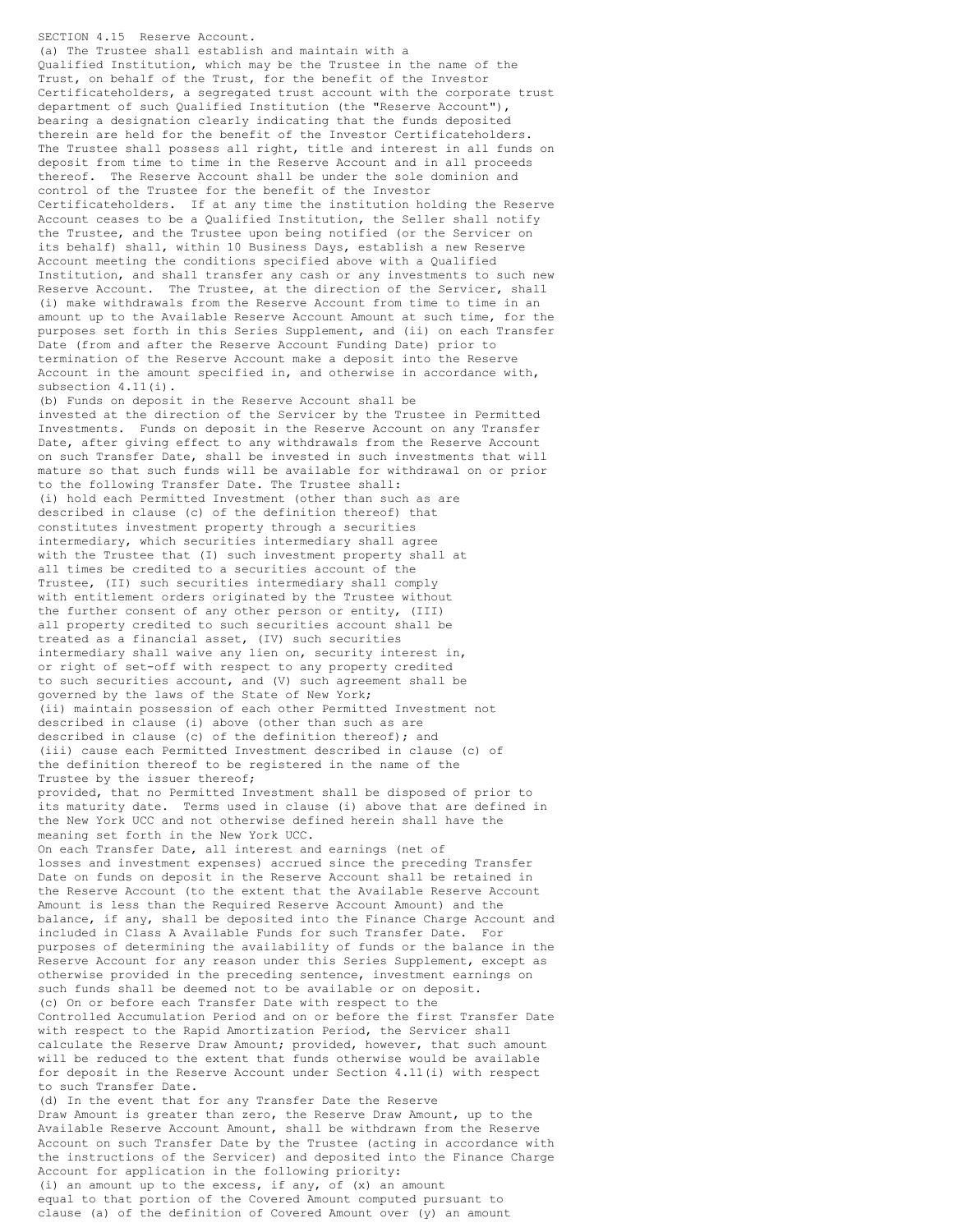equal to that portion of the Class A Available Funds computed pursuant to clause (b) of the definition of Class A Available Funds shall be treated as Class A Available Funds to be applied pursuant to subsection  $4.09(a)(i)$ ; and

(ii) an amount up to the excess, if any, of (x) an amount equal to that portion of the Covered Amount computed pursuant to clause (b) of the definition of Covered Amount over (y) an amount equal to that portion of the Class B Available Funds computed pursuant to clause (b) of the definition of Class B Available Funds shall be treated as Class B Available Funds to be applied pursuant to subsection 4.09(b)(i).

(e) In the event that the Reserve Account Surplus on any Transfer Date, after giving effect to all deposits to and withdrawals from the Reserve Account with respect to such Transfer Date, is greater than zero, the Trustee, acting in accordance with the instructions of the Servicer, shall withdraw from the Reserve Account and distribute to the Collateral Interest Holder in accordance with subsection 5.01(c), an amount equal to such Reserve Account Surplus.

(f) Upon the earliest to occur of (i) the termination of the Trust pursuant to Article XII of the Agreement, (ii) if the Controlled Accumulation Period has not commenced, the first Transfer Date relating to the Rapid Amortization Period and (iii) if the Controlled Accumulation Period has commenced, the earlier of the first Transfer Date with respect to the Rapid Amortization Period and the Transfer Date immediately preceding the Scheduled Payment Date, the Trustee, acting in accordance with the instructions of the Servicer, after the prior payment of all amounts owing to the Series 1999-H Certificateholders that are payable from the Reserve Account as provided herein, shall withdraw from the Reserve Account and distribute to the Collateral Interest Holder in accordance with subsection 5.01(c), all amounts, if any, on deposit in the Reserve Account and the Reserve Account shall be deemed to have terminated for purposes of this Series Supplement.

SECTION 4.16 Determination of LIBOR.

(a) On each LIBOR Determination Date, the Trustee will determine LIBOR on the basis of the rate for deposits in United States dollars for a three-month period (or commencing on the first Distribution Date with respect to the Rapid Amortization Period, for a one-month period) which appears on Telerate Page 3750 as of 11:00 a.m., London time, on such date. If such rate does not appear on Telerate Page 3750, the rate for that LIBOR Determination Date will be determined on the basis of the rates at which deposits in United States dollars are offered by the Reference Banks at approximately 11:00 a.m., London time, on that day to prime banks in the London interbank market for a three-month period (or commencing on the first Distribution Date with respect to the Rapid Amortization Period, for a one-month period). The Trustee will request the principal London office of each of the Reference Banks to provide a quotation of its rate. If at least two such quotations are provided, the rate for that LIBOR Determination Date will be the arithmetic mean of the quotations. If fewer than two quotations are provided as requested, the rate for that LIBOR Determination Date will be the arithmetic mean of the rates quoted by major banks in New York City, selected by the Servicer, at approximately 11:00 a.m., New York City time, on that day for loans in United States dollars to leading European banks for a three-month period (or commencing on the first Distribution Date with respect to the Rapid Amortization Period, for a one-month period). (b) The Class A Certificate Rate and Class B Certificate Rate applicable to the then current and the immediately preceding Interest Periods may be obtained by any Investor Certificateholder by telephoning the Trustee at its Corporate Trust Office at (212) 815- 5368.

(c) On each LIBOR Determination Date prior to 12:00 noon New York City time, the Trustee shall send to the Servicer by facsimile, notification of LIBOR for the following Interest Period. SECTION 4.17 Seller's or Servicer's Failure to Make a Deposit or Payment.

If the Servicer or the Seller fails to make, or give instructions to make, any payment or deposit (other than as required by subsections 2.04(d) and (e) and 12.02(a) or Sections 10.02 and 12.01) required to be made or given by the Servicer or Seller, respectively, at the time specified in the Agreement (including applicable grace periods), the Trustee shall make such payment or deposit from the applicable Investor Account without instruction from the Servicer or Seller. The Trustee shall be required to make any such payment, deposit or withdrawal hereunder only to the extent that the Trustee has sufficient information to allow it to determine the amount thereof; provided, however, that the Trustee shall in all cases be deemed to have sufficient information to determine the amount of interest payable to the Series 1999-H Certificateholders on each Distribution Date. The Servicer shall, upon request of the Trustee, promptly provide the Trustee with all information necessary to allow the Trustee to make such payment, deposit or withdrawal. Such funds or the proceeds of such withdrawal shall be applied by the Trustee in the manner in which such payment or deposit should have been made by the Seller or the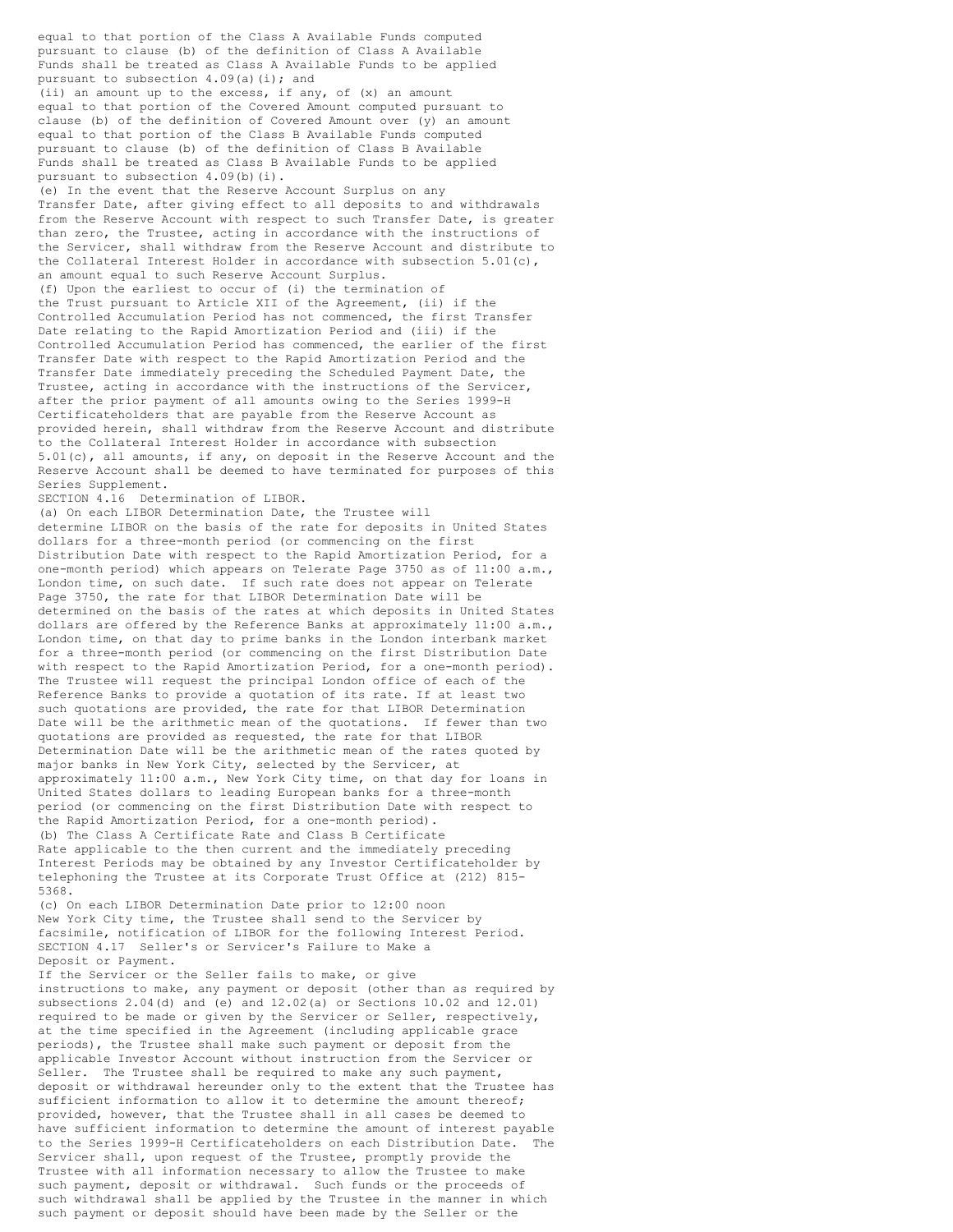SECTION 4.18 Interest Funding Account. (a) The Trustee shall establish and maintain with a Qualified Institution, which may be the Trustee, in the name of the Trust, on behalf of the Trust, for the benefit of the Investor Certificateholders, a segregated trust account with the corporate trust department of such Qualified Institution (the "Interest Funding Account"), bearing a designation clearly indicating that the funds deposited therein are held for the benefit of the Series 1999-H Certificateholders. The Trustee shall possess all right, title and interest in all funds on deposit from time to time in the Interest Funding Account and in all proceeds thereof. The Interest Funding Account shall be under the sole dominion and control of the Trustee for the benefit of the Series 1999-H Certificateholders. If at any time the institution holding the Interest Funding Account ceases to be a Qualified Institution, the Seller shall notify the Trustee, and the Trustee upon being notified (or the Servicer on its behalf) shall, within 10 Business Days, establish a new Interest Funding Account meeting the conditions specified above with a Qualified Institution, and shall transfer any cash or any investments to such new Interest Funding Account. The Trustee, at the direction of the Servicer, shall (i) make withdrawals from the Interest Funding Account from time to time, in the amounts and for the purposes set forth in this Series Supplement, and (ii) on each Transfer Date make a deposit into the Interest Funding Account in the amounts specified in, and otherwise in accordance with, subsections 4.09(a) and (b). (b) Funds on deposit in the Interest Funding Account shall be invested at the direction of the Servicer by the Trustee in Permitted Investments. Funds on deposit in the Interest Funding Account on any Transfer Date, after giving effect to any withdrawals from the Interest Funding Account on such Transfer Date, shall be invested in such investments that will mature so that such funds will be available for withdrawal on or prior to the following Transfer Date. The Trustee shall: (i) hold each Permitted Investment (other than such as are described in clause (c) of the definition thereof) that constitutes investment property through a securities intermediary, which securities intermediary shall agree with the Trustee that (I) such investment property shall at all times be credited to a securities account of the Trustee, (II) such securities intermediary shall comply with entitlement orders originated by the Trustee without the further consent of any other person or entity, (III) all property credited to such securities account shall be treated as a financial asset, (IV) such securities intermediary shall waive any lien on, security interest in, or right of set-off with respect to any property credited to such securities account, and (V) such agreement shall be governed by the laws of the State of New York; (ii) maintain possession of each other Permitted Investment not described in clause (i) above (other than such as are described in clause (c) of the definition thereof); and (iii) cause each Permitted Investment described in clause (c) of the definition thereof to be registered in the name of the Trustee by the issuer thereof; provided, that no Permitted Investment shall be disposed of prior to its maturity date. Terms used in clause (i) above that are defined in the New York UCC and not otherwise defined herein shall have the meaning set forth in the New York UCC. On each Transfer Date, the Trustee, acting at the Servicer's direction given on or before such Transfer Date, shall transfer from the Interest Funding Account to the Finance Charge Account the Interest Funding Investment Proceeds on deposit in the Interest Funding Account for application as Class A Available Funds applied pursuant to subsection 4.09(a)(i). Interest Funding Investment Proceeds (including reinvested interest) shall not be considered part of the amounts on deposit in the Interest Funding Account for purposes of this Series Supplement. SECTION 8. Article V of the Agreement. Article V of the Agreement shall read in its entirety as follows and shall be applicable only to the Investor Certificateholders: ARTICLE V DISTRIBUTIONS AND REPORTS TO INVESTOR CERTIFICATEHOLDERS SECTION 5.01 Distributions. (a) On each Distribution Date, the Trustee shall distribute (in accordance with the certificate delivered on or before the related Transfer Date by the Servicer to the Trustee pursuant to subsection 3.04(b)) to each Class A Certificateholder of record on the immediately preceding Record Date (other than as provided in subsection 2.04(e) or Section 12.03 respecting a final distribution) such Certificateholder's pro rata share (based on the aggregate Undivided Interests represented by Class A Certificates held by such Certificateholder) of amounts on deposit in the Distribution Account as are payable to the Class A Certificateholders pursuant to Section 4.09

by check mailed to each Class A Certificateholder (at such

Servicer, as the case may be.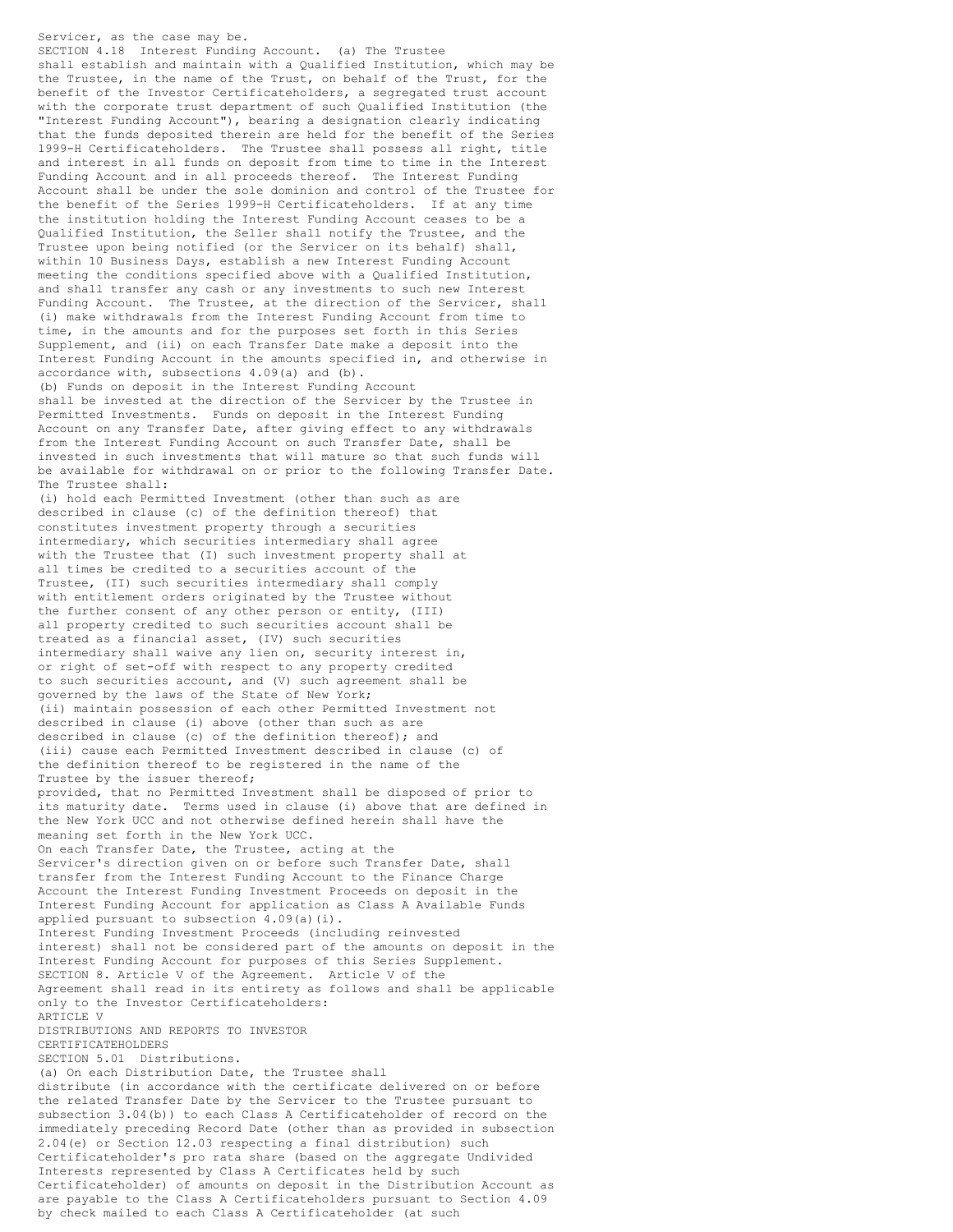Certificateholder's address as it appears in the Certificate Register), except that with respect to Class A Certificates registered in the name of the nominee of a Clearing Agency, such distribution shall be made in immediately available funds.

(b) On each Distribution Date, the Trustee shall distribute (in accordance with the certificate delivered on or before the related Transfer Date by the Servicer to the Trustee pursuant to subsection 3.04(b)) to each Class B Certificateholder of record on the immediately preceding Record Date (other than as provided in subsection 2.04(e) or Section 12.03 respecting a final distribution) such Certificateholder's pro rata share (based on the aggregate Undivided Interests represented by Class B Certificates held by such Certificateholder) of amounts on deposit in the Distribution Account as are payable to the Class B Certificateholders pursuant to Section 4.09 by check mailed to each Class B Certificateholder (at such Certificateholder's address as it appears in the Certificate Register), except that with respect to Class B Certificates registered in the name of the nominee of a Clearing Agency, such distribution shall be made in immediately available funds.

(c) On each Transfer Date, the Trustee shall distribute to the Collateral Interest Holder the aggregate amount payable to the Collateral Interest Holder pursuant to Sections 4.09, 4.11 and 4.15 to the Collateral Interest Holder's account, as specified in writing by the Collateral Interest Holder, in immediately available funds. SECTION 5.02 Monthly Series 1999-H Certificateholders' Statement.

(a) On or before each Distribution Date, the Trustee shall forward to each Series 1999-H Certificateholder, each Rating Agency and the Collateral Interest Holder a statement substantially in the form of Exhibit C to this Series Supplement prepared by the Servicer, delivered to the Trustee and setting forth, among other things, the following information (which, in the case of subclauses (i), (ii) and (iii) below, shall be stated on the basis of an original principal amount of \$1,000 per Certificate and, in the case of subclauses (ix) and (x) shall be stated on an aggregate basis and on the basis of an original principal amount of \$1,000 per Certificate, as applicable):

(i) the amount of the current distribution; (ii) the amount of the current distribution allocable to Class A Monthly Principal, Class B Monthly Principal and Collateral Monthly Principal, respectively; (iii) the amount of the current distribution allocable to Class A Monthly Interest, Class A Deficiency Amounts, Class A Additional Interest, Class B Monthly Interest, Class B Deficiency Amounts, Class B Additional Interest, Collateral Minimum Monthly

Interest, and any past due Collateral Minimum Monthly Interest, respectively; (iv) the amount of Collections of Principal Receivables

processed during the related Monthly Period and allocated in respect of the Class A Certificates, the Class B Certificates and the Collateral Interest, respectively; (v) the amount of Collections of Finance Charge

Receivables processed during the related Monthly Period and allocated in respect of the Class A Certificates, the Class B Certificates and the Collateral Interest, respectively; (vi) the aggregate amount of Principal Receivables, the Investor Interest, the Adjusted Investor Interest, the Class A Investor Interest, the Class A Adjusted Investor Interest, the Class B Investor Interest, Class B Adjusted Investor Interest, the Collateral Interest Amount, the Collateral Interest Adjusted Amount, the Floating Investor Percentage, the Class A Floating Allocation, the Class B Floating Allocation, the Collateral Floating Allocation and the Fixed Investor Percentage, Class A Fixed Allocation, the Class B Fixed Allocation and the Collateral Fixed Allocation with respect to the Principal Receivables in the Trust as of the end of the day on the Record Date; (vii) the aggregate outstanding balance of Accounts which were 30 to 59, 60 to 89, 90 to 119, 120 to 149 and 150 or more days delinquent as of the end of the day on the Record Date; (viii) the Aggregate Investor Default Amount, the Class A Investor Default Amount, the Class B Investor Default Amount and the Collateral Default Amount for the related Monthly Period;

(ix) the aggregate amount of Class A Investor Charge-Offs, Class B Investor Charge-Offs and Collateral Charge-Offs for the related Monthly Period;

(x) the aggregate amount of Class A Investor Charge-Offs, Class B Investor Charge-Offs and Collateral Charge-Offs reimbursed on the Transfer Date immediately preceding such Distribution Date;

(xi) the amount of the Class A Servicing Fee, the Class B Servicing Fee, the Collateral Interest Servicing Fee and the Servicer Interchange for the related Monthly Period; (xii) the Portfolio Yield for the preceding Monthly Period; (xiii) the amount of Reallocated Collateral Principal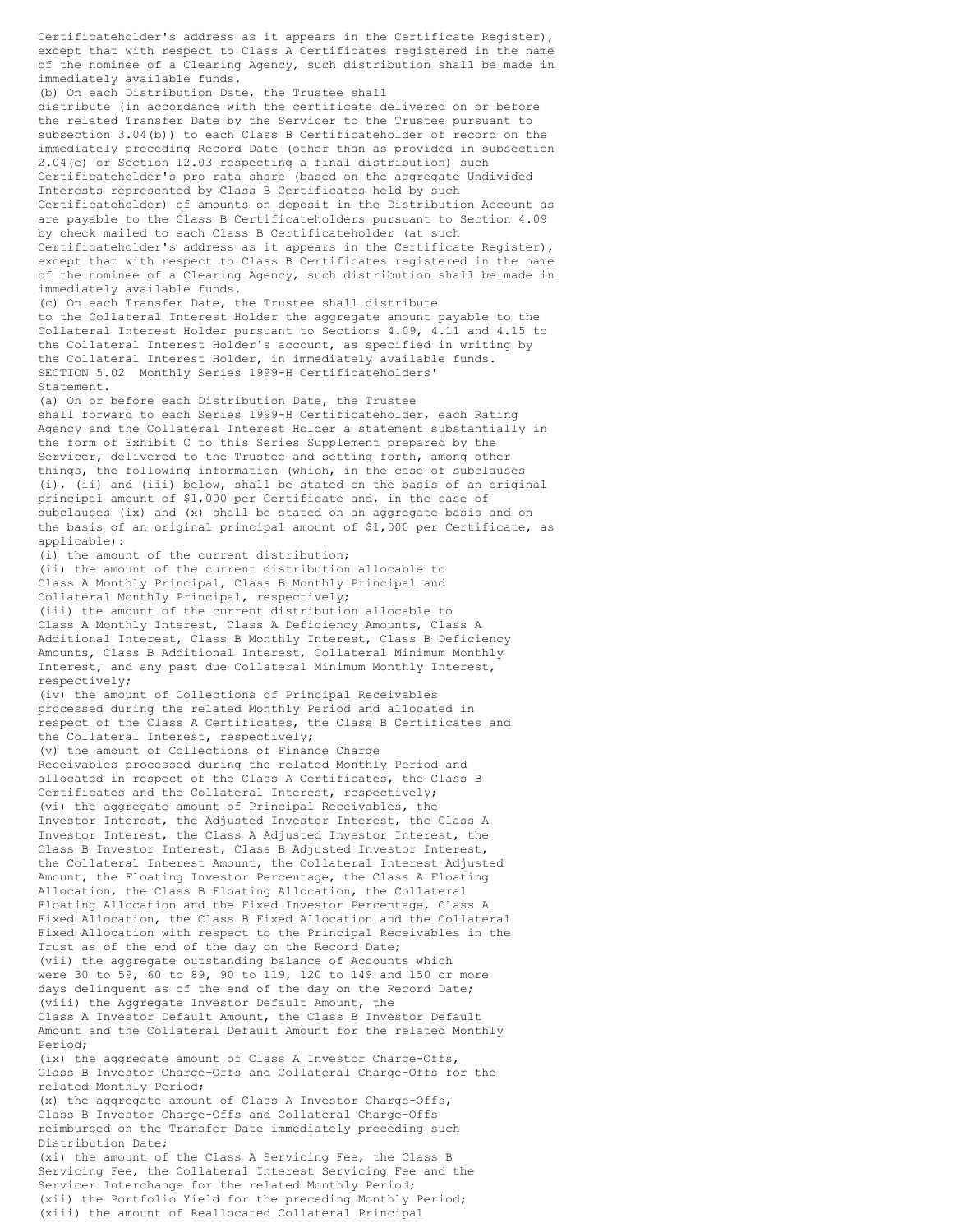respect to such Distribution Date; (xiv) the Class A Investor Interest, the Class A Adjusted Investor Interest, the Class B Investor Interest, the Class B Adjusted Investor Interest, the Collateral Interest Amount and the Collateral Interest Adjusted Amount as of the close of business on such Distribution Date; (xv) LIBOR for the Interest Period ending on such Distribution Date; (xvi) the Principal Funding Account Balance on the Transfer Date; (xvii) the Accumulation Shortfall; (xviii) the Principal Funding Investment Proceeds transferred to the Finance Charge Account on the related Transfer Date; (xix) the amount of Class A Available Funds, Class B Available Funds and Collateral Available Funds on deposit in the Finance Charge Account on the related Transfer Date; (xx) the amount on deposit in the Interest Funding Account; (xxi) the Interest Funding Investment Proceeds transferred to the Finance Charge Account on the related Transfer Date; and (xxii) such other items as are set forth in Exhibit C to this Series Supplement. (b) Annual Certificateholders' Tax Statement. On or before January 31 of each calendar year, beginning with calendar year 2000, the Trustee shall distribute to each Person who at any time during the preceding calendar year was a Series 1999-H Certificateholder, a statement prepared by the Servicer containing the information required to be contained in the regular monthly report to Series 1999-H Certificateholders, as set forth in subclauses (i), (ii) and (iii) above, aggregated for such calendar year or the applicable portion thereof during which such Person was a Series 1999-H Certificateholder, together with such other customary information (consistent with the treatment of the Certificates as debt) as the Servicer deems necessary or desirable to enable the Series 1999-H Certificateholders to prepare their tax returns. Such obligations of the Trustee shall be deemed to have been satisfied to the extent that substantially comparable information shall be provided by the Trustee pursuant to any requirements of the Internal Revenue Code as from time to time in effect. SECTION 9. Series 1999-H Pay Out Events. If any one of the following events shall occur with respect to the Investor Certificates: (a) failure on the part of the Seller (i) to make any payment or deposit required by the terms of (A) the Agreement or (B) this Series Supplement, on or before the date occurring five days after the date such payment or deposit is required to be made herein or (ii) duly to observe or perform in any material respect any covenants or agreements of the Seller set forth in the Agreement or this Series Supplement (including, without limitation, the covenant of the Seller contained in Section 11 of this Series Supplement), which failure has a material adverse effect on the Series 1999-H Certificateholders (which determination shall be made without reference to whether any funds are available under the Collateral Interest) and which continues unremedied for a period of 60 days after the date on which written notice of such failure, requiring the same to be remedied, shall have been given to the Seller by the Trustee, or to the Seller and the Trustee by the Holders of Investor Certificates evidencing Undivided Interests aggregating not less than 50% of the Investor Interest of this Series 1999-H, and continues to affect materially and adversely the interests of the Series 1999-H Certificateholders (which determination shall be made without reference to whether any funds are available under the Collateral Interest) for such period; (b) any representation or warranty made by the Seller in the Agreement or this Series Supplement, or any information contained in a computer file or microfiche list required to be delivered by the Seller pursuant to Section 2.01 or 2.06, (i) shall prove to have been incorrect in any material respect when made or when delivered, which continues to be incorrect in any material respect for a period of 60 days after the date on which written notice of such failure, requiring the same to be remedied, shall have been given to the Seller by the Trustee, or to the Seller and the Trustee by the Holders of Investor Certificates evidencing Undivided Interests aggregating not less than 50% of the Investor Interest of this Series 1999-H, and (ii) as a result of which the interests of the Series 1999-H Certificateholders are materially and adversely affected (which determination shall be made without reference to whether any funds are available under the Collateral Interest) and continue to be materially and adversely affected for such period; provided, however, that a Series 1999-H Pay Out Event pursuant to this subsection 9(b) hereof shall not be deemed to have occurred hereunder if the Seller has accepted reassignment of the related Receivable, or all of such Receivables, if applicable, during such period in accordance with the provisions of the Agreement; (c) the average of the Portfolio Yields for any three

Collections and Reallocated Class B Principal Collections with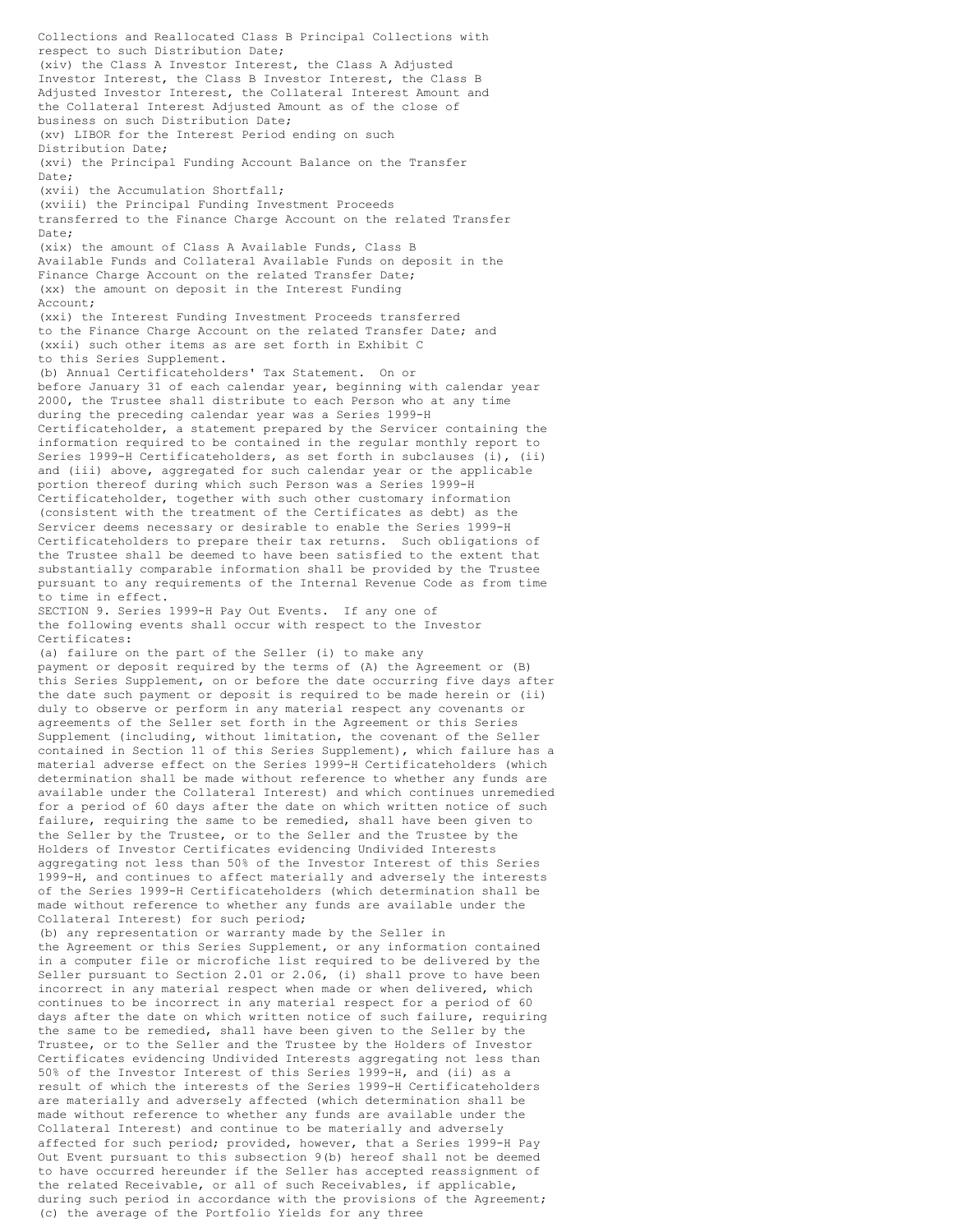consecutive Monthly Periods is less than the average of the Base Rates for such period; (d) the Seller shall fail to convey Receivables arising under Additional Accounts, or Participations, to the Trust, as required by subsection 2.06(a); (e) any Servicer Default shall occur which would have a material adverse effect on the Series 1999-H Certificateholders; or (f) the Investor Interest shall not be paid in full on the Scheduled Payment Date; then, in the case of any event described in subsection  $9(a)$ , (b) or (e) hereof, after the applicable grace period set forth in such subparagraphs, if any, either the Trustee or Holders of Series 1999-H Certificates and the Collateral Interest Holder evidencing Undivided Interests aggregating not less than 50% of the Investor Interest of this Series 1999-H by notice then given in writing to the Seller and the Servicer (and to the Trustee if given by the Certificateholders) may declare that a pay out event (a "Series 1999-H Pay Out Event") has occurred as of the date of such notice, and in the case of any event described in subsection 9(c), (d) or (f) hereof, a Series 1999-H Pay Out Event shall occur without any notice or other action on the part of the Trustee or the Investor Certificateholders immediately upon the occurrence of such event. SECTION 10. Series 1999-H Termination. The right of the Investor Certificateholders to receive payments from the Trust will terminate on the first Business Day following the Series 1999-H Termination Date. SECTION 11. Periodic Finance Charges and Other Fees. The Seller hereby agrees that, except as otherwise required by any Requirement of Law, or as is deemed by the Seller to be necessary in order for the Seller to maintain its credit card business, based upon a good faith assessment by the Seller, in its sole discretion, of the nature of the competition in the credit card business, it shall not at any time reduce the Periodic Finance Charges assessed on any Receivable or other fees on any Account if, as a result of such reduction, the Seller's reasonable expectation of the Portfolio Yield as of such date would be less than the then Base Rate. SECTION 12. Limitations on Addition of Accounts. The Seller agrees that it shall not designate any Additional Accounts pursuant to subsection 2.06(b) unless on or prior to the related Addition Date, the Seller shall have provided the Collateral Interest Holder with an Officer's Certificate certifying that such designation of such Additional Accounts will not, as of the related Addition Date, (a) be reasonably expected by the Seller to result in a reduction or withdrawal by the Rating Agency of its rating for the Investor Certificates or (b) cause a Series 1999-H Pay Out Event. SECTION 13. Counterparts. This Series Supplement may be executed in any number of counterparts, each of which so executed shall be deemed to be an original, but all of such counterparts shall together constitute but one and the same instrument. SECTION 14. Governing Law. THIS SERIES SUPPLEMENT SHALL BE CONSTRUED IN ACCORDANCE WITH THE LAWS OF THE STATE OF DELAWARE, WITHOUT REFERENCE TO ITS CONFLICT OF LAW PROVISIONS, AND THE OBLIGATIONS, RIGHTS AND REMEDIES OF THE PARTIES HEREUNDER SHALL BE DETERMINED IN ACCORDANCE WITH SUCH LAWS; PROVIDED, HOWEVER, THAT THE IMMUNITIES AND STANDARD OF CARE OF THE TRUSTEE IN THE ADMINISTRATION OF THE TRUST HEREUNDER SHALL BE GOVERNED BY THE LAWS OF THE STATE OF NEW YORK.

### SECTION 15. Additional Notices.

(a) For so long as the Investor Certificates shall be outstanding, the Seller agrees to provide Fitch with the notice provided to each Rating Agency in subsection 2.06(c)(i) and agrees to provide to Fitch and Standard and Poor's the Opinion of Counsel provided to Moody's pursuant to subsection 2.06(c)(vi), in each case in the times and the manner provided for in such subsections. (b) The Seller shall notify the Collateral Interest Holder promptly after becoming aware of any Lien on any Receivable other than the conveyances under the Agreement. The Seller will notify the Collateral Interest Holder of any merger, consolidation, assumption or transfer referred to in Section 7.02. SECTION 16. Additional Representations and Warranties of

the Servicer. MBNA America Bank, National Association, as initial Servicer, hereby makes, and any Successor Servicer by its appointment under the Agreement shall make the following representations and warranties:

(a) All Consents. All authorizations, consents, orders or approvals of or registrations or declarations with any Governmental Authority required to be obtained, effected or given by the Servicer in connection with the execution and delivery of this Series Supplement by the Servicer and the performance of the transactions contemplated by this Series Supplement by the Servicer, have been duly obtained, effected or given and are in full force and effect. (b) Rescission or Cancellation. The Servicer shall not permit any rescission or cancellation of any Receivable except as ordered by a court of competent jurisdiction or other Governmental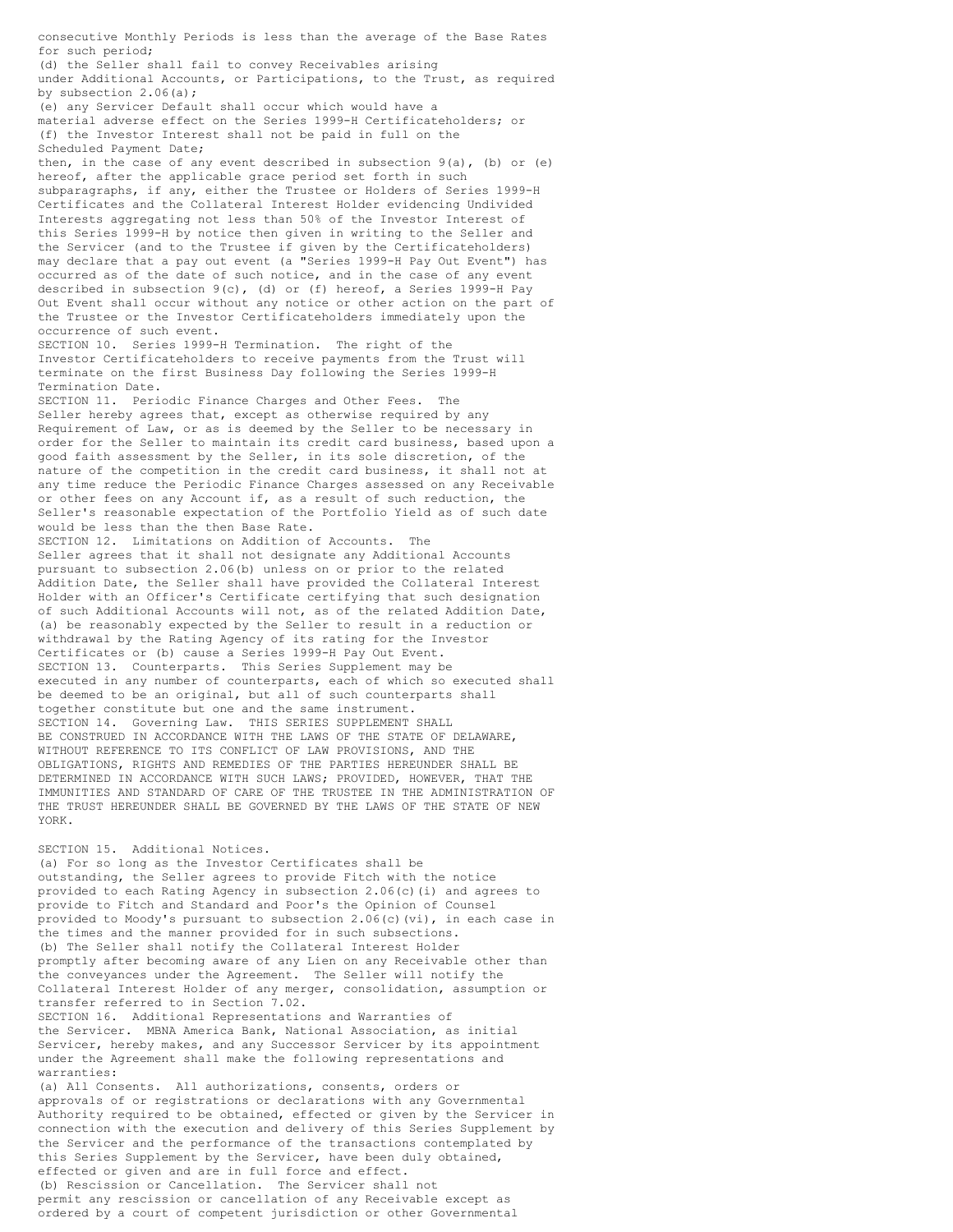Authority or in accordance with the normal operating procedures of the Servicer.

(c) Receivables Not To Be Evidenced by Promissory Notes. Except in connection with its enforcement or collection of an Account, the Servicer will take no action to cause any Receivable to be evidenced by an instrument (as defined in the UCC as in effect in the State of Delaware). SECTION 17. No Petition. The Seller, the Servicer and the Trustee, by entering into this Series Supplement and each

Certificateholder, by accepting a Series 1999-H Certificate hereby covenant and agree that they will not at any time institute against the Trust, or join in any institution against the Trust of, any bankruptcy proceedings under any United States Federal or state bankruptcy or similar law in connection with any obligations relating to the Investor Certificateholders, the Agreement or this Series Supplement. SECTION 18. Certain Tax Related Amendments. In addition to being subject to amendment pursuant to any other provisions relating to amendments in either the Agreement or this Series Supplement, this Series Supplement may be amended by the Seller without the consent of the Servicer, Trustee or any Investor Certificateholder if the Seller provides the Trustee with (i) an Opinion of Counsel to the effect that such amendment or modification would reduce the risk the Trust would be treated as taxable as a publicly traded partnership pursuant to Code section 7704 and (ii) a certificate that such amendment or modification would not materially and adversely affect any Investor Certificateholder; provided, that no such amendment shall be deemed effective without the Trustee's consent, if the Trustee's rights, duties and obligations hereunder are thereby modified. Promptly after the effectiveness of any amendment pursuant to this Section 18, the Seller shall deliver a copy of such amendment to each of the Servicer, the Trustee and each Rating Agency.

SECTION 19. Transfers of the Collateral Interest.

(a) Unless otherwise consented to by the Seller, no portion of the Collateral Interest or any interest therein may be sold, conveyed, assigned, hypothecated, pledged, participated, exchanged or otherwise transferred (each, a "Transfer") except in accordance with this Section 19 and only to a Permitted Assignee. Any attempted or purported transfer, assignment, exchange, conveyance, pledge, hypothecation or grant other than to a Permitted Assignee shall be void. Unless otherwise consented to by the Seller, no portion of the Collateral Interest or any interest therein may be Transferred to any Person (each such Person acquiring the Collateral Interest or any interest therein, an "Assignee") unless such Assignee shall have executed and delivered to the Seller on or before the effective date of any Transfer a letter substantially in the form attached hereto as Exhibit D (an "Investment Letter"), executed by such Assignee, with respect to the related Transfer to such Assignee of all or a portion of the Collateral Interest.

(b) Each Assignee will certify that the Collateral Interest or the interest therein purchased by such Assignee will be acquired for investment only and not with a view to any public distribution thereof, and that such Assignee will not offer to sell or otherwise dispose of the Collateral Interest or any interest therein so acquired by it in violation of any of the registration requirements of the Securities Act, or any applicable state or other securities laws. Each Assignee will acknowledge and agree that (i) it has no right to require the Seller to register under the Securities Act or any other securities law the Collateral Interest or the interest therein to be acquired by the Assignee and (ii) the sale of the Collateral Interest is not being made by means of the Prospectus. Each Assignee will agree with the Seller that: (a) such Assignee will deliver to the Seller on or before the effective date of any Transfer a letter in the form annexed hereto as Exhibit D (an "Investment Letter"), executed by such Assignee with respect to the purchase by such Assignee of all or a portion of the Collateral Interest and (b) all of the statements made by such Assignee in its Investment Letter shall be true and correct as of the date made.

(c) No portion of the Collateral Interest or any interest therein may be Transferred, and each Assignee will certify that it is not, (a) an "employee benefit plan" (as defined in Section 3(3) of ERISA), including governmental plans and church plans, (b) any "plan" (as defined in Section 4975(e)(1) of the Code) including individual retirement accounts and Keogh plans, or (c) any other entity whose underlying assets include "plan assets" (within the meaning of Department of Labor Regulation Section 2510.3-101, 29 C.F.R. 2510.3- 101 or otherwise under ERISA) by reason of a plan's investment in the entity, including, without limitation, an insurance company general account.

IN WITNESS WHEREOF, the Seller, the Servicer and the Trustee have caused this Series 1999-H Supplement to be duly executed by their respective officers as of the day and year first above written. MBNA AMERICA BANK,

NATIONAL ASSOCIATION, Seller and Servicer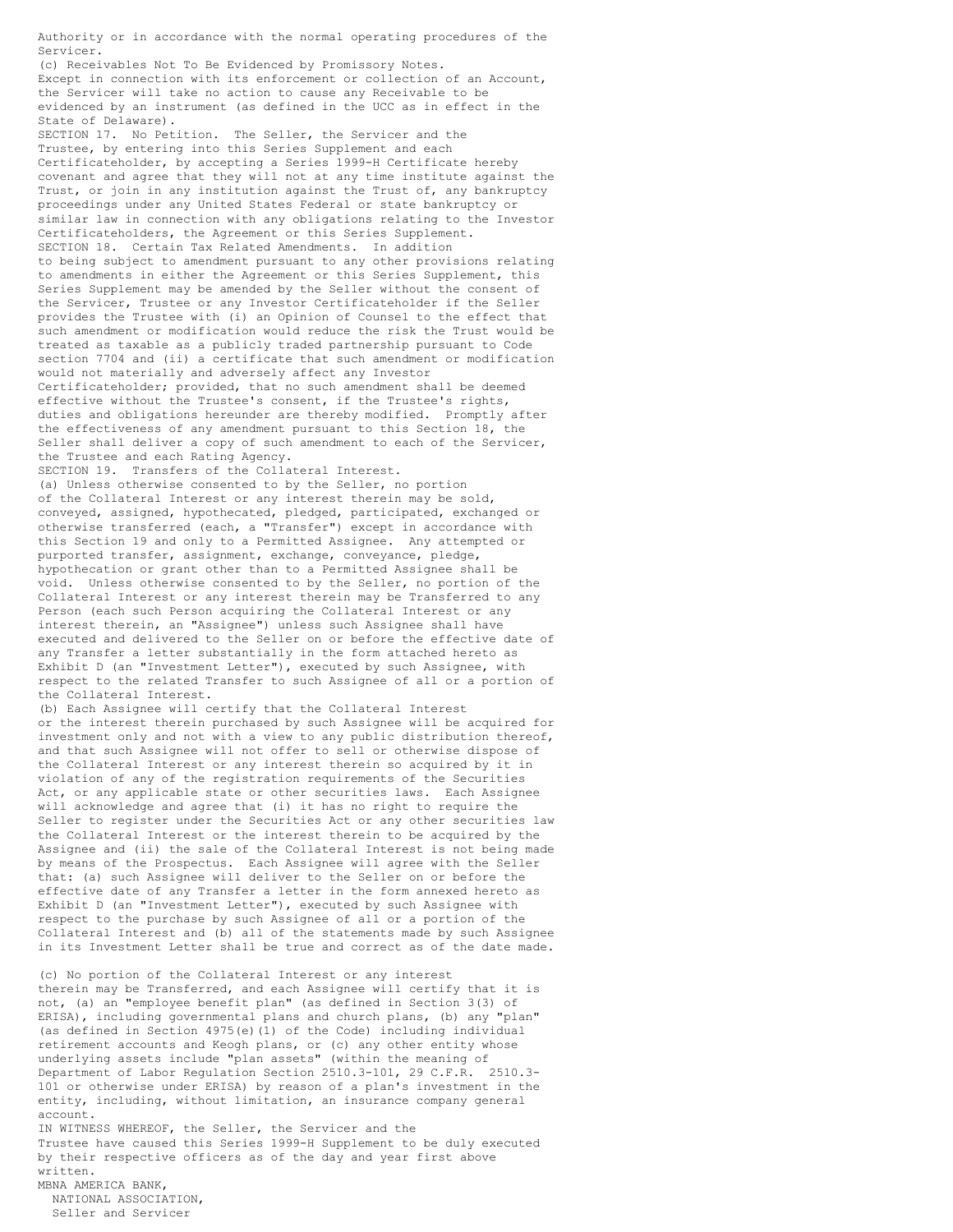By: /s/ Jerry M. Hamstead Jerry M. Hamstead First Vice President

THE BANK OF NEW YORK, Trustee

By: /s/ Joyce P. Maccou Name: Joyce P. Maccou Title: Assistant Treasurer

EXHIBIT A-1 FORM OF CERTIFICATE CLASS A Unless this Certificate is presented by an authorized representative of The Depository Trust Company, a New York corporation ("DTC"), to MBNA America Bank, National Association or its agent for registration of transfer, exchange or payment, and any certificate issued is registered in the name of Cede & Co. or in such other name as requested by an authorized representative of DTC (and any payment is made to Cede & Co. or to such other entity as is requested by an authorized representative of DTC), ANY TRANSFER, PLEDGE OR OTHER USE HEREOF FOR VALUE OR OTHERWISE BY OR TO ANY PERSON IS WRONGFUL inasmuch as the registered owner hereof, Cede & Co., has an interest herein.  $N_{\Omega}$ .  $\mathsf{S}$ CUSIP No. MBNA MASTER CREDIT CARD TRUST II CLASS A FLOATING RATE ASSET BACKED CERTIFICATE, SERIES 1999-H Evidencing an Undivided Interest in a trust, the corpus of which consists of a portfolio of MasterCard registered trademark and VISA registered trademark credit card receivables generated or acquired by MBNA America Bank, National Association and other assets and interests constituting the Trust under the Pooling and Servicing Agreement described below. (Not an interest in or obligation of MBNA America Bank, National Association or any Affiliate thereof.) This certifies that CEDE & CO. (the "Class A Certificateholder") is the registered owner of an Undivided Interest in a trust (the "Trust"), the corpus of which consists of a portfolio of receivables (the "Receivables") now existing or hereafter created and arising in connection with selected MasterCard and VISA credit card accounts (the "Accounts") of MBNA America Bank, National Association, a national banking association organized under the laws of the United States, all monies due or to become due in payment of the Receivables (including all Finance Charge Receivables but excluding recoveries on any charged-off Receivables), the right to certain amounts received as Interchange with respect to the Accounts, the benefits of the Collateral Interest and the other assets and interests constituting the Trust pursuant to a Pooling and Servicing Agreement dated as of August 4, 1994, as amended as of March 11, 1996, June 2, 1998 and January 10, 1999, as supplemented by the Series 1999-H Supplement dated as of August 18, 1999 (collectively, the "Pooling and Servicing Agreement"), by and between MBNA America Bank, National Association, as Seller (the "Seller") and as Servicer (the "Servicer"), and The Bank of New York, as Trustee (the "Trustee"), a summary of certain of the pertinent provisions of which is set forth hereinbelow. The Series 1999-H Certificates are issued in two classes, the Class A Certificates (of which this certificate is one) and the Class B Certificates, which are subordinated to the Class A Certificates in certain rights of payment as described herein and in the Pooling and Servicing Agreement. The Seller has structured the Pooling and Servicing Agreement and the Series 1999-H Certificates with the intention that the Series 1999-H Certificates will qualify under applicable tax law as indebtedness, and each of the Seller, the Holder of the Seller Interest, the Servicer and each Series 1999-H Certificateholder (or Series 1999-H Certificate Owner) by acceptance of its Series 1999-H Certificate (or in the case of a Series 1999-H Certificate Owner, by virtue of such Series 1999-H Certificate Owner's acquisition of a beneficial interest therein), agrees to treat and to take no action inconsistent with the treatment of the Series 1999-H Certificates (or any beneficial interest therein) as indebtedness for purposes of federal, state, local and foreign income or franchise taxes and any other tax imposed on or measured by income. Each Series 1999-H Certificateholder agrees that it will cause any Series 1999-H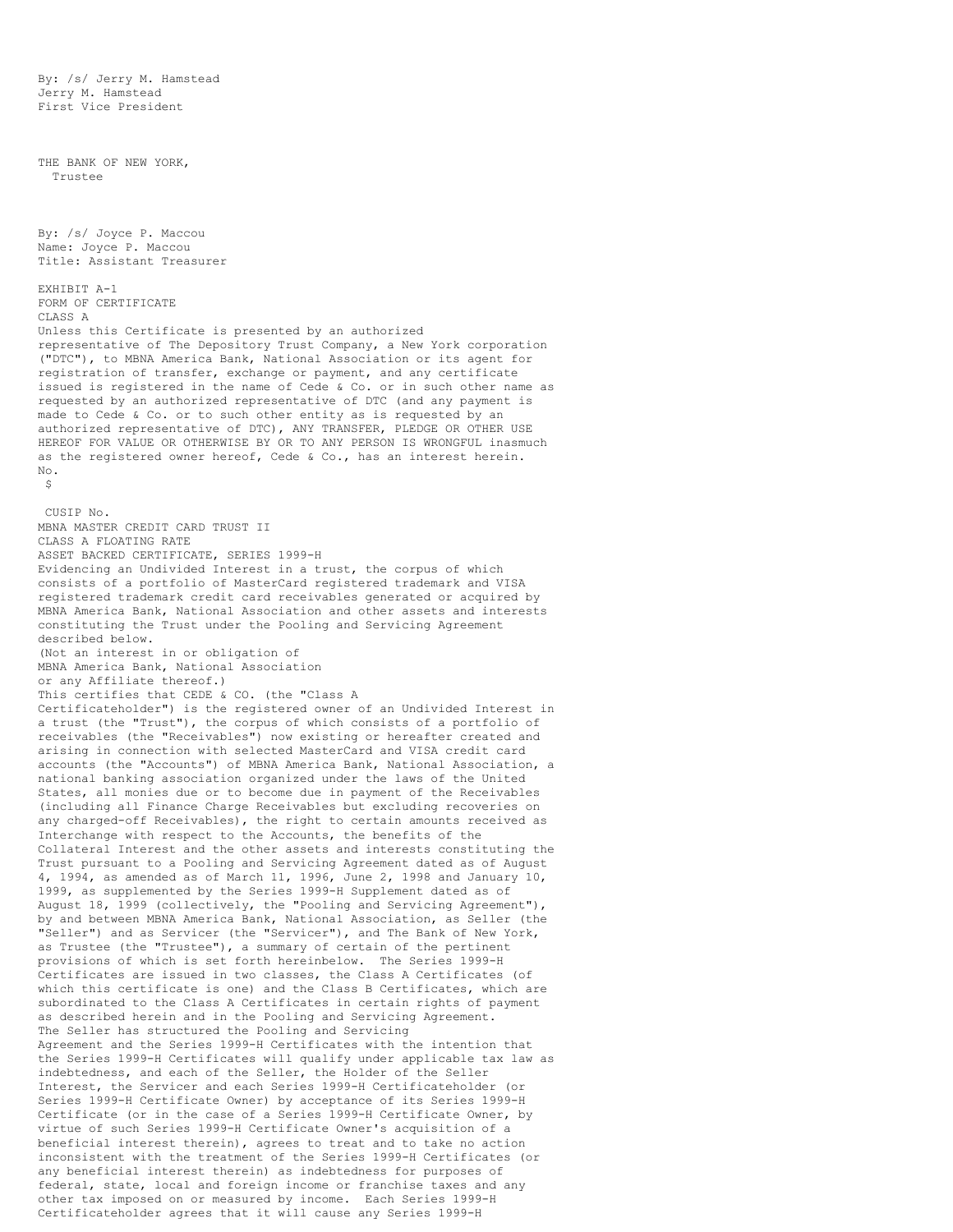Certificate Owner acquiring an interest in a Series 1999-H Certificate through it to comply with the Pooling and Servicing Agreement as to treatment of the Series 1999-H Certificates as indebtedness for certain tax purposes.

To the extent not defined herein, capitalized terms used herein have the respective meanings assigned to them in the Pooling and Servicing Agreement. This Class A Certificate is issued under and is subject to the terms, provisions and conditions of the Pooling and Servicing Agreement, to which Pooling and Servicing Agreement, as amended from time to time, the Class A Certificateholder by virtue of the acceptance hereof assents and by which the Class A Certificateholder is bound.

Although a summary of certain provisions of the Pooling and Servicing Agreement is set forth below, this Class A Certificate is qualified in its entirety by the terms and provisions of the Pooling and Servicing Agreement and reference is made to that Pooling and Servicing Agreement for information with respect to the interests, rights, benefits, obligations, proceeds, and duties evidenced hereby and the rights, duties and obligations of the Trustee. Interest will accrue on the Class A Certificates from and including the Closing Date through but excluding October 15, 1999, and with respect to each Interest Period thereafter, at the rate of 0.21% per annum above LIBOR, as more specifically set forth in the Pooling and Servicing Agreement, and will be distributed on October 15, 1999 and on the 15th day of each January, April, July and October thereafter, or if such day is not a Business Day, on the next succeeding Business Day (an "Interest Payment Date"), to the Class A Certificateholders of record as of the last Business Day of the calendar month preceding such Interest Payment Date, provided that commencing on the first Distribution Date with respect to the Rapid Amortization Period, the 15th day of each calendar month, or if such day is not a Business Day, the next succeeding Business Day (a "Distribution Date") will be an Interest Payment Date. During the Rapid Amortization Period, in addition to Class A Monthly Interest, Class A Monthly Principal will be distributed to the Class A Certificateholders on each Distribution Date commencing in the month following the commencement of the Rapid Amortization Period until the Class A Certificates have been paid in full. During the Controlled Accumulation Period, in addition to quarterly payments of Class A Monthly Interest, the amount on deposit in the Principal Funding Account (but not in excess of the Class A Investor Interest) will be distributed as principal to the Class A Certificateholders on the April 2004 Distribution Date, unless distributed earlier as a result of the commencement of the Rapid Amortization Period in accordance with the Pooling and Servicing Agreement. Unless the certificate of authentication hereon has been executed by or on behalf of the Trustee, by manual signature, this Class A Certificate shall not be entitled to any benefit under the

Pooling and Servicing Agreement, or be valid for any purpose. IN WITNESS WHEREOF, MBNA America Bank, National Association has caused this Series 1999-H Class A Certificate to be duly executed under its official seal. By:

\_\_\_\_\_\_\_\_\_\_\_\_\_\_\_\_\_\_\_\_\_\_\_\_\_\_\_\_\_\_\_\_\_\_\_\_ Authorized Officer

[Seal]

Attested to:

 $\mathbf{By:}$ Cashier

Date: August 18, 1999

Form of Trustee's Certificate of Authentication CERTIFICATE OF AUTHENTICATION This is one of the Series 1999-H Class A Certificates referred to in the within-mentioned Pooling and Servicing Agreement. THE BANK OF NEW YORK, Trustee

 $\mathbf{By:}$ Authorized Signatory

Date: August 18, 1999 EXHIBIT A-2 FORM OF CERTIFICATE CLASS B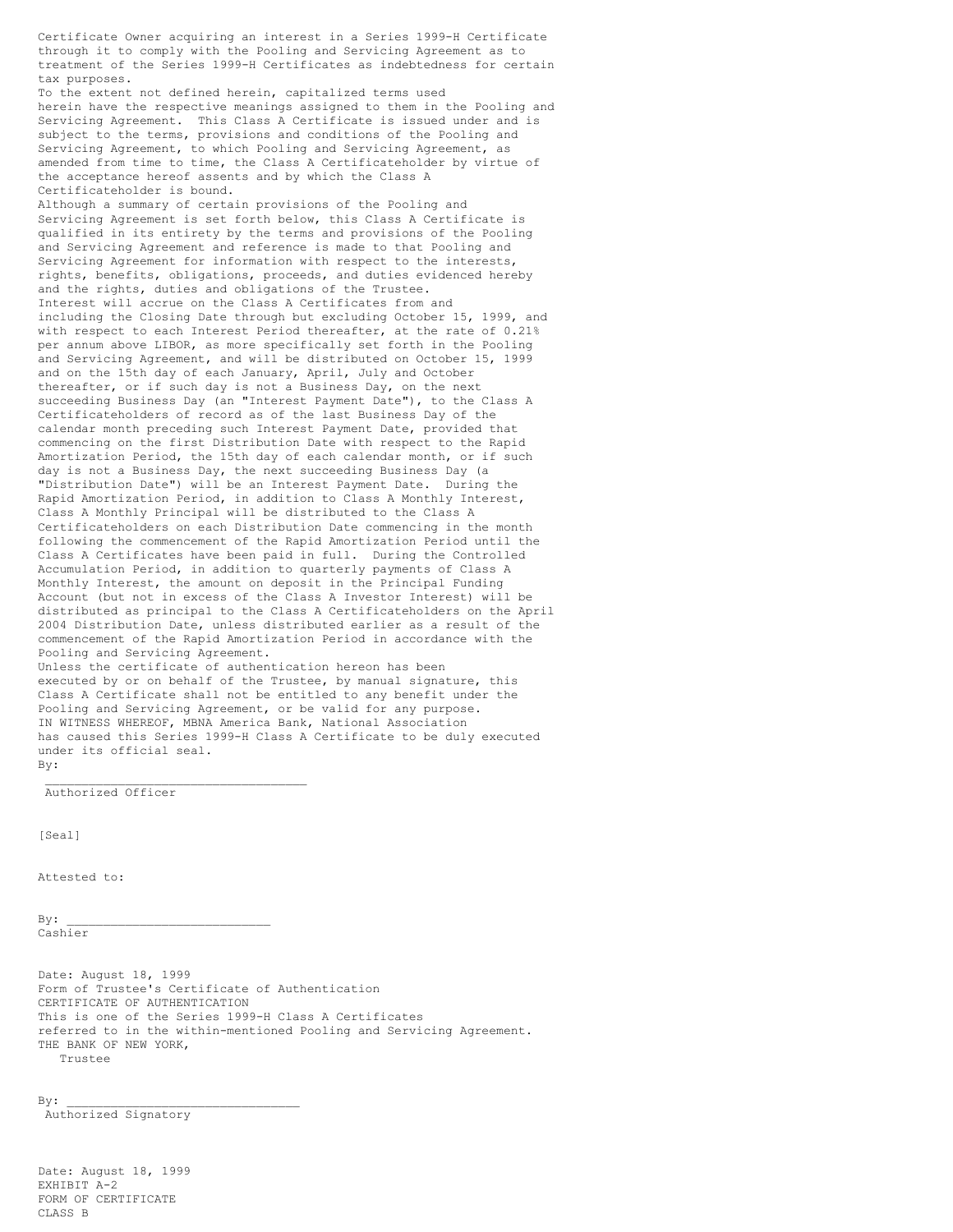Unless this Certificate is presented by an authorized representative of The Depository Trust Company, a New York corporation ("DTC"), to MBNA America Bank, National Association or its agent for registration of transfer, exchange or payment, and any certificate issued is registered in the name of Cede & Co. or in such other name as requested by an authorized representative of DTC (and any payment is made to Cede & Co. or to such other entity as is requested by an authorized representative of DTC), ANY TRANSFER, PLEDGE OR OTHER USE HEREOF FOR VALUE OR OTHERWISE BY OR TO ANY PERSON IS WRONGFUL inasmuch as the registered owner hereof, Cede & Co., has an interest herein.  $No. S$ CUSIP No. MBNA MASTER CREDIT CARD TRUST II CLASS B FLOATING RATE ASSET BACKED CERTIFICATE, SERIES 1999-H Evidencing an Undivided Interest in a trust, the corpus of which consists of a portfolio of MasterCard registered trademark and VISA registered trademark credit card receivables generated or acquired by MBNA America Bank, National Association and other assets and interests constituting the Trust under the Pooling and Servicing Agreement described below. (Not an interest in or obligation of MBNA America Bank, National Association or any Affiliate thereof.) This certifies that CEDE & CO. (the "Class B Certificateholder") is the registered owner of an Undivided Interest in a trust (the "Trust"), the corpus of which consists of a portfolio of receivables (the "Receivables") now existing or hereafter created and arising in connection with selected MasterCard and VISA credit card accounts (the "Accounts") of MBNA America Bank, National Association, a national banking association organized under the laws of the United States, all monies due or to become due in payment of the Receivables (including all Finance Charge Receivables but excluding recoveries on any charged-off Receivables), the right to certain amounts received as Interchange with respect to the Accounts, the benefits of the Collateral Interest and the other assets and interests constituting the Trust pursuant to a Pooling and Servicing Agreement dated as of August 4, 1994, as amended as of March 11, 1996, June 2, 1998 and January 10, 1999, as supplemented by the Series 1999-H Supplement dated as of August 18, 1999 (collectively, the "Pooling and Servicing Agreement"), by and between MBNA America Bank, National Association, as Seller (the "Seller") and as Servicer (the "Servicer"), and The Bank of New York, as Trustee (the "Trustee"), a summary of certain of the pertinent provisions of which is set forth hereinbelow. The Series 1999-H Certificates are issued in two classes, the Class A Certificates and the Class B Certificates (of which this certificate is one), which are subordinated to the Class A Certificates in certain rights of payment as described herein and in the Pooling and Servicing Agreement. The Seller has structured the Pooling and Servicing Agreement and the Series 1999-H Certificates with the intention that the Series 1999-H Certificates will qualify under applicable tax law as indebtedness, and each of the Seller, the Holder of the Seller Interest, the Servicer and each Series 1999-H Certificateholder (or Series 1999-H Certificate Owner) by acceptance of its Series 1999-H Certificate (or in the case of a Series 1999-H Certificate Owner, by virtue of such Series 1999-H Certificate Owner's acquisition of a beneficial interest therein), agrees to treat and to take no action inconsistent with the treatment of the Series 1999-H Certificates (or any beneficial interest therein) as indebtedness for purposes of federal, state, local and foreign income or franchise taxes and any other tax imposed on or measured by income. Each Series 1999-H Certificateholder agrees that it will cause any Series 1999-H Certificate Owner acquiring an interest in a Series 1999-H Certificate through it to comply with the Pooling and Servicing Agreement as to treatment of the Series 1999-H Certificates as indebtedness for certain tax purposes. To the extent not defined herein, capitalized terms used herein have the respective meanings assigned to them in the Pooling and Servicing Agreement. This Class B Certificate is issued under and is subject to the terms, provisions and conditions of the Pooling and Servicing Agreement, to which Pooling and Servicing Agreement, as amended from time to time, the Class B Certificateholder by virtue of the acceptance hereof assents and by which the Class B Certificateholder is bound. Although a summary of certain provisions of the Pooling and Servicing Agreement is set forth below, this Class B Certificate is qualified in its entirety by the terms and provisions of the Pooling and Servicing Agreement and reference is made to that Pooling and Servicing Agreement for information with respect to the interests, rights, benefits, obligations, proceeds, and duties evidenced hereby

and the rights, duties and obligations of the Trustee. Interest will accrue on the Class B Certificates from and including the Closing Date through but excluding October 15, 1999, and with respect to each Interest Period thereafter, at the rate of 0.48% per annum above LIBOR, as more specifically set forth in the Pooling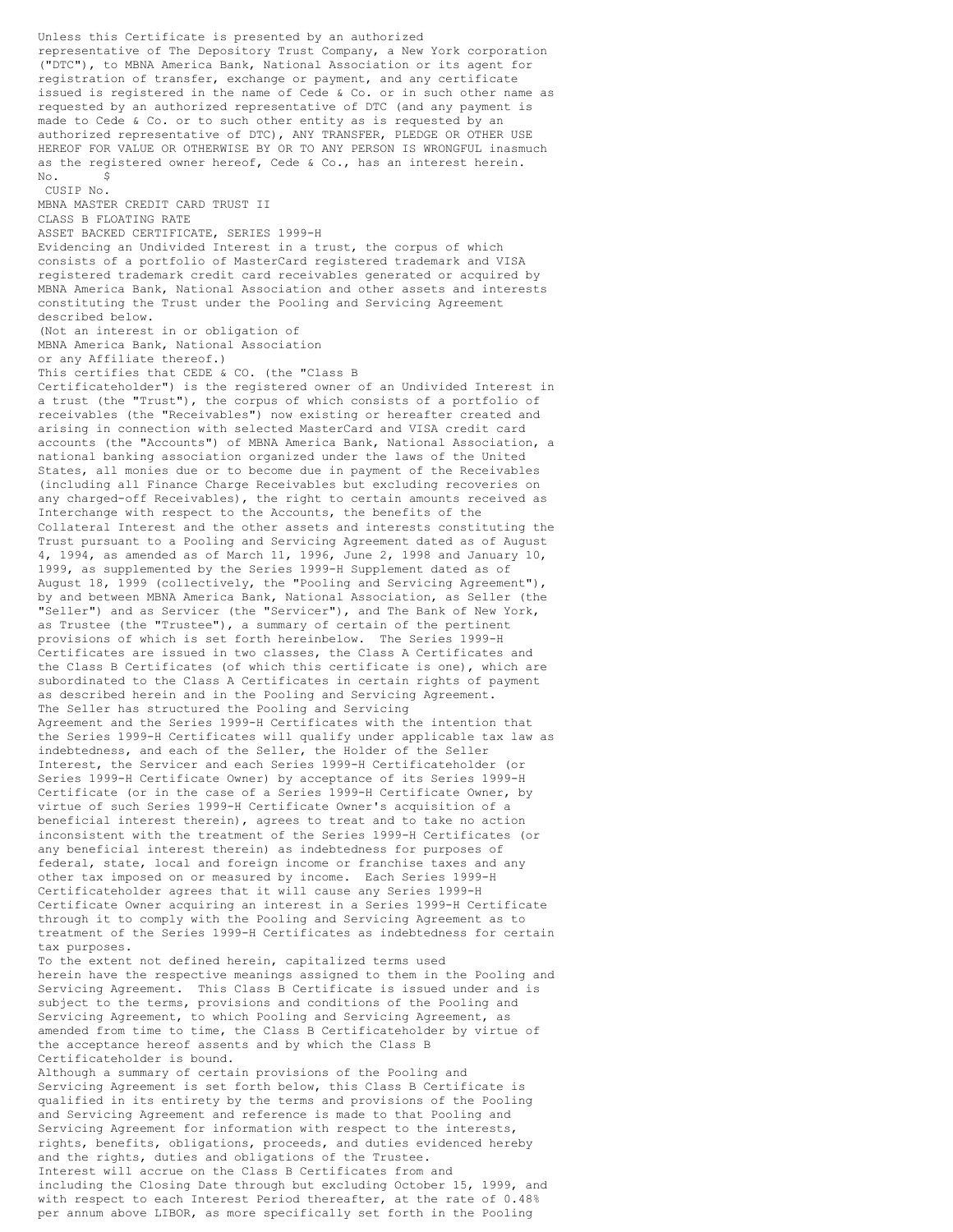and Servicing Agreement, and will be distributed on October 15, 1999 and on the 15th day of each January, April, July and October thereafter, or if such day is not a Business Day, on the next succeeding Business Day (an "Interest Payment Date"), to the Class B Certificateholders of record as of the last Business Day of the calendar month preceding such Interest Payment Date, provided that commencing on the first Distribution Date with respect to the Rapid Amortization Period, the 15th day of each calendar month, or if such day is not a Business Day, the next succeeding Business Day (a "Distribution Date") will be an Interest Payment Date. During the Rapid Amortization Period, in addition to Class B Monthly Interest, Class B Monthly Principal will be distributed to the Class B Certificateholders on each Distribution Date commencing in the month following the commencement of the Rapid Amortization Period (and after payment in full of the Class A Investor Interest) until the Class B Certificates have been paid in full. During the Controlled Accumulation Period, in addition to quarterly payments of Class B Monthly Interest, the amount remaining on deposit in the Principal Funding Account after the payment in full of the Class A Investor Interest (but not in excess of the Class B Investor Interest) will be distributed as principal to the Class B Certificateholders on the April 2004 Distribution Date, unless distributed earlier as a result of the commencement of the Rapid Amortization Period in accordance with the Pooling and Servicing Agreement. Unless the certificate of authentication hereon has been executed by or on behalf of the Trustee, by manual signature, this Class B Certificate shall not be entitled to any benefit under the Pooling and Servicing Agreement, or be valid for any purpose. IN WITNESS WHEREOF, MBNA America Bank, National Association has caused this Series 1999-H Class B Certificate to be duly executed under its official seal. By: \_\_\_\_\_\_\_\_\_\_\_\_\_\_\_\_\_\_\_\_\_\_\_\_\_\_\_\_\_\_\_\_\_\_\_\_

Authorized Officer

[Seal]

Attested to:

 $\mathbf{By:}$ 

Cashier

Date: August 18, 1999 Form of Trustee's Certificate of Authentication CERTIFICATE OF AUTHENTICATION This is one of the Series 1999-H Class B Certificates referred to in the within-mentioned Pooling and Servicing Agreement. THE BANK OF NEW YORK, Trustee

 $\mathbf{By:}$ 

Authorized Signatory

Date: August 18, 1999 EXHIBIT B FORM OF MONTHLY PAYMENT INSTRUCTIONS AND NOTIFICATION TO THE TRUSTEE MBNA AMERICA BANK, NATIONAL ASSOCIATION MBNA MASTER CREDIT CARD TRUST II SERIES 1999-H MONTHLY PERIOD ENDING Capitalized terms used in this notice have their respective meanings set forth in the Pooling and Servicing Agreement. References herein to certain sections and subsections are references to the respective sections and subsections of the Pooling and Servicing Agreement as supplemented by the Series 1999-H Supplement. This notice is delivered pursuant to Section 4.09. A) MBNA is the Servicer under the Pooling and Servicing Agreement. B) The undersigned is a Servicing Officer. C) The date of this notice is on or before the related Transfer Date under the Pooling and Servicing Agreement. I. INSTRUCTION TO MAKE A WITHDRAWAL Pursuant to Section 4.09, the Servicer does hereby instruct the Trustee (i) to make withdrawals from the Finance Charge Account, the Interest Funding Account, the Principal Account, and the Principal Funding Account on , , , , , , , , which date is a Transfer Date under the Pooling and Servicing Agreement, in aggregate amounts set forth below in respect of the following amounts and (ii) to apply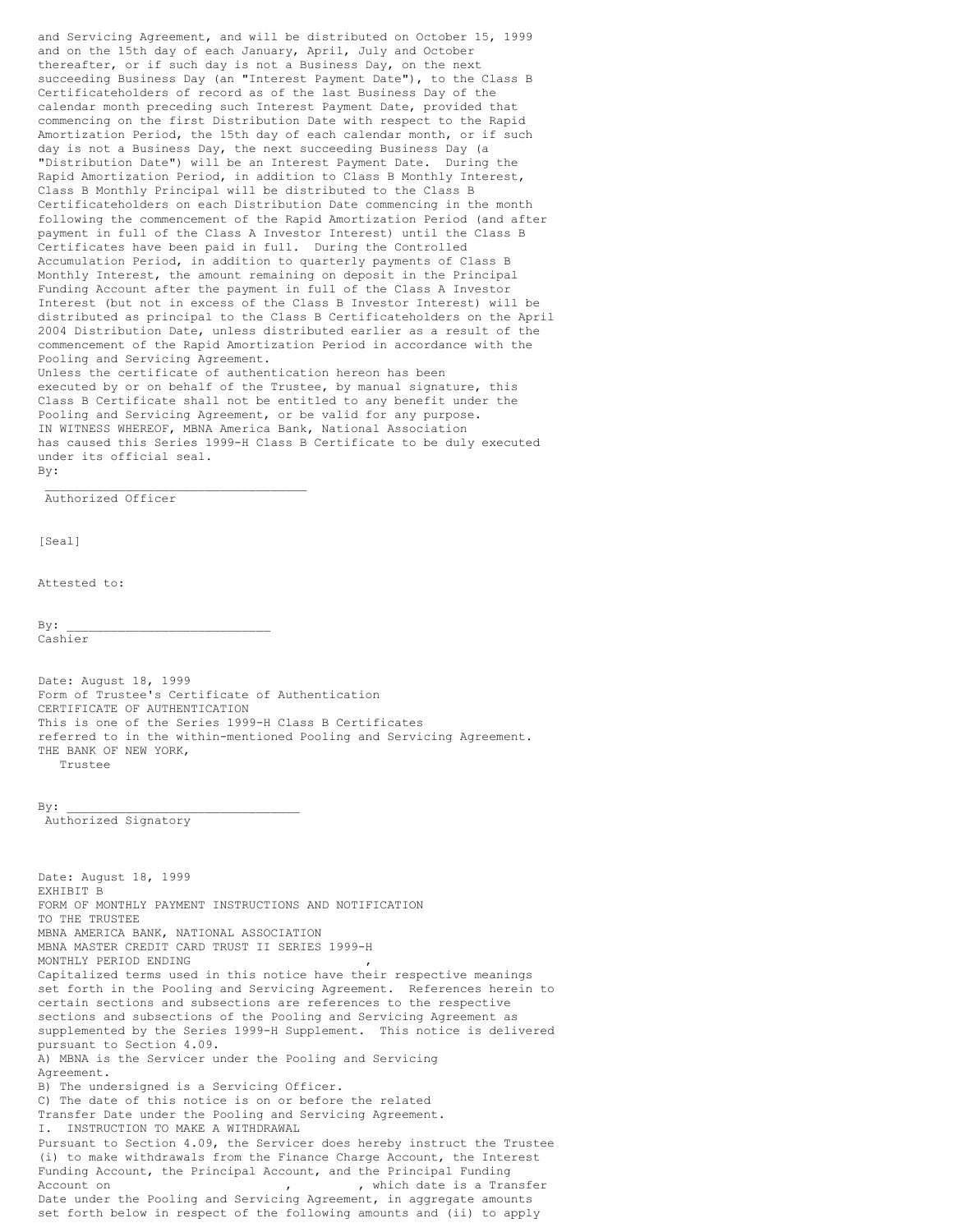the proceeds of such withdrawals in accordance with subsection 3(a) of the Series 1999-H Supplement and Section 4.09 of the Pooling and Servicing Agreement: A.Pursuant to subsection 3(a) of the Series 1999-H Supplement: - -1.-Servicer Interchange-\$ B. Pursuant to subsection  $4.09(a)(i):$ - -1.-Class A Monthly Interest at the Class A Certificate Rate on the Class A Investor Interest-\$ - -2.-Class A Deficiency Amount-\$ - -3.-Class A Additional Interest-\$ C. Pursuant to subsection 4.09(a)(ii): - -1.-Class A Servicing Fee-\$ - -2.-Accrued and unpaid Class A Servicing Fee-\$ D. Pursuant to subsection 4.09(a)(iii): - -1.-Class A Investor Default Amount-\$ E. Pursuant to subsection  $4.09(a)(iv)$ : - -1.-Portion of Excess Spread from Class A Available Funds to be allocated and distributed as provided in Section 4.11-  $\leq$ F.Pursuant to subsection 4.09(b)(i): - -1.-Class B Monthly Interest at the Class B Certificate Rate on the Class B Investor Interest-\$ - -2.-Class B Deficiency Amount-\$ - -3.-Class B Additional Interest-\$ G. Pursuant to subsection 4.09(b)(ii): - -1.-Class B Servicing Fee-\$ - -2.-Accrued and unpaid Class B Servicing Fee-\$ H. Pursuant to subsection 4.09(b)(iii): - -1.-Portion of Excess Spread from Class B Available Funds to be allocated and distributed as provided in Section 4.11- \$ I.Pursuant to subsection 4.09(c)(i): - -1.-Collateral Interest Servicing Fee, if applicable- \$ - -2.-Accrued and unpaid Collateral Interest Servicing Fee, if applicable-\$ J. Pursuant to subsection 4.09(c)(ii): - -1.-Portion of Excess Spread from Collateral Available Funds to be allocated and distributed as provided in Section 4.11- \$ - ----Total-\$ K. Pursuant to subsection  $4.09$  (d)(i): - -1.-Amount on deposit in the Interest Funding Account to be paid to the Class A Certificateholders on the succeeding Interest Payment Date- \$ L.Pursuant to subsection 4.09(d)(ii): - -1.-Amount on deposit in the Interest Funding Account to be paid to the Class B Certificateholders on the succeeding Interest Payment Date-  $\leq$ M. Pursuant to subsection 4.09(e)(i): - -1.-Collateral Monthly Principal, if any, applied in accordance with subsection 5.01(c)-\$ N. Pursuant to subsection 4.09(e)(ii): - -1.-Amount to be treated as Shared Principal Collections- \$ O.Pursuant to subsection 4.09(e)(iii) - -1.-Amount to be paid to the Holder of the Seller Interest-  $\mathsf{S}$ - -2.-Unallocated Principal Collections-\$ P.Pursuant to subsection 4.09(f)(i): - -1.-Class A Monthly Principal-\$ Q.Pursuant to subsection 4.09(f)(ii): - -1.-Class B Monthly Principal-\$ R. Pursuant to subsection 4.09(f)(iii): - -1.-Collateral Monthly Principal to be distributed to the Collateral Interest Holder in accordance with subsection 5.01(c)- \$ S. Pursuant to subsection 4.09(f)(iv) - -1.-Amount to be treated as Shared Principal Collections-  $\mathsf{S}$ T.Pursuant to subsection 4.09(f)(v): - -1.-Amount to be paid to the Holder of the Seller Certificate- \$ - -2.-Unallocated Principal Collections-\$ - --Total-\$ U.Pursuant to subsection 4.09(g): - -1.-Amount to be withdrawn from the Principal Funding Account and deposited into the Distribution Account-\$ V.Pursuant to subsection 4.09(h): - -1.-Amount to be withdrawn from the Interest Funding Account allocable to the Class A Certificateholders and deposited into the Distribution Account-\$ - -2.-Amount to be withdrawn from the Interest Funding Account allocable to the Class B Certificateholders and deposited into the Distribution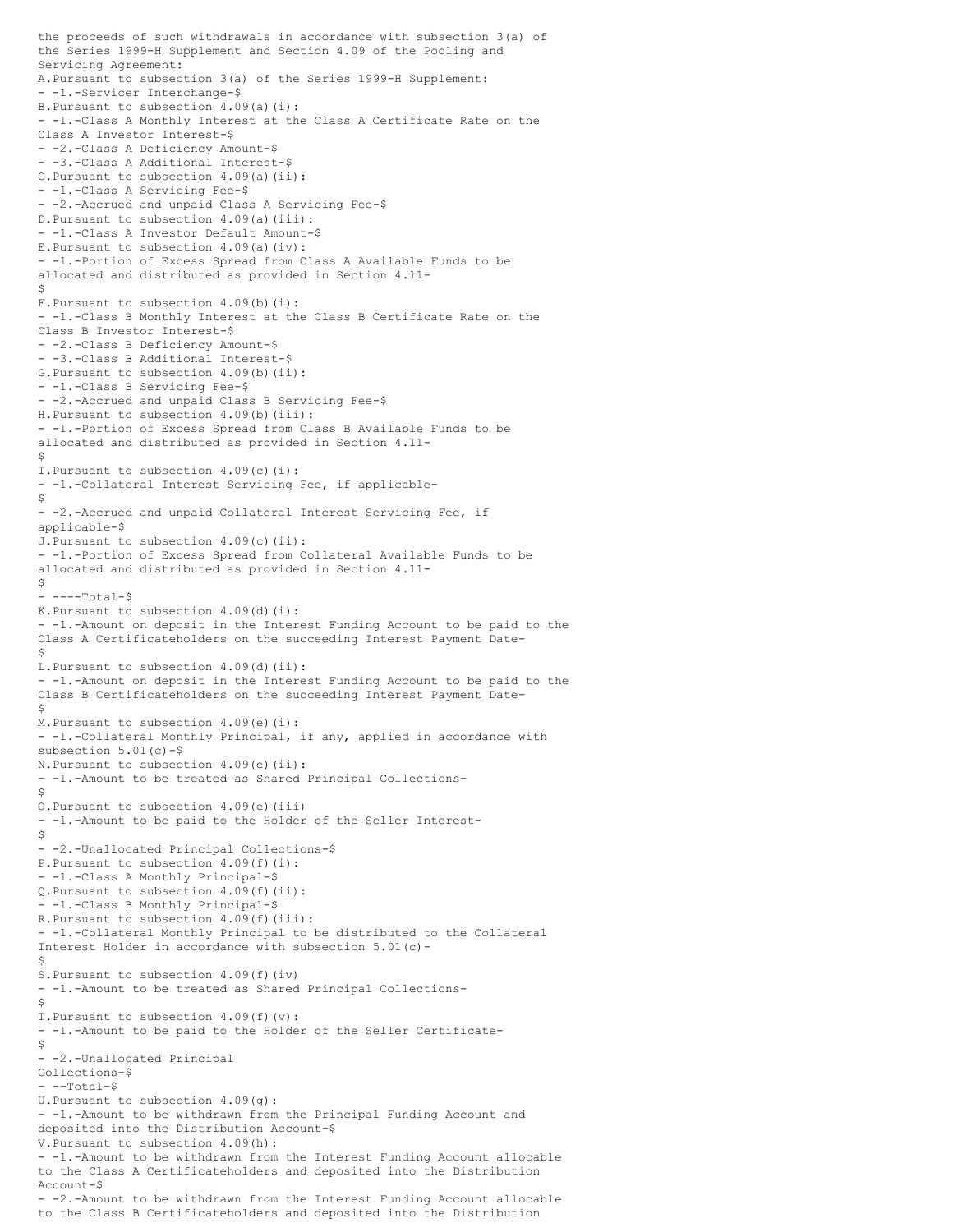Account-\$ W.Pursuant to subsection 4.18(b) - -1.-Interest Funding Investment Proceeds to be applied as Collections of Finance Charge Receivables allocated to the Class A Certificateholders-\$

## II. INSTRUCTIONS TO MAKE CERTAIN PAYMENTS

Pursuant to Section 4.09, the Servicer does hereby instruct the Trustee to pay in accordance with Section 5.01 from the Distribution Account on , which date is a [Distribution Date][Interest Payment Date] under the Pooling and Servicing Agreement, amounts so deposited in the Distribution Account pursuant to Section 4.09 as set forth below: A.Pursuant to subsection 4.09(h); - -1.-Amount to be distributed to Class A Certificateholders-  $\mathsf{S}$ - -2.-Amount to be distributed to Class B Certificateholders-  $\mathsf{S}$ B. Pursuant to subsection 4.09(i)(i): - -1.-Amount to be distributed to the Class A Certificateholders- \$ C. Pursuant to subsection 4.09(i)(ii): - -1.-Amount to be distributed to the Class B Certificateholders-  $\mathsf{S}$ 

#### III. APPLICATION OF EXCESS SPREADS

Pursuant to Section 4.11, the Servicer does hereby instruct the Trustee to apply the Excess Spread with respect to the related Monthly Period and to make the following distributions in the following priority:

A.-The amount equal to the Class A Required Amount, if any, which will be used to fund the Class A Required Amount and be applied in accordance with, and in the priority set forth in, subsection 4.09(a)- \$

B.-The amount equal to the aggregate amount of Class A Investor Charge-Offs which have not been previously reimbursed (after giving effect to the allocation on such Transfer Date of certain other amounts applied for that purpose) which will be treated as a portion of Investor Principal Collections and deposited into the Principal Account on such Transfer Date-\$

C.-The amount equal to the Class B Required Amount, if any, which will be used to fund the Class B Required Amount and be applied first in accordance with, and in the priority set forth in, subsection 4.09(b) and then any amount available to pay the Class B Investor Default Amount shall be treated as a portion of Investor Principal Collections and deposited into the Principal Account-\$

D.-The amount equal to the aggregate amount by which the Class B Investor Interest has been reduced below the initial Class B Investor Interest for reasons other than the payment of principal to the Class B Certificateholders (but not in excess of the aggregate amount of such reductions which have not been previously reimbursed) which will be treated as a portion of Investor Principal Collections and deposited into the Principal Account-\$

E.-The amount equal to the Collateral Minimum Monthly Interest plus the amount of any past due Collateral Minimum Monthly Interest which will be paid to the Collateral Interest Holder for application in accordance with subsection 5.01(c)-\$

F.-The amount equal to the aggregate amount of accrued but unpaid Collateral Interest Servicing Fees which will be paid to the Servicer if the Seller or The Bank of New York is the Servicer- \$

G.-The amount equal to the Collateral Default Amount, if any, for the prior Monthly Period which will be treated as a portion of Investor Principal Collections and deposited into the Principal Account- \$

H.-The amount equal to the aggregate amount by which the Collateral Interest Amount has been reduced for reasons other than the payment of amounts with respect to the Collateral Monthly Principal (but not in excess of the aggregate amount of such reductions which have not been previously reimbursed) which will be treated as a portion of Investor Principal Collections and deposited into the Principal Account- \$

I.-On each Transfer Date from and after the Reserve Account Funding Date, but prior to the date on which the Reserve Account terminates as described in subsection  $4.15(f)$ , the amount up to the excess, if any, of the Required Reserve Account Amount over the Available Reserve Account Amount which shall be deposited into the Reserve Account- \$

J.-The balance, if any, after giving effect to the payments made pursuant to subparagraphs (a) through (i) above which shall be deposited into the Distribution Account and distributed to the Collateral Interest Holder in accordance with subsection 5.01(c)- \$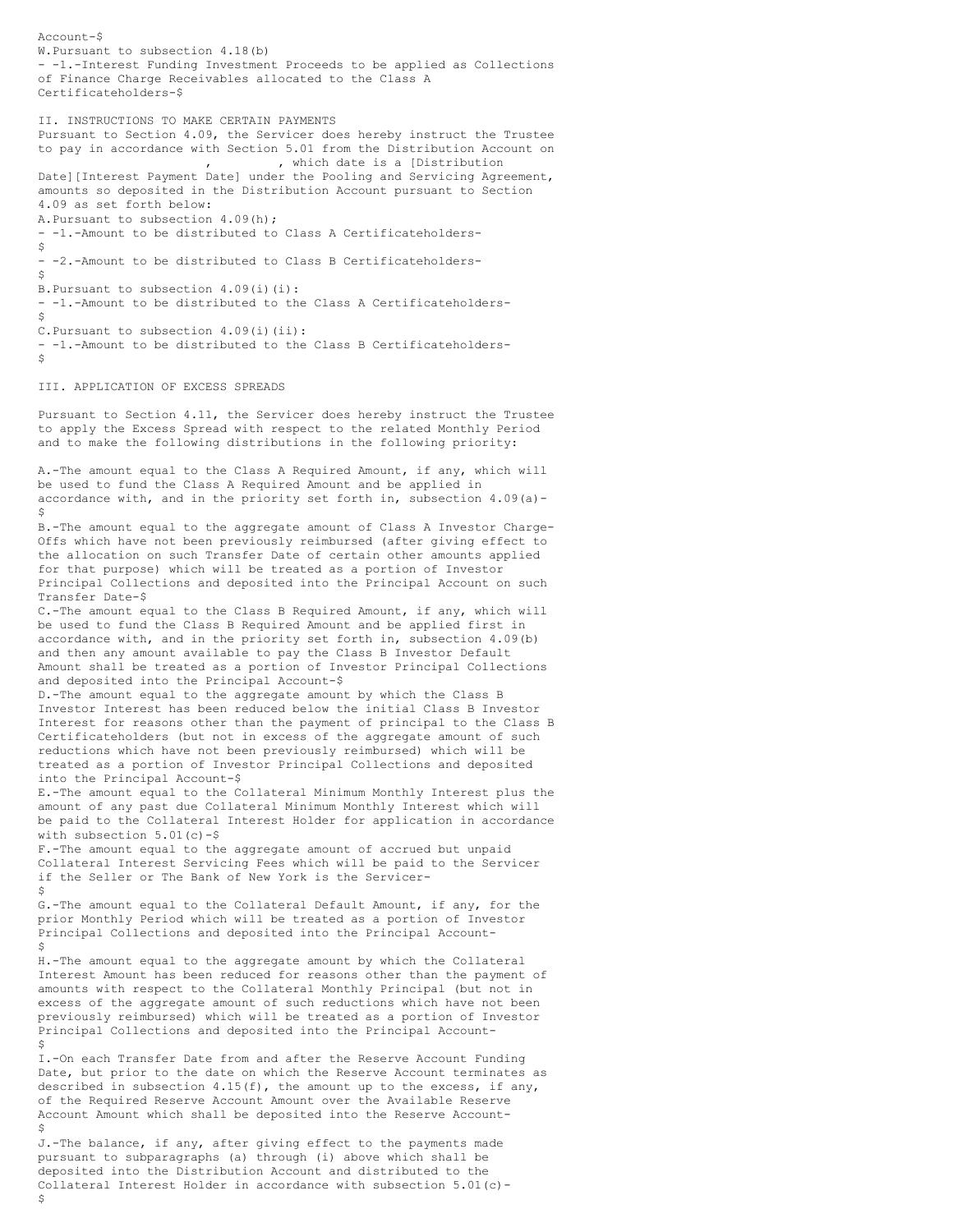IV. REALLOCATED PRINCIPAL COLLECTIONS Pursuant to Section 4.12, the Servicer does hereby instruct the Trustee to withdraw from the Principal Account and apply Reallocated Principal Collections pursuant to Section 4.12 with respect to the related Monthly Period in the following amounts: A.Reallocated Collateral Principal Receivables-\$ B.Reallocated Class B Principal Receivables-\$ V. ACCRUED AND UNPAID AMOUNTS After giving effect to the withdrawals and transfers to be made in accordance with this notice, the following amounts will be accrued and unpaid with respect to all Monthly Periods preceding the current calendar month A. Subsections  $4.09(a)(i)$  and  $(b)(i)$ : - -(1)-The aggregate amount of the Class A Deficiency Amount-  $\mathsf S$ - -(2)-The aggregate amount of the Class B Deficiency Amount-  $\ddot{\phantom{1}}$ B. Subsections  $4.09(a)(ii)$  and (b)(ii): - -The aggregate amount of all accrued and unpaid Investor Monthly Servicing Fees-\$ C. Section 4.10: - -The aggregate amount of all unreimbursed Investor Charge Offs-  $\mathsf{S}$ IN WITNESS WHEREOF, the undersigned has duly executed this certificate this th day of MBNA AMERICA BANK, NATIONAL ASSOCIATION, Servicer By: \_\_\_\_\_\_\_\_\_\_\_\_\_\_\_\_\_\_\_\_\_\_\_\_\_\_\_\_\_\_\_\_\_\_\_\_ Name: Title: EXHIBIT C FORM OF MONTHLY SERIES 1999-H CERTIFICATEHOLDERS' STATEMENT Series 1999-H MBNA AMERICA BANK, NATIONAL ASSOCIATION MBNA MASTER CREDIT CARD TRUST II The information which is required to be prepared with respect to the distribution date of  $\qquad \qquad$  , and with respect to the performance of the Trust during the related Monthly Period. Capitalized terms used in this Statement have their respective meanings set forth in the Pooling and Servicing Agreement. A.Information Regarding the Current Monthly Distribution (Stated on the Basis of \$1,000 Original Certificate Principal Amount) - -1.-The amount of the current monthly distribution in respect of Class A Monthly Principal--\$ - -2.-The amount of the current monthly distribution in respect of Class B Monthly Principal--\$ -3.-The amount of the current monthly distribution in respect of Collateral Monthly Principal--\$\_\_\_\_\_\_\_\_\_\_\_\_\_ - -4.-The amount of the current monthly distribution in respect of Class A Monthly Interest--\$\_\_\_\_\_\_\_\_\_\_\_\_\_ - -5.-The amount of the current monthly distribution in respect of Class A Deficiency Amounts--\$ - -6.-The amount of the current monthly distribution in respect of Class A Additional Interest--\$ -7.-The amount of the current monthly distribution in respect of Class B Monthly Interest--\$ - -8.-The amount of the current monthly distribution in respect of Class B Deficiency Amounts--\$ - -9.-The amount of the current monthly distribution in respect of Class B Additional Interest--\$ -10.-The amount of the current monthly distribution in respect of Collateral Minimum Monthly Interest--\$ - -11.-The amount of the current monthly distribution in respect of any accrued and unpaid Collateral Minimum Monthly Interest--\$ B.-Information Regarding the Performance of the Trust - -1.-Collection of Principal Receivables-- - --(a)The aggregate amount of Collections of Principal Receivables processed during the related Monthly Period which were allocated in respect of the Class A Certificates--\$\_\_\_\_\_\_\_\_\_\_\_\_\_ - -- (b) The aggregate amount of Collections of Principal Receivables processed during the related Monthly Period which were allocated in respect of the Class B Certificates--\$\_\_\_\_\_\_\_\_\_\_\_\_\_ - -- (c) The aggregate amount of Collections of Principal Receivables processed during the related Monthly Period which were allocated in respect of the Collateral Interest--\$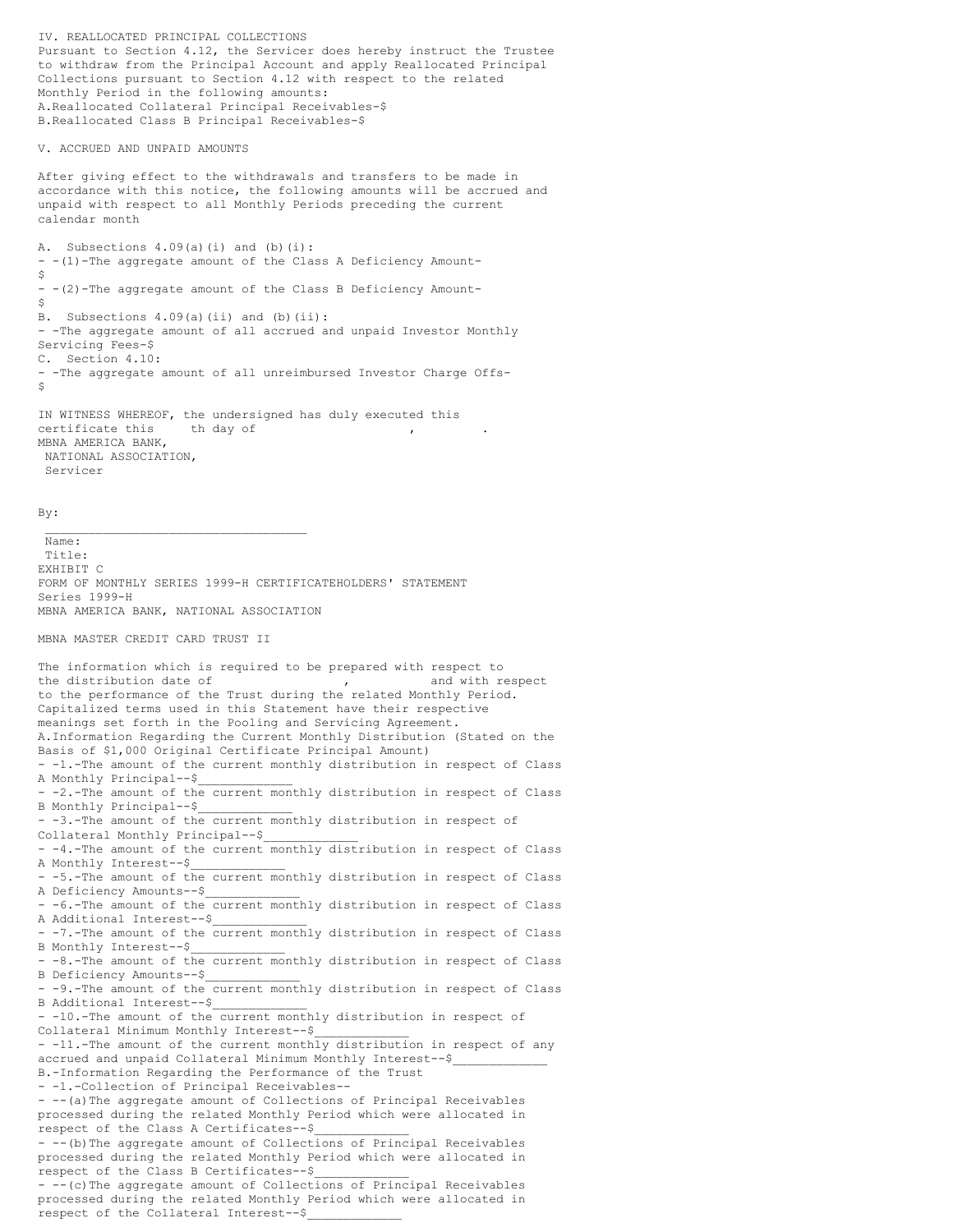- -2.-Principal Receivables in the Trust-- - --(a)The aggregate amount of Principal Receivables in the Trust as of the end of the day on the last day of the related Monthly Period--  $\sharp$ - --(b)The amount of Principal Receivables in the Trust represented by the Investor Interest of Series 1999-H as of the end of the day on the last day of the related Monthly Period--\$ - -- (c) The amount of Principal Receivables in the Trust represented by the Series 1999-H Adjusted Investor Interest as of the end of the day on the last day of the related Monthly Period--\$ - --(d)The amount of Principal Receivables in the Trust represented by the Class A Investor Interest as of the end of the day on the last day of the related Monthly Period--\$ - --(e)The amount of Principal Receivables in the Trust represented by the Class A Adjusted Investor Interest as of the end of the day on the last day of the related Monthly Period--\$ - --(f)The amount of Principal Receivables in the Trust represented by the Class B Investor Interest as of the end of the day on the last day of the related Monthly Period--\$ - -- (g) The amount of Principal Receivables in the Trust represented by the Class B Adjusted Investor Interest as of the end of the day on the last day of the related Monthly Period--\$ - --(h)The amount of Principal Receivables in the Trust represented by the Collateral Interest Amount as of the end of the day on the last day of the related Monthly Period--\$ - --(i)The amount of Principal Receivables in the Trust represented by the Collateral Interest Adjusted Amount as of the end of the day on the last day of the related Monthly Period--\$ - --(j)The Floating Investor Percentage with respect to the related Monthly Period--- -- (k) The Class A Floating Allocation with respect to the related Monthly Period-- $-(-1)$ The Class  $\overline{B}$  Floating Allocation with respect to the related Monthly Period--- -- (m) The Collateral Floating Allocation with respect to the related Monthly Period--- --(n)The Fixed Investor Percentage with respect to the related Monthly Period--\_\_\_\_\_\_\_\_\_\_% - --(o)The Class A Fixed Allocation with respect to the related Monthly Period-- % - --(p)The Class B Fixed Allocation with respect to the related Monthly Period-- % - --(q)The Collateral Fixed Allocation with respect to the related Monthly Period--- -3.-Delinquent Balances-- - --The aggregate amount of outstanding balances in the Accounts which were delinquent as of the end of the day on the last day of the related Monthly Period:-- - -Aggregate Account Balance-Percentage of Total Receivables - ---  $(a) -30 - 59 \text{ days} : -\$$ (b)-60 - 89 days:-\$  $(c) - 90 - 119 \text{ days:} - $$ (d)-120 - 149 days:-\$ (e)-150 - or more days:-\$ - -Total: -\$\_\_\_\_\_\_\_\_\_\_\_-\_\_\_\_\_\_\_\_% - -4.-Investor Default Amount - -- (a) The Aggregate Investor Default Amount for the related Monthly Period--\$\_\_\_\_\_\_\_\_\_\_\_\_\_ - -- (b) The Class A Investor Default Amount for the related Monthly Period--\$\_\_\_\_\_\_\_\_\_\_\_\_\_ - --(c)The Class B Investor Default Amount for the related Monthly Period--\$\_\_\_\_\_\_\_\_\_\_\_\_\_ - --(d)The Collateral Default Amount for the related Monthly Period--  $\ddot{\varphi}$ - -5.-Investor Charge Offs - -- (a) The aggregate amount of Class A Investor Charge Offs for the related Monthly Period--\$\_\_\_\_\_\_\_\_\_\_\_\_\_ - --(b)The aggregate amount of Class A Investor Charge Offs set forth in 5(a) above per \$1,000 of original certificate principal amount--  $\sharp$ - -- (c)The aggregate amount of Class B Investor Charge Offs for the related Monthly Period--\$\_\_\_\_\_\_\_\_\_\_\_\_\_ - -- (d) The aggregate amount of Class B Investor Charge Offset forth in 5(c) above per \$1,000 of original certificate principal amount--  $\sharp$ - -- (e) The aggregate amount of Collateral Charge Offs for the related Monthly Period--\$\_\_\_\_\_\_\_\_\_\_\_\_\_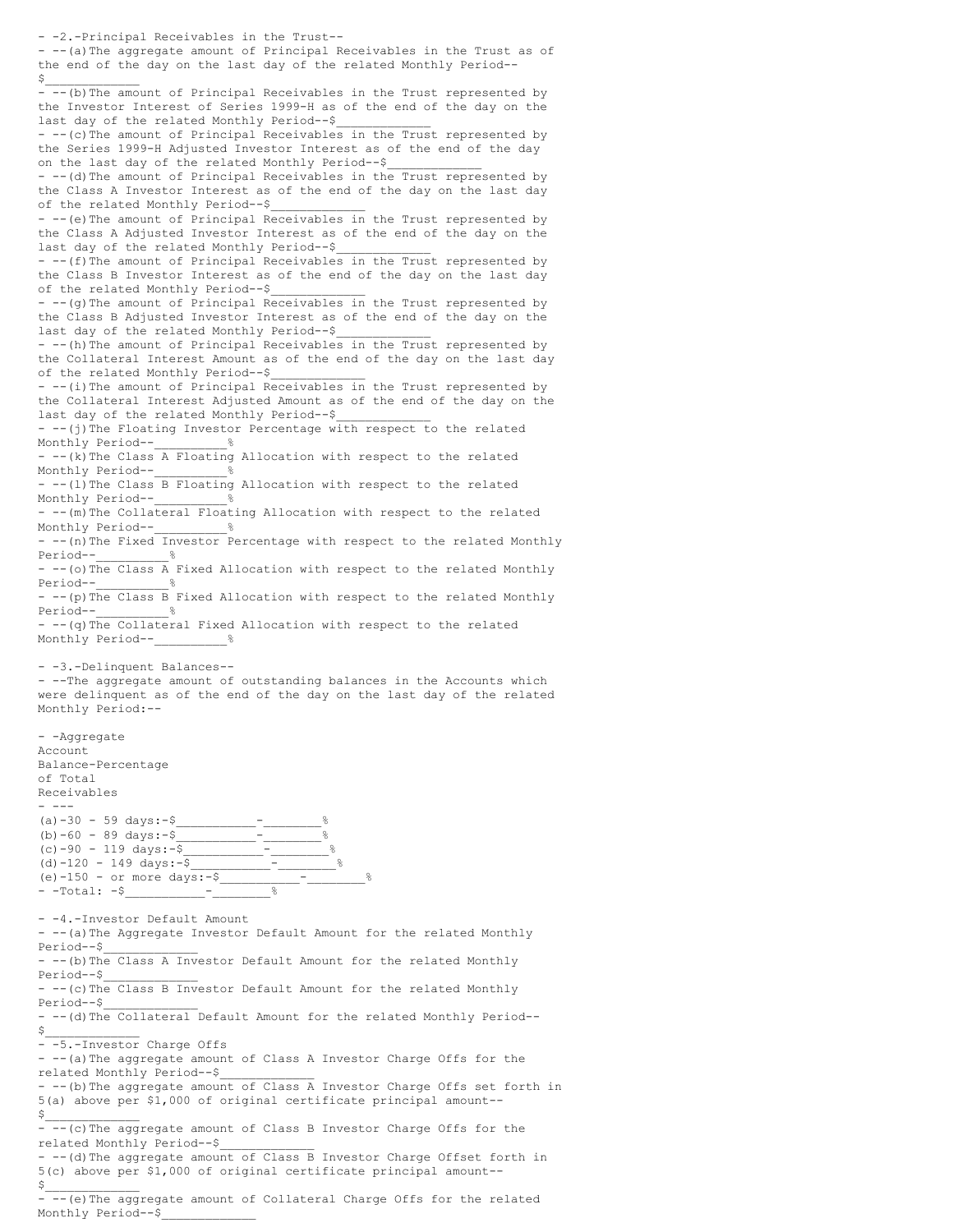- --(f)The aggregate amount of Collateral Charge Offs set forth in 5(e) above per \$1,000 of original certificate principal amount--  $\sharp$  $-\frac{(-1)^n}{n!}$  The aggregate amount of Class A Investor Charge Offs reimbursed on the Transfer Date immediately preceding this Distribution Date--  $\sharp$ - --(h)The aggregate amount of Class A Investor Charge Offs set forth in 5(g) above per \$1,000 original certificate principal amount reimbursed on the Transfer Date immediately preceding this Distribution Date--  $\sharp$  $-\frac{(-1)}{10}$  The aggregate amount of Class B Investor Charge Offs reimbursed on the Transfer Date immediately preceding this Distribution Date--  $\sharp$ - --(j)The aggregate amount of Class B Investor Charge Offs set forth in 5(i) above per \$1,000 original certificate principal amount reimbursed on the Transfer Date immediately preceding this Distribution Date--  $\sharp$  $-\frac{1}{1-(k)}$ The aggregate amount of Collateral Charge Offs reimbursed on the Transfer Date immediately preceding this Distribution Date--  $\sharp$  $-$  (1) The aggregate amount of Collateral Charge Offs set forth in 5(k) above per \$1,000 original certificate principal amount reimbursed on the Transfer Date immediately preceding Distribution Date--  $\sharp$ - -6.-Investor Servicing Fee - --(a)The amount of the Class A Servicing Fee payable by the Trust to the Servicer for the related Monthly Period--\$ - --(b)The amount of the Class B Servicing Fee payable by the Trust to the Servicer for the related Monthly Period--\$  $-$ -(c)The amount of the Collateral Servicing Fee payable by the Trust to the Servicer for the related Monthly Period--\$ - -- (d) the amount of Servicer Interchange payable by the Trust to the Servicer for the related Monthly Period--\$ - -7.-Reallocations - --(a)The amount of Reallocated Collateral Principal Collections with respect to this Distribution Date--\$\_\_\_\_\_\_\_\_\_\_\_\_\_ - --(b)The amount of Reallocated Class B Principal Collections with respect to this Distribution Date--\$\_\_\_\_\_\_\_\_\_\_\_\_\_ - --(c)The Collateral Interest Amount as of the close of business on this Distribution Date--\$ - -- (d) The Collateral Interest Adjusted Amount as of the close of business on this Distribution Date--\$\_\_\_\_\_\_\_\_\_\_\_\_\_  $-$ -(e)The Class B Investor Interest as of the close of business on this Distribution Date--\$ - --(f)The Class B Adjusted Investor Interest as of the close of business on this Distribution Date--\$\_\_\_\_\_\_\_\_\_\_\_\_\_ - --(g)The Class A Investor Interest as of the close of business on this Distribution Date--\$\_\_\_\_\_\_\_\_\_\_\_\_\_ - --(h)The Class A Adjusted Investor Interest as of the close of business on this Distribution Date--\$ - -8.-Collection of Finance Charge Receivables - --(a)The aggregate amount of Collections of Finance Charge Receivables and Annual Membership Fees processed during the related Monthly Period which were allocated in respect of the Class A Certificates--  $\sharp$ - --(b)The aggregate amount of Collections of Finance Charge Receivables and Annual Membership Fees processed during the related Monthly Period which were allocated in respect of the Class B Certificates--  $\sharp$ - -- (c) The aggregate amount of Collections of Finance Charge Receivables and Annual Membership Fees processed during the related Monthly Period which were allocated in respect of the Collateral Interest--  $\sharp$ - -9.-Principal Funding Account-- - --(a)The principal amount on deposit in the Principal Funding Account on the related Transfer Date--\$ - --(b)The Accumulation Shortfall with respect to the related Monthly Period--\$\_\_\_\_\_\_\_\_\_\_\_\_\_ - --(c)The Principal Funding Investment Proceeds deposited in the Finance Charge Account on the related Transfer Date to be treated as Class A Available Funds--\$\_\_\_\_\_\_\_\_\_\_\_\_\_ - --(d)The Principal Funding Investment Proceeds deposited in the Finance Charge Account on the related Transfer Date to be treated as Class B Available Funds--\$\_\_\_\_\_\_\_\_\_\_\_\_\_ - -10.-Interest Funding Account - -- (a) The aggregate amount on deposit in the Interest Funding Account after giving effect to any deposits and withdrawals to be made on the related Transfer Date--\$\_\_\_\_\_\_\_\_\_\_\_\_\_ - -- (b) The aggregate amount deposited into the Interest Funding Account with respect to the Class A Certificates on the related Transfer Date--  $\sharp$ - --(c)The aggregate amount deposited into the Interest Funding Account with respect to the Class B Certificates on the related Transfer Date--  $\sharp$ - -- (d) The Interest Funding Investment Proceeds deposited in the Finance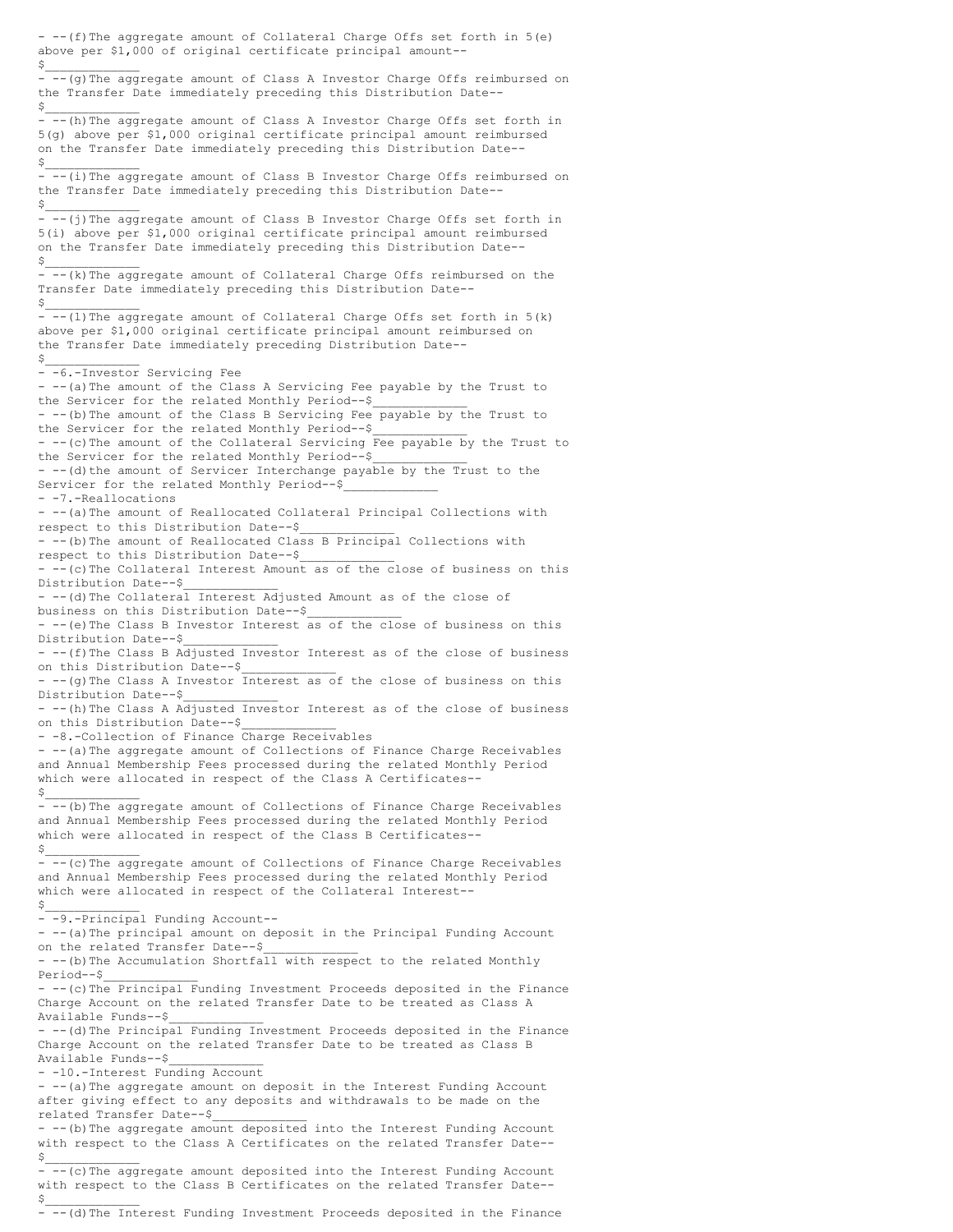Charge Account on the related Transfer Date--\$ - -11.-Reserve Account-- - --(a)The Reserve Draw Amount on the related Transfer Date--  $\mathsf{S}\_$ - -- (b) The amount of the Reserve Draw Amount deposited in the Finance Charge Account on the related Transfer Date to be treated as Class A Available Funds--\$\_\_\_\_\_\_\_\_\_\_\_\_\_ - -- (c) The amount of the Reserve Draw Amount deposited in the Finance Charge Account on the related Transfer Date to be treated as Class B Available Funds--\$\_\_\_\_\_\_\_\_\_\_\_\_\_ - -12.-Available Funds--- -- (a) The amount of Class A Available Funds on deposit in the Finance Charge Account on the related Transfer Date--\$ - --(b)The amount of Class B Available Funds on deposit in the Finance Charge Account on the related Transfer Date--\$ - --(c)The amount of Collateral Available Funds on deposit in the Finance Charge Account on the related Transfer Date--\$ - -13.-Portfolio Yield - --(a)The Portfolio Yield for the related Monthly Period--- --(b)The Portfolio Adjusted Yield for the related Monthly Period-- % C.-Floating Rate Determinations - -1.-LIBOR for the Interest Period ending on this Distribution Date--  $\frac{6}{9}$ 

MBNA AMERICA BANK, NATIONAL ASSOCIATION, Servicer

By:

Name: Title: EXHIBIT D

FORM OF INVESTMENT LETTER [Date] Re MBNA Master Credit Card Trust II; Purchases of Series 1999-H Collateral Interest

\_\_\_\_\_\_\_\_\_\_\_\_\_\_\_\_\_\_\_\_\_\_\_\_\_\_\_\_\_\_\_\_\_\_\_\_\_

Ladies and Gentlemen:

This letter (the "Investment Letter") is delivered by the undersigned (the "Purchaser") pursuant to Section 19 of the Series 1999-H Supplement dated as of August 18, 1999 (the "Series Supplement") to the Pooling and Servicing Agreement dated as of August 4, 1994 (as amended and supplemented, the "Agreement"), each among The Bank of New York, as Trustee, and MBNA America Bank, National Association, as Servicer and Seller. Capitalized terms used herein without definition shall have the meanings set forth in the Agreement. The Purchaser represents to and agrees with the Seller as follows: (a) The Purchaser has such knowledge and experience in financial and business matters as to be capable of evaluating the merits and risks of its investment in the Collateral Interest and is able to bear the economic risk of such investment. (b) The Purchaser is an "accredited investor", as defined in Rule 501, promulgated by the Securities and Exchange Commission (the "Commission") under the Securities Act of 1933, as amended (the "Securities Act"), or is a sophisticated institutional investor. The Purchaser understands that the offering and sale of the Collateral Interest has not been and will not be registered under the Securities Act and has not and will not be registered or qualified under any applicable "Blue Sky" law, and that the offering and sale of the Collateral Interest has not been reviewed by, passed on or submitted to any federal or state agency or commission, securities exchange or other regulatory body. (c) The Purchaser is acquiring an interest in the Collateral Interest without a view to any distribution, resale or other transfer thereof except, with respect to any Collateral Interest or any interest or participation therein, as contemplated in the following sentence. The Purchaser will not resell or otherwise transfer any interest or participation in the Collateral Interest, except in accordance with Section 19 of the Series Supplement and (i) in a transaction exempt from the registration requirements of the Securities Act of 1933, as amended, and applicable state securities or "blue sky" laws; (ii) to the Seller or any affiliate of the Seller; or (iii) to a person who the Purchaser reasonably believes is a qualified institutional buyer (within the meaning thereof in Rule 144A

under the Securities Act) that is aware that the resale or other transfer is being made in reliance upon Rule 144A. In connection therewith, the Purchaser hereby agrees that it will not resell or otherwise transfer the Collateral Interest or any interest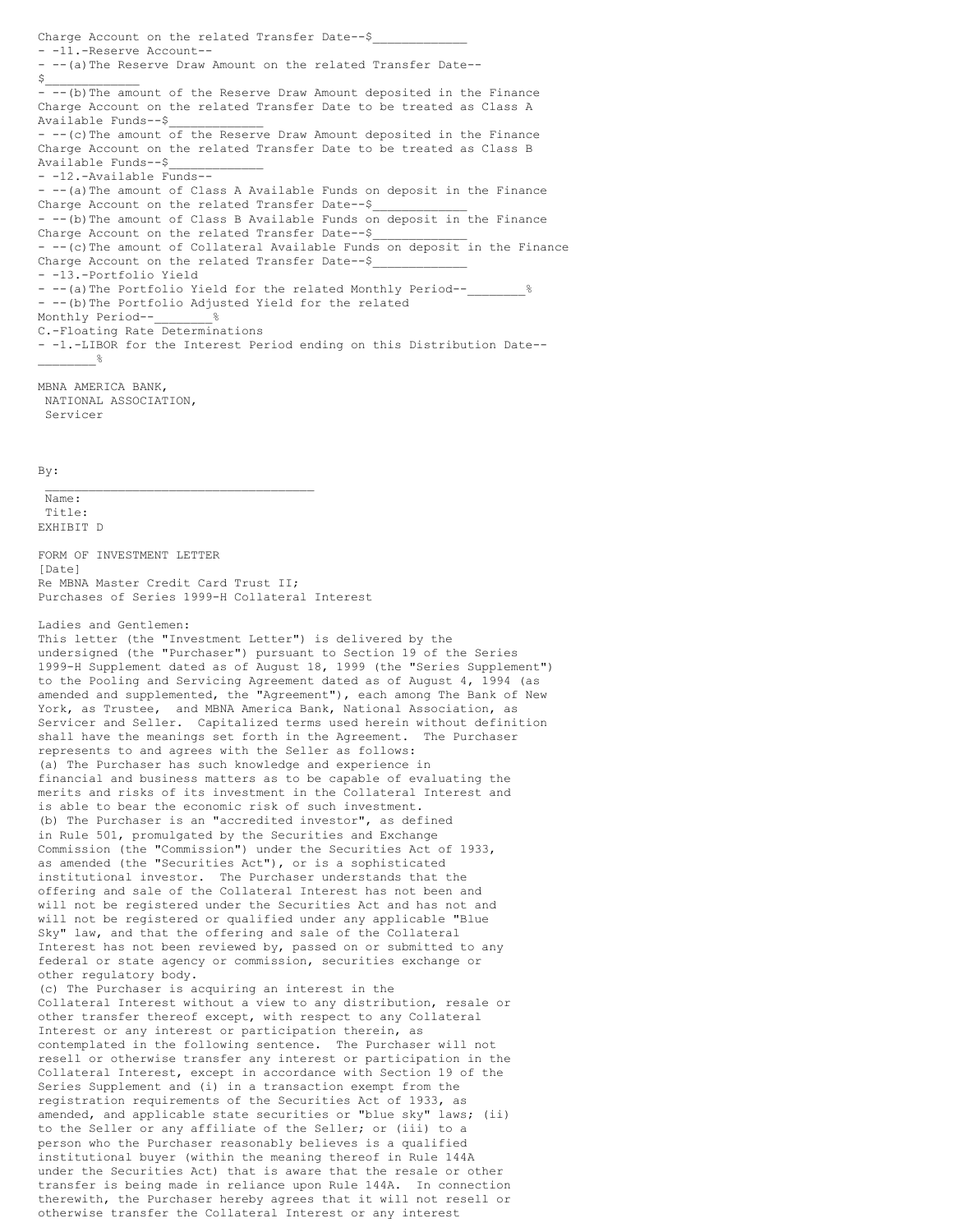therein unless the purchaser thereof provides to the addressee hereof a letter substantially in the form hereof. (d) No portion of the Collateral Interest or any interest therein may be Transferred, and each Assignee will certify that it is not, (a) an "employee benefit plan" (as defined in Section 3(3) of ERISA), including governmental plans and church plans, (b) any "plan" (as defined in Section 4975(e)(1) of the Code) including individual retirement accounts and Keogh plans, or (c) any other entity whose underlying assets include "plan assets" (within the meaning of Department of Labor Regulation Section 2510.3-101, 29 C.F.R. 2510.3-101 or otherwise under ERISA) by reason of a plan's investment in the entity, including, without limitation, an insurance company general account. (e) This Investment Letter has been duly executed and delivered and constitutes the legal, valid and binding obligation of the Purchaser, enforceable against the Purchaser in accordance with its terms, except as such enforceability may be limited by bankruptcy, insolvency, reorganization, moratorium or similar laws or equitable principles affecting the enforcement of creditors' rights generally and general principles of equity. Very truly yours, [NAME OF PURCHASER]  $\mathbf{By:}$ Name: Title AGREED TO AS OF THE DATE FIRST ABOVE WRITTEN: MBNA AMERICA BANK, NATIONAL ASSOCIATION  $By:$ Name: Title: SCHEDULE TO EXHIBIT C SCHEDULE TO MONTHLY SERVICER'S CERTIFICATE MONTHLY PERIOD ENDING MBNA AMERICA BANK, NATIONAL ASSOCIATION MBNA MASTER CREDIT CARD TRUST II SERIES 1999-H 1.-The aggregate amount of the Investor Percentage of Collections of Principal Receivables-\$ 2.-The aggregate amount of the Investor Percentage of Collections of Finance Charge Receivables (excluding Interchange and amounts with respect to Annual Membership Fees)-\$ 3.-The aggregate amount of the Investor Percentage of amounts with respect to Annual Membership Fees-\$ 4.-The aggregate amount of the Investor Percentage of Interchange-  $\ddot{\phantom{1}}$ 5.-The aggregate amount of Servicer Interchange-\$ 6.-The aggregate amount of funds on deposit in Finance Charge Account allocable to the Series 1999-H Certificates-\$ 7.-The aggregate amount of funds on deposit in the Principal Account allocable to the Series 1999-H Certificates-\$ 8.-The aggregate amount of funds on deposit in the Interest Funding Account allocable to the Series 1999-H Certificates- \$ 9.-The aggregate amount of funds on deposit in the Principal Funding Account allocable to the Series 1999-H Certificates- \$ 10.-The aggregate amount to be withdrawn from the Finance Charge Account pursuant to Section 4.11 and distributed to the Collateral Interest Holder in accordance with subsection 5.01(c)- \$ 11.-The amount of Monthly Interest, Deficiency Amounts and Additional Interest, if applicable, payable to the:-\$ - --(i) Class A Certificateholders- - --(ii) Class B Certificateholders-\$ - --(iii) Collateral Interest Holder-\$ 12.-The amount of principal payable to the:-\$ - --(i) Class A Certificateholders- - --(ii) Class B Certificateholders-\$ - --(iii) Collateral Interest Holder-\$ 13.-The sum of all amounts payable to the -\$ - --(i) Class A Certificateholders-- - --(ii) Class B Certificateholders--\$ - --(iii) Collateral Interest Holder--\$ 14.-To the knowledge of the undersigned, no Series 1999-H Pay Out Event or Trust Pay Out Event has occurred except as described below: -  $--$ None--

IN WITNESS WHEREOF, the undersigned has duly executed and delivered this Certificate this th day of

. MBNA AMERICA BANK,